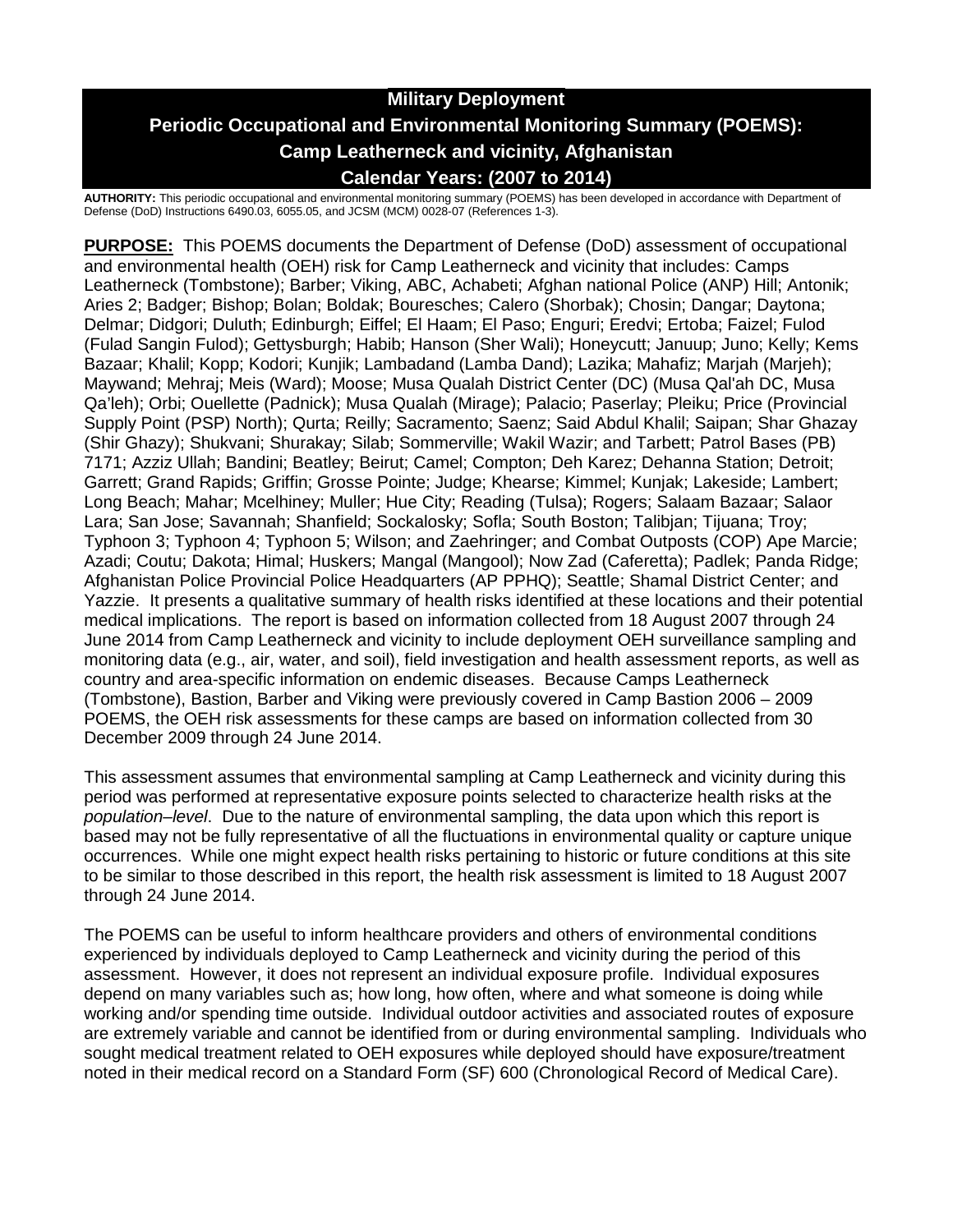## **SITE DESCRIPTION:**

Camp Leatherneck and vicinity is located in the Helmand province. Camp Bastion is the main British outpost in Afghanistan and was established in April 2006. The base is divided into two main parts, Bastion 1 and Bastion 2, and is adjoined to Camp Leatherneck (formerly Camp Tombstone) and the Afghan National Army Camp Shorabak. Bastion 2 includes two tenant camps, Camp Barber and Camp Viking. The remaining sites included in this POEMS are located in the vicinity of Camp Leatherneck. Potential environmental contamination sources may include wind-blown sand, commercial industry, agricultural and vehicle emissions. Typical military operations, including exhaust from vehicles, aircraft and generators, fueling operations, and other local sources including burning of waste (incinerator and burn pit) will also contribute to the ambient environment at these locations.

**SUMMARY:** Conditions that may pose a Moderate or greater health risk are summarized in Table 1. Table 2 provides population based risk estimates for identified OEH conditions at Camp Leatherneck and vicinity. As indicated in the detailed sections that follow Table 2, controls established to reduce health risk were factored into this assessment. In some cases, e.g. ambient air, specific controls are noted, but not routinely available/feasible.

## **Table 1: Summary of Occupational and Environmental Conditions with MODERATE or Greater Health Risk**

#### *Short-term health risks & medical implications:*

The following hazards may be associated with potential acute health effects in some personnel during deployment at Camp Leatherneck and vicinity that includes: Camps Leatherneck (Tombstone); Barber; Viking, ABC, Achabeti; Afghan national Police (ANP) Hill; Antonik; Aries 2; Badger; Bishop; Bolan; Boldak; Bouresches; Calero (Shorbak); Chosin; Dangar; Daytona; Delmar; Didgori; Duluth; Edinburgh; Eiffel; El Haam; El Paso; Enguri; Eredvi; Ertoba; Faizel; Fulod (Fulad Sangin Fulod); Gettysburgh; Habib; Hanson (Sher Wali); Honeycutt; Januup; Juno; Kelly; Kems Bazaar; Khalil; Kopp; Kodori; Kunjik; Lambadand (Lamba Dand); Lazika; Mahafiz; Marjah (Marjeh); Maywand; Mehraj; Meis (Ward); Moose; Musa Qualah District Center (DC) (Musa Qal'ah DC); Orbi; Ouellette (Padnick); Musa Qualah (Mirage); Palacio; Paserlay; Pleiku; Price (Provincial Supply Point (PSP) North); Qurta; Reilly; Sacramento; Saenz; Said Abdul Khalil; Saipan; Shar Ghazay (Shir Ghazy); Shukvani; Shurakay; Silab; Sommerville; Wakil Wazir; and Tarbett; Patrol Bases (PB) 7171; Azziz Ullah; Bandini; Beatley; Beirut; Camel; Compton; Deh Karez; Dehanna Station; Detroit; Garrett; Grand Rapids; Griffin; Grosse Pointe; Judge; Khearse; Kimmel; Kunjak; Lakeside; Lambert; Long Beach; Mahar; Mcelhiney; Muller; Hue City; Reading (Tulsa); Rogers; Salaam Bazaar; Salaor Lara; San Jose; Savannah; Shanfield; Sockalosky; Sofla; South Boston; Talibjan; Tijuana; Troy; Typhoon 3; Typhoon 4; Typhoon 5; Wilson; and Zaehringer; and Combat Outposts (COP) Ape Marcie; Azadi; Coutu; Dakota; Himal; Huskers; Mangal (Mangool); Now Zad (Caferetta); Padlek; Panda Ridge; Afghanistan Police Provincial Police Headquarters (AP PPHQ); Seattle; Shamal District Center; and Yazzie:

Inhalable coarse particulate matter less than 10 micrometers in diameter  $(PM_{10})$  from environmental dust and/or burn pits; inhalable fine particulate matter less than 2.5 micrometers in diameter ( $PM_{2.5}$ ) from environmental dust and/or burn pits; food/waterborne diseases (e.g., bacterial diarrhea, hepatitis A, typhoid/paratyphoid fever, diarrhea-cholera, diarrheaprotozoal, brucellosis, hepatitis E); other endemic diseases (malaria, cutaneous leishmaniasis (acute), Crimean-Congo hemorrhagic fever, sandfly fever, scrub typhus (mite-borne), leptospirosis, Tuberculosis (TB), rabies, anthrax, Q fever); heat stress; and burn pits. For food/waterborne diseases (e.g., bacterial diarrhea, hepatitis A, typhoid/paratyphoid fever, diarrhea-cholera, diarrhea-protozoal, brucellosis, hepatitis E), if ingesting local food and water, the health effects can temporarily incapacitate personnel (diarrhea) or result in prolonged illness (hepatitis A, typhoid/paratyphoid fever, brucellosis, hepatitis E). Risks from food/waterborne diseases may have been reduced with preventive medicine controls and mitigation, which includes hepatitis A and typhoid fever vaccinations and only drinking from approved water sources in accordance with standing CENTCOM policy. For other vector-borne endemic diseases (malaria, cutaneous leishmaniasis (acute), Crimean-Congo hemorrhagic fever, sandfly fever, scrub typhus (mite-borne), these diseases may constitute a significant risk due to exposure to biting vectors; risk reduced to 'Low' by proper wear of the treated uniform, application of repellent to exposed skin, bed net use, and appropriate chemoprophylaxis, as well as minimizing areas of standing water and other vector-breeding areas. For water contact diseases (leptospirosis) activities involving extensive contact with surface water increase risk. For respiratory diseases (TB), personnel in close-quarter conditions could have been at risk for person-to-person spread. Animal contact diseases (rabies, anthrax, Q fever), pose year-round risk. For heat stress, risk can be greater during months of April through October, and greater for susceptible persons including those older than 45, of low fitness level, unacclimatized, or with underlying medical conditions. Risks from heat stress may have been reduced with preventive medicine controls, work-rest cycles, proper hydration and nutrition, and mitigation.

> Page 2 of 34 Reviewed by CENTCOM (06 July 2015) Final Approval Date (12 February 2016)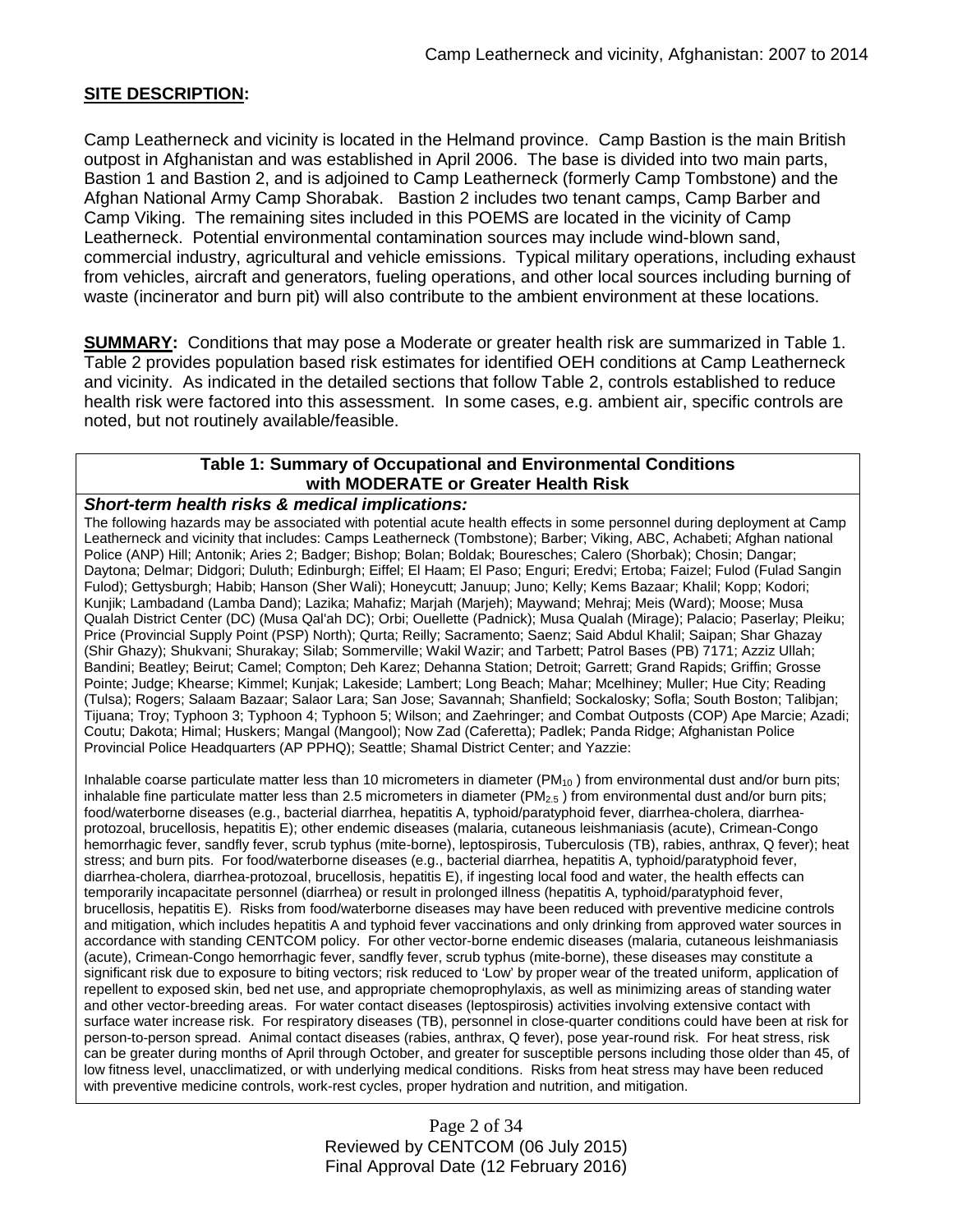Air quality: For inhalable coarse particulate matter less than 10 micrometers in diameter (PM<sub>10</sub>), the PM<sub>10</sub> overall short-term risk was 'Low to High.' For inhalable fine particulate matter less than 2.5 micrometers in diameter  $(PM_{2.5})$ , the  $PM_{2.5}$  overall short-term risk was 'Low to Moderate.' However, exposures to  $PM_{10}$  and  $PM_{2.5}$  may vary, as conditions may vary, and may result in mild to more serious short-term health effects (e.g., eye, nose or throat and lung irritation) in some personnel while at this site, particularly exposures to high levels of dust such as during high winds or dust storms. For  $PM_{10}$  and  $PM_{2.5}$ , certain subgroups of the deployed forces (e.g., those with pre-existing asthma/cardio-pulmonary conditions) are at greatest risk of developing notable health effects. For burn pits, the PM10 overall short-term risk was 'Low to Moderate'at PB Wilson; however, the PM<sub>10</sub> overall short-term risk was not evaluated at other Camp Leatherneck and vicinity burn pits due to 'no available data.' For burn pits,  $PM_{2.5}$  were not evaluated due to 'no or insufficient data available for  $PM_{2.5}$  at burn pits located at Camp Leatherneck and vicinity' - see Section 10.7. For burn pits that operated from 18 August 2007 through 24 June 2014, exposures may vary, and exposure to high levels of  $PM_{10}$  and to  $PM_{2.5}$  in the smoke may also result in mild to more serious short-term health effects (e.g., eye, nose or throat and lung irritation) in some personnel and certain subgroups while at this site. Although most short-term health effects from exposure to particulate matter and burn pit smoke should have resolved post-deployment, providers should be prepared to consider the relationship between deployment exposures and current complaints. Some individuals may have sought treatment for acute respiratory irritation during their time at Camp Leatherneck and vicinity. Personnel who reported with symptoms or required treatment while at this site should have exposure and treatment noted in medical record (e.g., electronic medical record and/or on a Standard Form (SF) 600 (Chronological Record of Medical Care).

#### *Long-term health risks & medical implications:*

The following hazards may be associated with potential chronic health effects in some personnel during deployment at Camp Leatherneck and vicinity:

Air quality: For inhalable fine particulate matter less than 2.5 micrometers in diameter (PM<sub>2.5</sub>), the overall long-term risk was 'Moderate.' Inhalable coarse particulate matter less than 10 micrometers in diameter  $(PM_{10})$  was not evaluated for long-term risk due to no available health guidelines. However, the area is a dusty desert environment, and conditions may have varied. In addition, for burn pits, the long-term risk for  $PM_{2.5}$  was not evaluated due to 'no or insufficient data available for PM<sub>2.5</sub> at burn pits located at Camp Leatherneck and vicinity.' For burn pits, PM<sub>10</sub> was not evaluated for long-term risk due to no available health guidelines. For burn pits, see Section 10.7. However, burn pit exposures may vary, as conditions may have varied. For inhalational exposure to high levels of dust, PM<sub>10</sub> and PM<sub>2.5</sub>, such as during high winds or dust storms, and for exposure to burn pit smoke, it is considered possible that some otherwise healthy personnel who were exposed for a long-term period to dust and particulate matter could develop certain health conditions (e.g., reduced lung function, cardiopulmonary disease). Personnel with a history of asthma or cardiopulmonary disease could potentially be more likely to develop such chronic health conditions. While the dust and particulate matter exposures and exposures to burn pits are acknowledged, at this time there were no specific recommended, post-deployment medical surveillance evaluations or treatments. Providers should still consider overall individual health status (e.g., any underlying conditions/susceptibilities) and any potential unique individual exposures (such as burn pits/barrels, incinerators, occupational or specific personal dosimeter data) when assessing individual concerns. Certain individuals may need to be followed/evaluated for specific occupational exposures/injuries (e.g., annual audiograms as part of the medical surveillance for those enrolled in the Hearing Conservation Program; and personnel covered by Respiratory Protection Program and/or Hazardous Waste/Emergency Responders Medical Surveillance).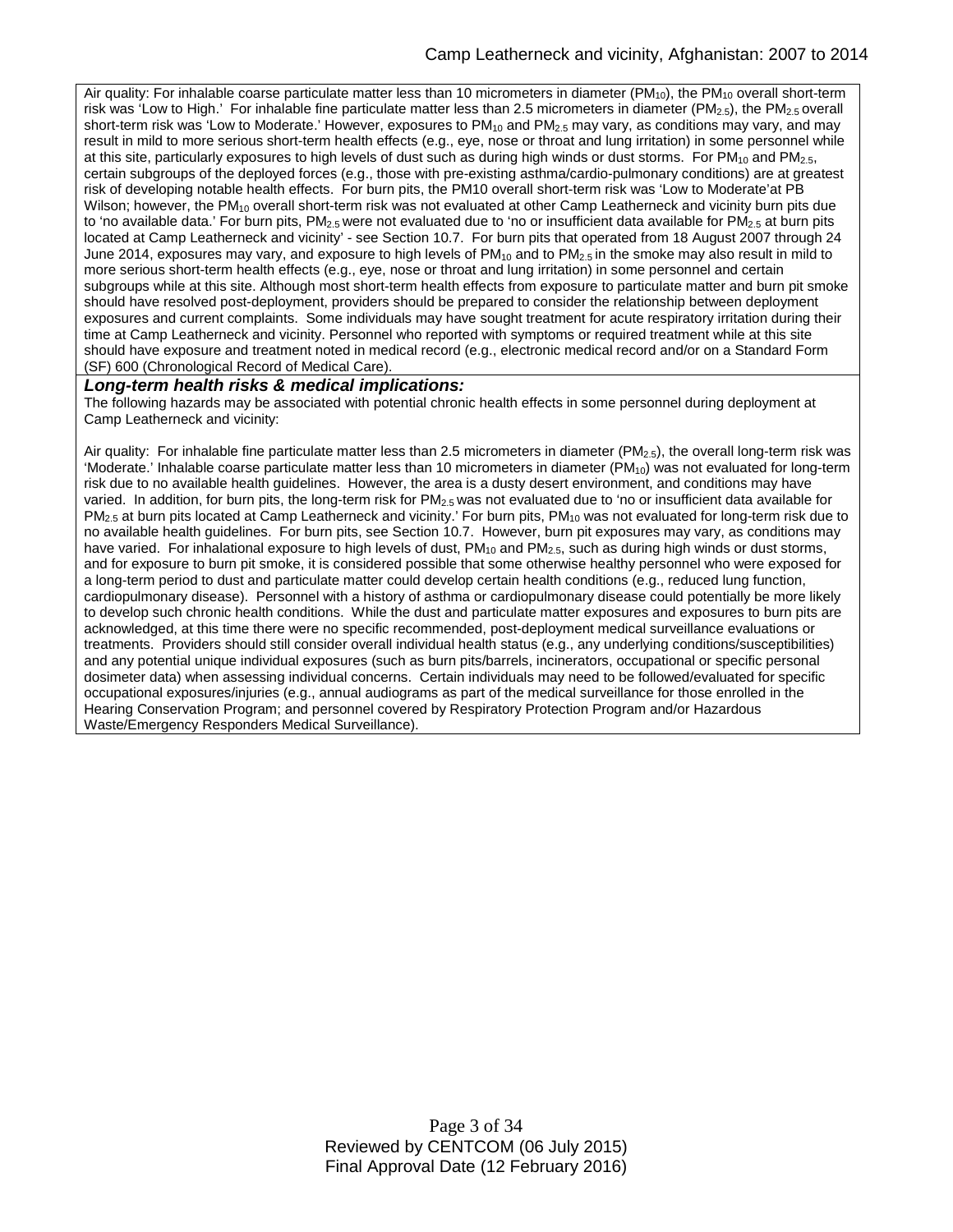| Source of<br><b>Identified Health</b><br>Risk <sup>3</sup>                        | Unmitigated Health Risk Estimate <sup>4</sup>                                                                                                                                                                                                                                                                                                                                                                                                                                                                                                                                                                                                                                             | <b>Control Measures</b><br>Implemented                                                                                                                                               | <b>Residual Health Risk Estimate<sup>4</sup></b>                                                                                                                                                                                                                                                                                                                                                                                                                                                                                                                                                                                                                                          |
|-----------------------------------------------------------------------------------|-------------------------------------------------------------------------------------------------------------------------------------------------------------------------------------------------------------------------------------------------------------------------------------------------------------------------------------------------------------------------------------------------------------------------------------------------------------------------------------------------------------------------------------------------------------------------------------------------------------------------------------------------------------------------------------------|--------------------------------------------------------------------------------------------------------------------------------------------------------------------------------------|-------------------------------------------------------------------------------------------------------------------------------------------------------------------------------------------------------------------------------------------------------------------------------------------------------------------------------------------------------------------------------------------------------------------------------------------------------------------------------------------------------------------------------------------------------------------------------------------------------------------------------------------------------------------------------------------|
| <b>AIR</b>                                                                        |                                                                                                                                                                                                                                                                                                                                                                                                                                                                                                                                                                                                                                                                                           |                                                                                                                                                                                      |                                                                                                                                                                                                                                                                                                                                                                                                                                                                                                                                                                                                                                                                                           |
| Particulate<br>matter less than<br>10 micrometers<br>in diameter<br>$(PM_{10})$   | Short-term: Low to High, acute health<br>effects (e.g., upper respiratory tract<br>irritation) more pronounced during peak<br>days. More serious effects are possible<br>in susceptible persons (e.g., those with<br>asthma/pre-existing respiratory<br>diseases).<br>Long-term: No health guidelines                                                                                                                                                                                                                                                                                                                                                                                     | Limiting strenuous<br>physical activities when<br>air quality is especially<br>poor; and actions such<br>as closing tent flaps,<br>windows, and doors.                               | Short-term: Low to High, acute health<br>effects (e.g., upper respiratory tract<br>irritation) more pronounced during peak<br>days. More serious effects are possible<br>in susceptible persons (e.g., those with<br>asthma/pre-existing respiratory<br>diseases).<br>Long-term: No health guidelines                                                                                                                                                                                                                                                                                                                                                                                     |
| Particulate<br>matter less than<br>2.5 micrometers<br>in diameter<br>$(PM_{2.5})$ | Short-term: Low to Moderate, A majority<br>of the time mild acute (short term)<br>health effects are anticipated; certain<br>peak levels may produce mild eye,<br>nose, or throat irritation in some<br>personnel and pre-existing health<br>conditions (e.g., asthma, or<br>cardiopulmonary diseases) may be<br>exacerbated.                                                                                                                                                                                                                                                                                                                                                             |                                                                                                                                                                                      | Short-term: Low to Moderate, A majority<br>of the time mild acute (short term)<br>health effects are anticipated; certain<br>peak levels may produce mild eye,<br>nose, or throat irritation in some<br>personnel and pre-existing health<br>conditions (e.g., asthma, or<br>cardiopulmonary diseases) may be<br>exacerbated.                                                                                                                                                                                                                                                                                                                                                             |
|                                                                                   | Long-term: Moderate. A small<br>percentage of personnel may be at<br>increased risk for developing chronic<br>conditions, particularly those more<br>susceptible to acute effects (e.g., those<br>with asthma/pre-existing respiratory<br>diseases).                                                                                                                                                                                                                                                                                                                                                                                                                                      |                                                                                                                                                                                      | Long-term: Moderate. A small<br>percentage of personnel may be at<br>increased risk for developing chronic<br>conditions, particularly those more<br>susceptible to acute effects (e.g., those<br>with asthma/pre-existing respiratory<br>diseases).                                                                                                                                                                                                                                                                                                                                                                                                                                      |
| Water                                                                             |                                                                                                                                                                                                                                                                                                                                                                                                                                                                                                                                                                                                                                                                                           |                                                                                                                                                                                      |                                                                                                                                                                                                                                                                                                                                                                                                                                                                                                                                                                                                                                                                                           |
| <b>Consumed Water</b><br>(Water Used for<br>Drinking)                             | Short-term: Low, The short-term risk is<br>Low for peak disinfected and raw water<br>sample concentrations of aldicarb<br>sulfone (Camp Leatherneck),<br>magnesium (Camps Bolan,<br>Leatherneck, Marjah, Musa Qualah DC,<br>Ouellette, and COP Mangal, Shamal<br>District Center), monochloroacetic acid<br>(Camp Leatherneck), silver (Camp<br>Edinburgh), sulfate (Camp Leatherneck,<br>Marjah, Ouellette and COP Mangal,<br>Shamal District Center), and thallium<br>(Camp Bolan). A Low health risk is<br>expected to have little to no in-theater<br>medical resources anticipated for<br>protection and treatment.<br>Long-term: None identified based on<br>available sample data. | U.S. Army Public Health<br>Command (USAPHC)<br>former U.S. Army<br>Veterinary Command<br>(VETCOM) approved<br>bottled water and<br>potable water only from<br>approved water sources | Short-term: Low, The short-term risk is<br>Low for peak disinfected and raw water<br>sample concentrations of aldicarb<br>sulfone (Camp Leatherneck),<br>magnesium (Camps Bolan,<br>Leatherneck, Marjah, Musa Qualah DC,<br>Ouellette, and COP Mangal, Shamal<br>District Center), monochloroacetic acid<br>(Camp Leatherneck), silver (Camp<br>Edinburgh), sulfate (Camp Leatherneck,<br>Marjah, Ouellette and COP Mangal,<br>Shamal District Center), and thallium<br>(Camp Bolan). A Low health risk is<br>expected to have little to no in-theater<br>medical resources anticipated for<br>protection and treatment.<br>Long-term: None identified based on<br>available sample data. |
| <b>ENDEMIC</b><br><b>DISEASE</b>                                                  |                                                                                                                                                                                                                                                                                                                                                                                                                                                                                                                                                                                                                                                                                           |                                                                                                                                                                                      |                                                                                                                                                                                                                                                                                                                                                                                                                                                                                                                                                                                                                                                                                           |
| Food<br>borne/Waterborne<br>(e.g., diarrhea-<br>bacteriological)                  | Short-term: Variable; High (bacterial<br>diarrhea, hepatitis A, typhoid fever) to<br>Moderate (diarrhea-cholera, diarrhea-<br>protozoal, brucellosis, hepatitis E) to<br>Low (polio) if ingesting local food/water,<br>the health effects can temporarily<br>incapacitate personnel (diarrhea) or<br>result in prolonged illness (hepatitis A,<br>typhoid fever, hepatitis E, brucellosis).<br>Long-term: none identified                                                                                                                                                                                                                                                                 | Preventive measures<br>include hepatitis A, polio<br>and typhoid fever<br>vaccination and<br>consumption of food<br>and water only from<br>approved sources.                         | Short-term: Low to none<br>Long-term: No data available                                                                                                                                                                                                                                                                                                                                                                                                                                                                                                                                                                                                                                   |

# **Table 2. Population-Based Health Risk Estimates - Camp Leatherneck and vicinity 1, 2**

Page 4 of 34 Reviewed by CENTCOM (06 July 2015) Final Approval Date (12 February 2016)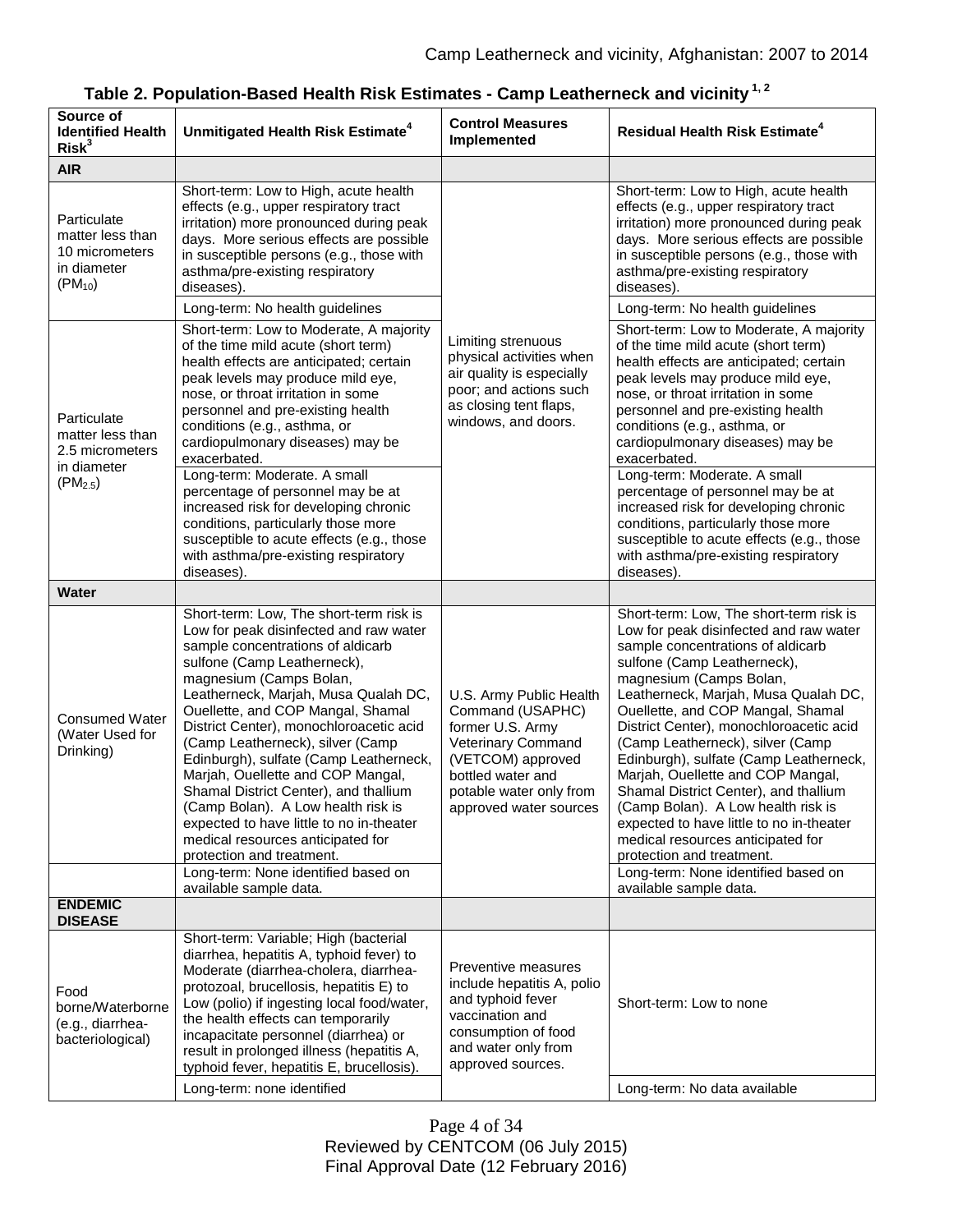| Source of<br><b>Identified Health</b><br>Risk <sup>3</sup> | Unmitigated Health Risk Estimate <sup>4</sup>                                                                                                                                                                                                 | <b>Control Measures</b><br>Implemented                                                                                                                                                                                                                                                                                                                                                               | <b>Residual Health Risk Estimate<sup>4</sup></b>                                                                                                                                                                                             |
|------------------------------------------------------------|-----------------------------------------------------------------------------------------------------------------------------------------------------------------------------------------------------------------------------------------------|------------------------------------------------------------------------------------------------------------------------------------------------------------------------------------------------------------------------------------------------------------------------------------------------------------------------------------------------------------------------------------------------------|----------------------------------------------------------------------------------------------------------------------------------------------------------------------------------------------------------------------------------------------|
| Arthropod Vector<br><b>Borne</b>                           | Short-term: Variable; High for malaria<br>Moderate for leishmaniasis - cutaneous<br>(acute), Crimean-Congo hemorrhagic<br>fever, sandfly fever, typhus-miteborne;<br>and Low for, the plague and West Nile<br>fever.                          | Preventive measures<br>include proper wear of<br>treated uniform,<br>application of repellent<br>to exposed skin, bed<br>net use, minimizing<br>areas of standing water<br>and appropriate<br>chemoprophylaxis.                                                                                                                                                                                      | Short-term: Low                                                                                                                                                                                                                              |
|                                                            | Long-term: Low for Leishmaniasis-<br>visceral infection                                                                                                                                                                                       |                                                                                                                                                                                                                                                                                                                                                                                                      | Long-term: No data available                                                                                                                                                                                                                 |
| <b>Water-Contact</b><br>(e.g. wading,<br>swimming)         | Short-term: Moderate for leptospirosis                                                                                                                                                                                                        | Recreational swimming<br>in surface waters not<br>likely in this area of<br>Afghanistan during this<br>time period.                                                                                                                                                                                                                                                                                  | Short-term: Low for leptospirosis                                                                                                                                                                                                            |
|                                                            | Long-term: No data available                                                                                                                                                                                                                  |                                                                                                                                                                                                                                                                                                                                                                                                      | Long-term: No data available                                                                                                                                                                                                                 |
| Respiratory                                                | Short-term: Variable; Moderate for<br>tuberculosis (TB) to Low for<br>meningococcal meningitis.                                                                                                                                               | Providing adequate<br>living and work space;<br>medical screening;<br>vaccination.                                                                                                                                                                                                                                                                                                                   | Short-term: Low                                                                                                                                                                                                                              |
|                                                            | Long-term: No data available                                                                                                                                                                                                                  |                                                                                                                                                                                                                                                                                                                                                                                                      | Long-term: No data available                                                                                                                                                                                                                 |
| <b>Animal Contact</b>                                      | Short-term: Variable; Moderate for<br>rabies, anthrax, Q-fever to Low for<br>H5N1 avian influenza.                                                                                                                                            | Prohibiting contact with,<br>adoption, or feeding of<br>feral animals IAW U.S.<br><b>Central Command</b><br>(CENTCOM) General<br>Order (GO) 1B. Risks<br>are further reduced in<br>the event of assessed<br>contact by prompt post-<br>exposure rabies<br>prophylaxis IAW The<br><b>Center for Disease</b><br>Control's (CDC)<br>Advisory Committee on<br><b>Immunization Practices</b><br>quidance. | Short-term: No data available                                                                                                                                                                                                                |
|                                                            | Long-term: Low (Rabies)                                                                                                                                                                                                                       |                                                                                                                                                                                                                                                                                                                                                                                                      | Long-term: No data available                                                                                                                                                                                                                 |
| <b>VENOMOUS</b><br><b>ANIMAL/</b><br><b>INSECTS</b>        |                                                                                                                                                                                                                                               |                                                                                                                                                                                                                                                                                                                                                                                                      |                                                                                                                                                                                                                                              |
| Snakes,<br>scorpions, and<br>spiders                       | Short-term: Low; If encountered, effects<br>of venom vary with species from mild<br>localized swelling (e.g. Latrodectus<br>dahlia) to potentially lethal effects (e.g.<br>Echis multisquamatus).                                             | Risk reduced by<br>avoiding contact, proper<br>wear of uniform<br>(especially footwear),<br>and proper and timely<br>treatment.                                                                                                                                                                                                                                                                      | Short-term: Low; If encountered, effects<br>of venom vary with species from mild<br>localized swelling (e.g. Latrodectus<br>dahlia) to potentially lethal effects (e.g.<br>Echis multisquamatus).                                            |
|                                                            | Long-term: No data available                                                                                                                                                                                                                  |                                                                                                                                                                                                                                                                                                                                                                                                      | Long-term: No data available                                                                                                                                                                                                                 |
| <b>HEAT/COLD</b><br><b>STRESS</b>                          |                                                                                                                                                                                                                                               |                                                                                                                                                                                                                                                                                                                                                                                                      |                                                                                                                                                                                                                                              |
| Heat                                                       | Short-term: Variable; Risk of heat injury<br>is extremely high for April - October,<br>and Low for all other months.                                                                                                                          | Work-rest cycles,<br>proper hydration and<br>nutrition, and Wet Bulb<br>Globe Temperature<br>(WBGT) monitoring.                                                                                                                                                                                                                                                                                      | Short-term: Variable; Risk of heat injury<br>in unacclimatized or susceptible<br>personnel is Moderate for April -<br>October and Low for all others.                                                                                        |
|                                                            | Long-term: Low, The long-term risk was<br>Low. However, the risk may be greater<br>to certain susceptible persons-those<br>older (i.e., greater than 45 years), in<br>lesser physical shape, or with<br>underlying medical/health conditions. |                                                                                                                                                                                                                                                                                                                                                                                                      | Long-term: Low, The long-term risk is<br>Low. However, the risk may be greater<br>to certain susceptible persons-those<br>older (i.e., greater than 45 years), in<br>lesser physical shape, or with<br>underlying medical/health conditions. |
| Cold                                                       | Short-term: Low risk of cold<br>stress/injury.                                                                                                                                                                                                | Risks from cold stress<br>reduced with protective<br>measures such as use                                                                                                                                                                                                                                                                                                                            | Short-term: Low risk of cold<br>stress/injury.                                                                                                                                                                                               |
|                                                            | Long-term: Low; Long-term health                                                                                                                                                                                                              |                                                                                                                                                                                                                                                                                                                                                                                                      | Long-term: Low; Long-term health                                                                                                                                                                                                             |

Page 5 of 34 Reviewed by CENTCOM (06 July 2015) Final Approval Date (12 February 2016)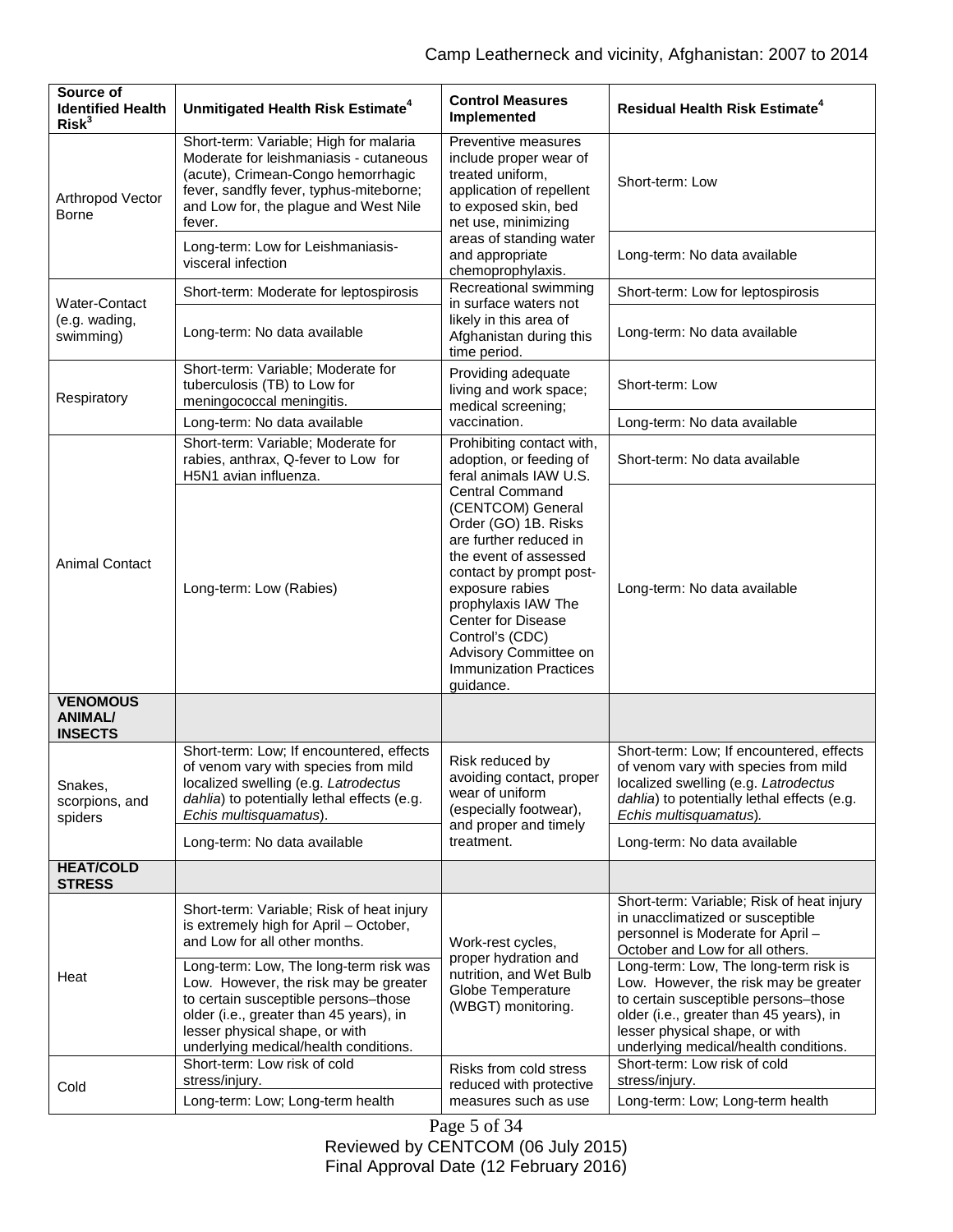| Source of<br><b>Identified Health</b><br>Risk <sup>3</sup>                                         | Unmitigated Health Risk Estimate <sup>4</sup>                                                                                                                                                                                                                                                                                                                                                                                                                                                                                                                                                                                                                                                                                                                                                                                                                                                                                                                                                                                  | <b>Control Measures</b><br>Implemented                                                                                                                       | <b>Residual Health Risk Estimate<sup>4</sup></b>                                                                                                                                                                                                                                                                                                                                                                                                                                                                                                                                                                                                                                                                                                                                                                                                                                                                                                                                                                                      |
|----------------------------------------------------------------------------------------------------|--------------------------------------------------------------------------------------------------------------------------------------------------------------------------------------------------------------------------------------------------------------------------------------------------------------------------------------------------------------------------------------------------------------------------------------------------------------------------------------------------------------------------------------------------------------------------------------------------------------------------------------------------------------------------------------------------------------------------------------------------------------------------------------------------------------------------------------------------------------------------------------------------------------------------------------------------------------------------------------------------------------------------------|--------------------------------------------------------------------------------------------------------------------------------------------------------------|---------------------------------------------------------------------------------------------------------------------------------------------------------------------------------------------------------------------------------------------------------------------------------------------------------------------------------------------------------------------------------------------------------------------------------------------------------------------------------------------------------------------------------------------------------------------------------------------------------------------------------------------------------------------------------------------------------------------------------------------------------------------------------------------------------------------------------------------------------------------------------------------------------------------------------------------------------------------------------------------------------------------------------------|
|                                                                                                    | implications from cold injuries are rare<br>but can occur, especially from more<br>serious injuries such as frost bite.                                                                                                                                                                                                                                                                                                                                                                                                                                                                                                                                                                                                                                                                                                                                                                                                                                                                                                        | of the buddy system,<br>limiting exposure during<br>cold weather, proper<br>hydration and nutrition,<br>and proper wear of<br>issued protective<br>clothing. | implications from cold injuries are rare<br>but can occur, especially from more<br>serious injuries such as frost bite.                                                                                                                                                                                                                                                                                                                                                                                                                                                                                                                                                                                                                                                                                                                                                                                                                                                                                                               |
| <b>Unique</b><br>Incidents/                                                                        |                                                                                                                                                                                                                                                                                                                                                                                                                                                                                                                                                                                                                                                                                                                                                                                                                                                                                                                                                                                                                                |                                                                                                                                                              |                                                                                                                                                                                                                                                                                                                                                                                                                                                                                                                                                                                                                                                                                                                                                                                                                                                                                                                                                                                                                                       |
| <b>Concerns</b><br>Particulate<br>matter less than<br>10 micrometers<br>in diameter<br>$(PM_{10})$ | Short-term: Low to Moderate at PB<br>Wilson, No data were available for $PM_{10}$<br>at other Camp Leatherneck and vicinity<br>burn pits. Burn pit exposures may vary,<br>and exposure to high levels of $PM_{10}$ in<br>the smoke may also result in mild to<br>more serious short-term health effects<br>(e.g., eye, nose or throat and lung<br>irritation) in some personnel and certain<br>subgroups while at this site.<br>Long-term: No health guidelines                                                                                                                                                                                                                                                                                                                                                                                                                                                                                                                                                                |                                                                                                                                                              | Short-term: Low to Moderate at PB<br>Wilson, No data were available for $PM_{10}$<br>at other Camp Leatherneck and vicinity<br>burn pits. Burn pit exposures may vary,<br>and exposure to high levels of $PM_{10}$ in<br>the smoke may also result in mild to<br>more serious short-term health effects<br>(e.g., eye, nose or throat and lung<br>irritation) in some personnel and certain<br>subgroups while at this site.<br>Long-term: No health guidelines                                                                                                                                                                                                                                                                                                                                                                                                                                                                                                                                                                       |
| Particulate<br>matter less than<br>2.5 micrometers<br>in diameter<br>$(PM_{2.5})$                  | Short-term: No or insufficient data were<br>available for $PM2.5$ at burn pits located<br>at Camp Leatherneck and vicinity. Burn<br>pit exposures may vary, and exposure<br>to high levels of $PM_{2.5}$ in the smoke may<br>also result in mild to more serious short-<br>term health effects (e.g., eye, nose or<br>throat and lung irritation) in some<br>personnel and certain subgroups while<br>at this site.<br>Long-term: : No or insufficient data were<br>available for PM <sub>2.5</sub> at burn pits located<br>at Camp Leatherneck and vicinity. Burn<br>pit exposures may vary, and exposure<br>to high levels of $PM_{2.5}$ in the smoke may<br>be associated with some otherwise<br>healthy personnel, who were exposed<br>for a long-term period, could develop<br>certain health conditions (e.g., reduced<br>lung function, cardiopulmonary<br>disease). Personnel with a history of<br>asthma or cardiopulmonary disease<br>could potentially be more likely to<br>develop such chronic health conditions. | Limiting strenuous<br>physical activities when<br>air quality is especially<br>poor; and actions such<br>as closing tent flaps,<br>windows, and doors.       | Short-term: No or insufficient data were<br>available for PM <sub>2.5</sub> at burn pits located<br>at Camp Leatherneck and vicinity. Burn<br>pit exposures may vary, and exposure<br>to high levels of PM <sub>2.5</sub> in the smoke may<br>also result in mild to more serious short-<br>term health effects (e.g., eye, nose or<br>throat and lung irritation) in some<br>personnel and certain subgroups while<br>at this site.<br>Long-term: : No or insufficient data were<br>available for $PM2.5$ at burn pits located<br>at Camp Leatherneck and vicinity. Burn<br>pit exposures may vary, and exposure<br>to high levels of $PM_{2.5}$ in the smoke may<br>be associated with some otherwise<br>healthy personnel, who were exposed<br>for a long-term period, could develop<br>certain health conditions (e.g., reduced<br>lung function, cardiopulmonary<br>disease). Personnel with a history of<br>asthma or cardiopulmonary disease<br>could potentially be more likely to<br>develop such chronic health conditions. |

<sup>1</sup>This Summary Table provides a qualitative estimate of population-based short- and long-term health risks associated with the occupational environment conditions at Camp Leatherneck and vicinity. It does not represent an individual exposure profile. Actual individual exposures and health effects depend on many variables. For example, while a chemical may have been present in the environment, if a person did not inhale, ingest, or contact a specific dose of the chemical for adequate duration and frequency, then there may have been no health risk. Alternatively, a person at a specific location may have experienced a unique exposure which could result in a significant individual exposure. Any such person seeking medical care should have their specific exposure documented in an SF600.

 $2$  This assessment is based on specific OEH sampling data and reports obtained from 18 August 2007 through 24 June 2014. Sampling locations are assumed to be representative of exposure points for the camp population but may not reflect all the fluctuations in environmental quality or capture unique exposure incidents.

 $^3$ This Summary Table is organized by major categories of identified sources of health risk. It only lists those sub-categories specifically identified and addressed at Camp Leatherneck and vicinity. The health risks are presented as Low, Moderate, High or Extremely High for both acute and chronic health effects. The health risk level is based on an assessment of both the potential severity of the health effects that could be caused and probability of the exposure that would produce such health effects. Details can be obtained from the USAPHC/Army Institute of Public Health (AIPH). Where applicable, "None Identified" is used when though a potential exposure is identified, and no health risks of either a specific acute or

## Page 6 of 34 Reviewed by CENTCOM (06 July 2015) Final Approval Date (12 February 2016)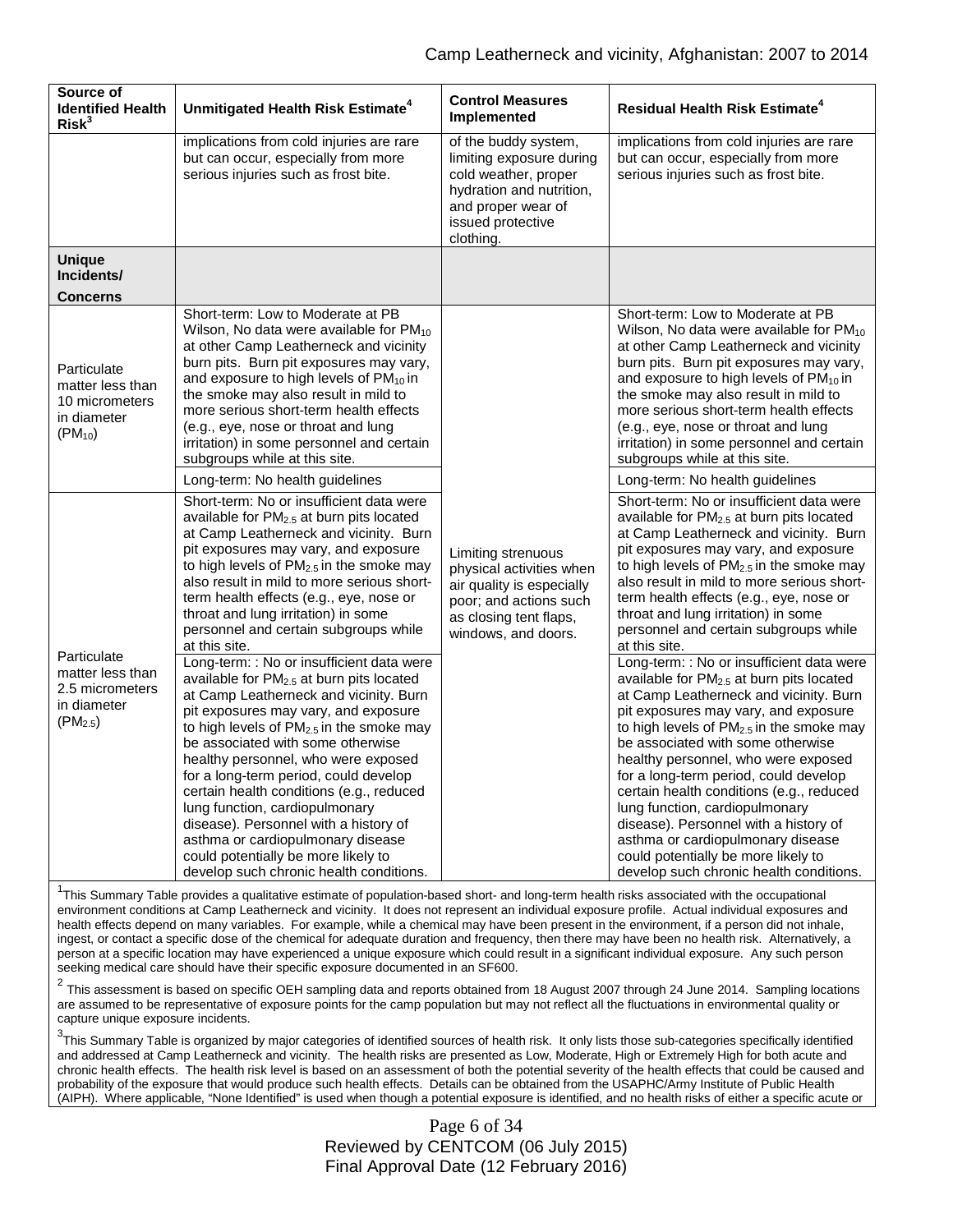| Source of<br><b>Identified Health</b><br>Risk <sup>3</sup>                                                                                      | Unmitigated Health Risk Estimate <sup>+</sup> | <b>Control Measures</b><br>Implemented | <b>Residual Health Risk Estimate<sup>4</sup></b> |  |
|-------------------------------------------------------------------------------------------------------------------------------------------------|-----------------------------------------------|----------------------------------------|--------------------------------------------------|--|
| chronic health effects are determined. More detailed descriptions of OEH exposures that are evaluated but determined to pose no health risk are |                                               |                                        |                                                  |  |

discussed in the following sections of this report.

<sup>4</sup>Health risks in this Summary Table are based on quantitative surveillance thresholds (e.g. endemic disease rates; host/vector/pathogen surveillance) or screening levels, e.g., Military Exposure Guidelines (MEGs) for chemicals*.* Some previous assessment reports may provide slightly inconsistent health risk estimates because quantitative criteria such as MEGs may have changed since the samples were originally evaluated and/or because this assessment makes use of all historic site data while previous reports may have only been based on a select few samples.

## **1 Discussion of Health Risks at Camp Leatherneck and vicinity, Afghanistan by Source**

The following sections provide additional information about the OEH conditions summarized above. All risk assessments were performed using the methodology described in the US Army Public Health Command Technical Guide 230, *Environmental Health Risk Assessment and Chemical Exposure Guidelines for Deployed Military Personnel* (Reference 4). All OEH risk estimates represent residual risk after accounting for preventive controls in place. Occupational exposures and exposures to endemic diseases are greatly reduced by preventive measures. For environmental exposures related to airborne dust, there are limited preventive measures available, and available measures have little efficacy in reducing exposure to ambient conditions.

# **2 Air**

## 2.1 Site-Specific Sources Identified

Camp Leatherneck and vicinity is situated in a dusty semi-arid desert environment. Inhalational exposure to high levels of dust and particulate matter, such as during high winds or dust storms, may result in mild to more serious short-term health effects (e.g., eye, nose or throat and lung irritation) in some personnel. Additionally, certain subgroups of the deployed forces (e.g., those with pre-existing asthma/cardio pulmonary conditions) are at greatest risk of developing notable health effects.

## 2.2 Particulate matter

Particulate matter (PM) is a complex mixture of extremely small particles suspended in the air. The PM includes solid particles and liquid droplets emitted directly into the air by sources such as: power plants, motor vehicles, aircraft, generators, construction activities, fires, and natural windblown dust. The PM can include sand, soil, metals, volatile organic compounds (VOC), allergens, and other compounds such as nitrates or sulfates that are formed by condensation or transformation of combustion exhaust. The PM composition and particle size vary considerably depending on the source. Generally, PM of health concern is divided into two fractions: particle diameter less than 10 micrometers (PM<sub>10</sub>) which includes coarse particles, and fine particles diameter less than 2.5 micrometers ( $PM_{2.5}$ ), which can reach the deepest regions of the lungs when inhaled. Exposure to excessive PM is linked to a variety of potential health effects.

## 2.3 Particulate matter, less than 10 micrometers (PM<sub>10</sub>)

## 2.3.1 Exposure Guidelines:

Short Term (24-hour)  $PM_{10}$  (micrograms per cubic meter,  $\mu$ g/m $^3$ ):

Long-term  $PM_{10}$  MEG (µg/m<sup>3</sup>):

- 
- Negligible MEG = 250 Not defined and not available.
- Marginal MEG  $=$  420

Page 7 of 34 Reviewed by CENTCOM (06 July 2015) Final Approval Date (12 February 2016)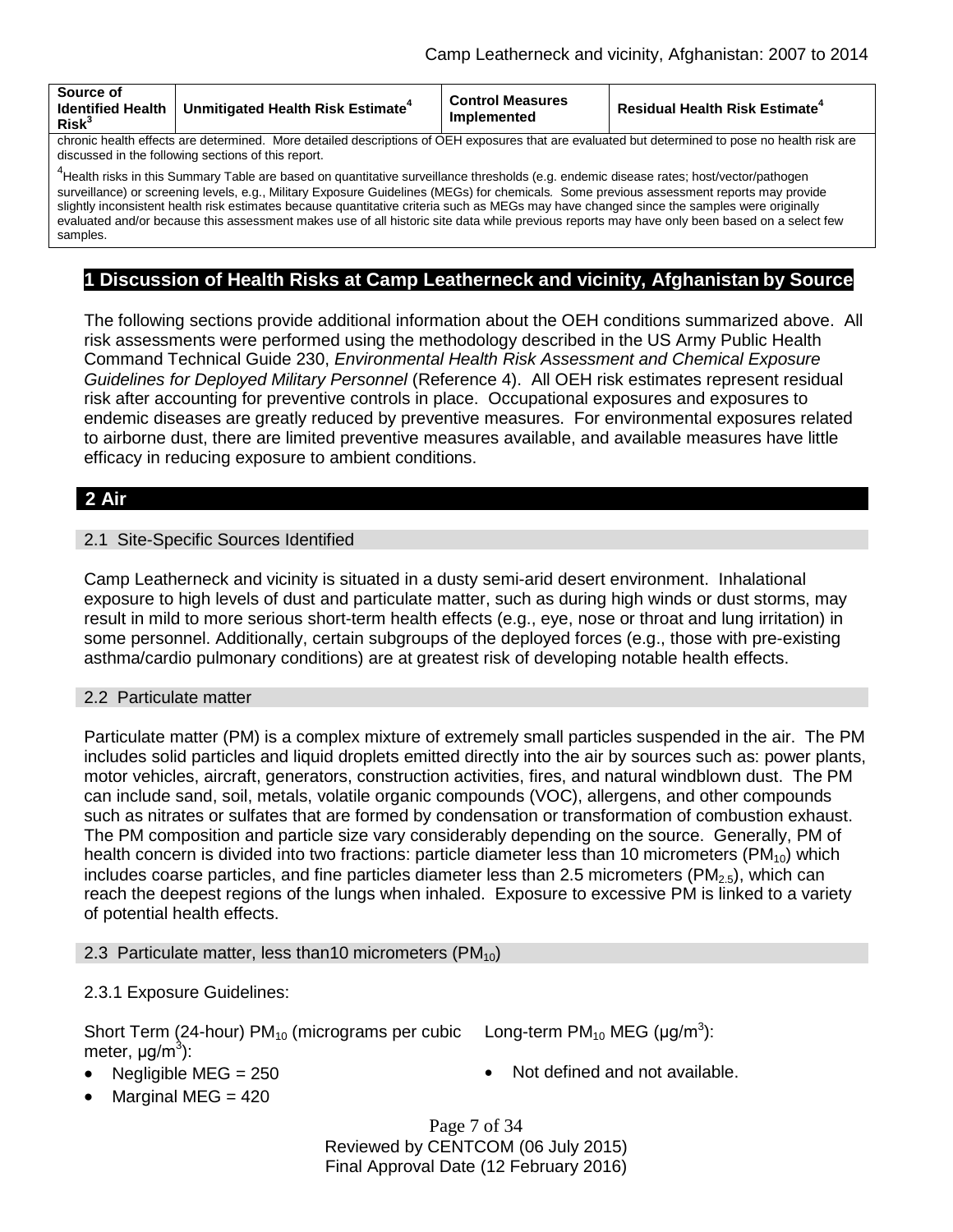• Critical MEG = 600

## 2.3.2 Sample data/Notes:

Camp Leatherneck and vicinity: A total of 45 valid  $PM_{10}$  air samples were collected from 21 February 2010 to 23 January 2014. The range of 24-hour  $PM_{10}$  concentrations was 42  $\mu$ g/m<sup>3</sup> – 867  $\mu$ g/m<sup>3</sup> with an average concentration of 237  $\mu$ g/m<sup>3</sup>.

2.3.3 Short-term health risks:

**Low to High:** The short-term PM<sub>10</sub> health risk assessment is Low for average and High for peak PM<sub>10</sub> sample concentrations at Camp Leatherneck and vicinity. A Low health risk suggests little to no intheater medical resources anticipated for protection and treatment of personnel (Reference 4, TG 230 Table 3-2). A High health risk suggests some in-theater medical countermeasures and resources anticipated for personnel. Daily average PM<sub>10</sub> risk levels at Camp Leatherneck and vicinity show High risk 7%, Moderate risk 4%, Low risk 18%, and the no hazard 71% of the time (Reference 4, Table 11).

The hazard severity was below the negligible MEG (250  $\mu$ g/m $^3$  to 420  $\mu$ g/m $^3$ ) for average PM $_{10}$ sample concentrations, and critical for the highest sample concentrations. For exposures at the critical hazard severity level, most if not all personnel experience very notable eye, nose, and throat irritation and respiratory effects. Visual acuity is impaired, as is overall aerobic capacity (Reference 4, Table 3-11).

2.3.4 Long-term health risk:

**Not Evaluated-no available health guidelines**. The U.S. Environmental Protection Agency (EPA) has retracted its long-term standard (national ambient air quality standards, NAAQS) for  $PM_{10}$  due to an inability to clearly link chronic health effects with chronic  $PM_{10}$  exposure levels.

#### 2.4 Particulate Matter, less than 2.5 *micrometers* (PM<sub>2.5</sub>)

## 2.4.1 Exposure Guidelines:

Short Term (24-hour)  $PM_{2.5}$  (µg/m<sup>3</sup>):

- 
- 
- Critical MEG = 500

): Long-term (1year) PM<sub>2.5</sub> (µg/m<sup>3</sup>):

- Negligible MEG = 65 Negligible MEG = 15
	- Marginal MEG =  $250$  Marginal MEG =  $65$ .

2.4.2 Sample data/Notes:

Camp Leatherneck and vicinity: A total of 153 valid PM<sub>2.5</sub> air samples were collected from 20 October 2009 to 24 June 2014. The range of 24-hour PM<sub>2.5</sub> concentrations was 5  $\mu$ g/m<sup>3</sup> – 499  $\mu$ g/m<sup>3</sup> with an average concentration of 66  $\mu$ g/m<sup>3</sup>.

2.4.3 Short-term health risks:

**Low to Moderate:** The short-term PM<sub>2.5</sub> health risk assessment is Low for average and Moderate for peak  $PM_{2.5}$  sample concentrations at Camp Leatherneck and vicinity. A Low health risk suggests little to no in-theater medical resources anticipated for protection and treatment of personnel (Reference 4, Table 3-2). Whereas a moderate risk for peak  $PM<sub>2.5</sub>$  sample concentrations suggests limited in-theater medical countermeasures and resources may be required for personnel. Daily average  $PM<sub>2.5</sub>$  risk

> Page 8 of 34 Reviewed by CENTCOM (06 July 2015) Final Approval Date (12 February 2016)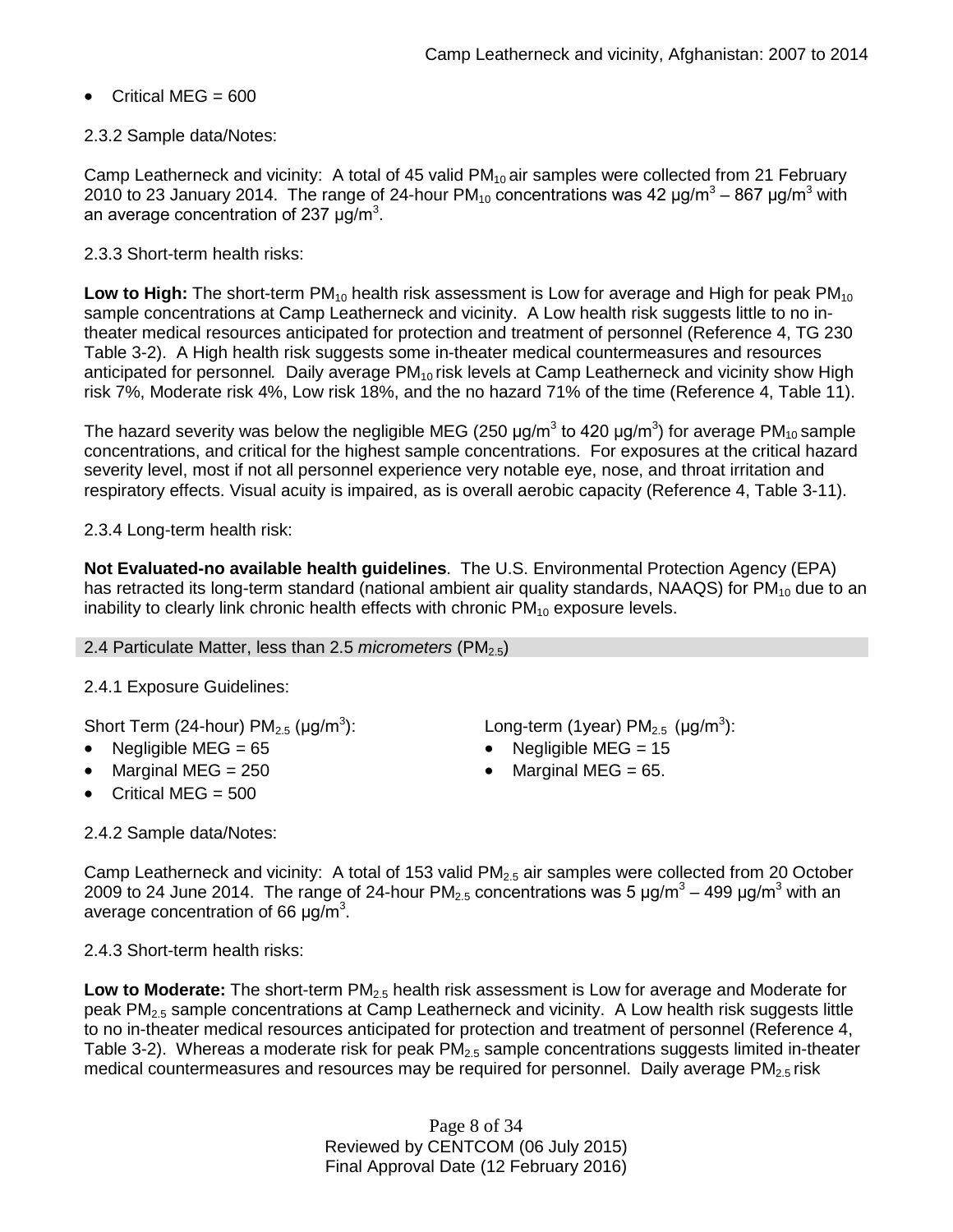levels at Camp Leatherneck and vicinity show Moderate risk 1%, Low risk 33%, and the no hazard 66% of the time (Reference 4, Table 11).

The hazard severity was negligible (65 µg/m $^3$  to 250 µg/m $^3$ ) for average PM<sub>2.5</sub> sample concentrations, and marginal for the highest sample concentrations. For exposures at the negligible hazard severity level, a few personnel may experience notable eye, nose, and throat irritation; most personnel will experience only mild effects. For exposures at the marginal hazard severity level , a majority of personnel will experience notable eye, nose, and throat irritation and some respiratory effects. (Reference 4, Table 3-11).

## 2.4.4 Long-term health risks:

**Moderate:** The long-term health risk assessment is Moderate for Camp Leatherneck and vicinity based on average PM<sub>2.5</sub> sample concentration, and the likelihood of exposure at this hazard severity level. A Moderate health risk level suggests that long-term exposure to  $PM<sub>2.5</sub>$  is expected to require limited future medical surveillance activities and related resources for personnel (Reference 4, Table 3-3). Confidence in the long-term  $PM_{2.5}$  health risk assessment is low (Reference 4, Table 3-6).

The hazard severity was marginal (> 65 µg/m<sup>3</sup>) at Camp Leatherneck for average PM<sub>2.5</sub> sample concentration. With repeated exposures above the marginal hazard severity threshold, it is plausible that development of chronic health conditions such as reduced lung function or exacerbated chronic bronchitis, chronic obstructive pulmonary disease (COPD), asthma, atherosclerosis, or other cardiopulmonary diseases could occur in generally healthy troops. Those with a history of asthma or cardiopulmonary disease are considered to be at particular risk. This guideline is an uncertain screening value - it is not a known health effects concentration. (Reference 4, Table 3-12).

#### 2.5 Airborne Metals

2.5.1 Exposure Guidelines:

2.5.2 Sample data/Notes:

FOB Azziz Ullah: A total of two valid  $PM_{10}$  airborne metal samples were collected on 10 June 2011 and 10 October 2012. None of the detected metals were above respective 1 year negligible MEGs.

Camp Faizel: A single valid PM<sub>10</sub> airborne metals sample was collected on 29 November 2012. No metals were detected.

PB Griffin: A total of six valid PM<sub>10</sub> airborne metal samples were collected from 28 October 2010 to 9 September 2011. None of the detected metals were above respective 1 year negligible MEGs.

COP Huskers: A single valid  $PM_{10}$  airborne metals sample was collected on 8 April 2010. None of the detected metals were above respective 1 year negligible MEGs.

Camp Leatherneck: A total of two valid  $PM_{10}$  airborne metal samples were collected on 22 and 23 January 2014. None of the detected metals were above respective 1 year negligible MEGs.

COP Now Zad: A single valid  $PM_{10}$  airborne metals sample was collected on 23 October 2012. No metals were detected.

Camp Price: A total of five valid  $PM_{10}$  airborne metal samples were collected f from 9 April 2010 to 13 April 2010. None of the detected metals were above respective 1 year negligible MEGs.

> Page 9 of 34 Reviewed by CENTCOM (06 July 2015) Final Approval Date (12 February 2016)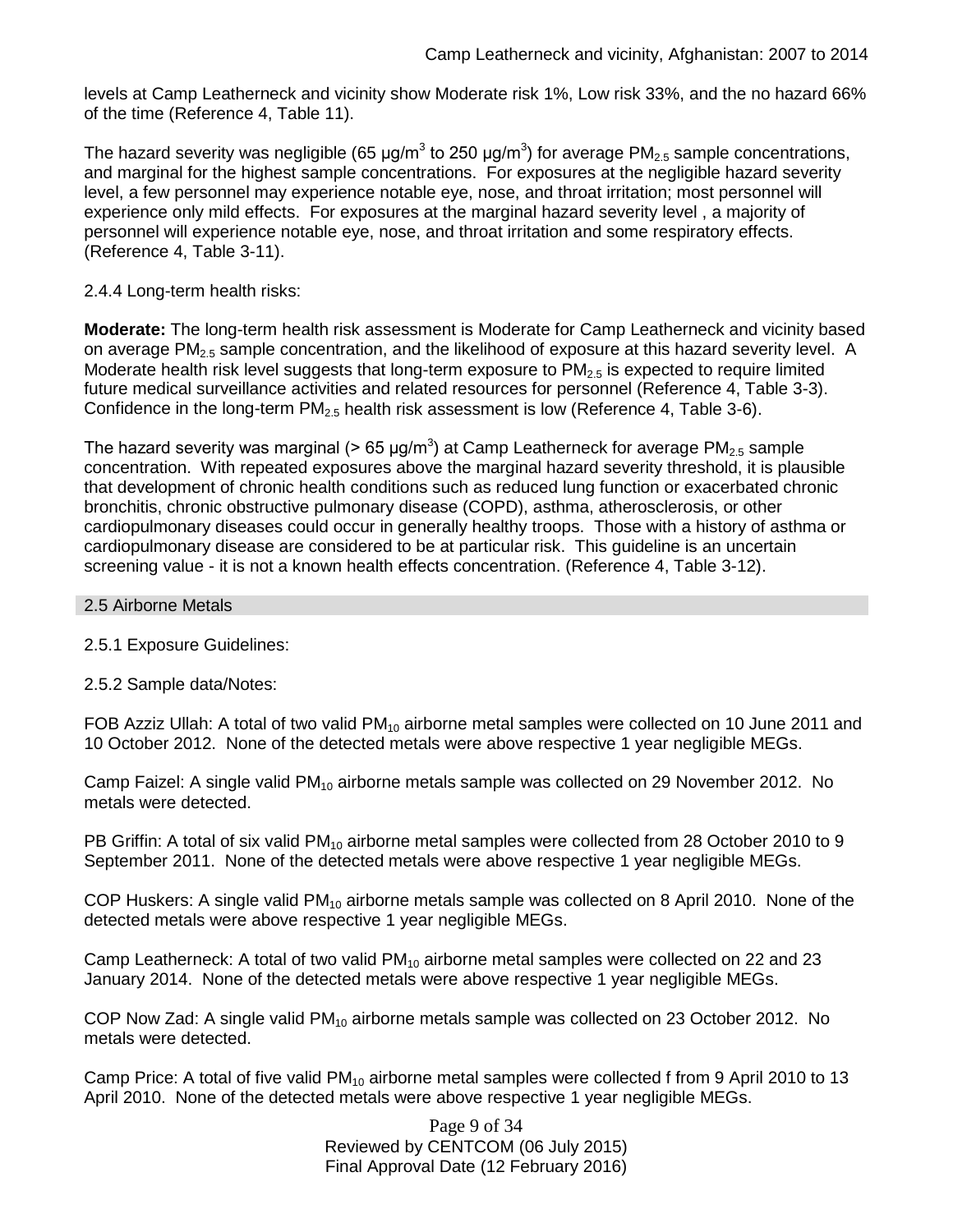PB Wilson: A total of 27 valid PM<sub>10</sub> airborne metal samples were collected from 21 February 2010 to 18 January 2012. None of the detected metals were above respective 1 year negligible MEGs.

2.5.3 Short- and Long-term health risks:

## **None identified based on the available sampling data.**

2.6 Volatile Organic Compounds (VOC)

2.6.1 Exposure Guidelines:

Short Term (14 day) acrolein  $(\mu q/m^3)$ :

): Long-term (1 year) acrolein ( $\mu$ g/m<sup>3</sup>):

Negligible MEG =  $45.9$  • Negligible MEG =  $0.137$ 

2.6.2 Sample data/Notes:

FOB Azziz Ullah: A single valid VOC air sample was collected using the EPA TO-17 method on 28 September 2012. None of the detected chemicals were above respective short- or long-term negligible MEGs.

Camp Edinburgh: A single valid VOC air sample was collected using the TO-17 method on 3 October 2010. None of the detected chemicals were above respective short- or long-term negligible MEGs.

PB Griffin: A single valid VOC air sample was collected using the TO-17 method on 4 July 2012. None of the detected chemicals were above respective short- or long-term negligible MEGs.

Camp Leather neck:

- A single valid VOC air sample was collected using the TO-17 method on 28 September 2010. None of the detected VOC chemicals exceeded the short or long-term MEGs.
- A single valid VOC air sample was collected using the EPA TO-15 method on 20 November 2013. Acrolein was detected with a sample concentration of 1.1 ug/m<sup>3</sup>. Acrolein sample concentration was below the short-term negligible MEG of 45.9 ug/m<sup>3</sup> and greater than the long-term 1 year negligible MEG of 0.137 ug/m<sup>3</sup>. However, data were insufficient to characterize long-term risk.

PB Wilson: A total of 2 valid VOC air samples were collected using the TO-17 method on 23 and 24 February 2010. None of the detected chemicals were above respective short- or long-term negligible MEGs.

2.6.3 Short- and Long-term health risks:

## **None identified based on the available sampling data.**

## **3 Soil**

#### 3.1 Site-Specific Sources Identified

3.2 Sample data/Notes:

The primary soil contamination exposure pathways are dermal contact and dust inhalation. Typical parameters analyzed for included semi volatile organic compounds (SVOCs), heavy metals,

> Page 10 of 34 Reviewed by CENTCOM (06 July 2015) Final Approval Date (12 February 2016)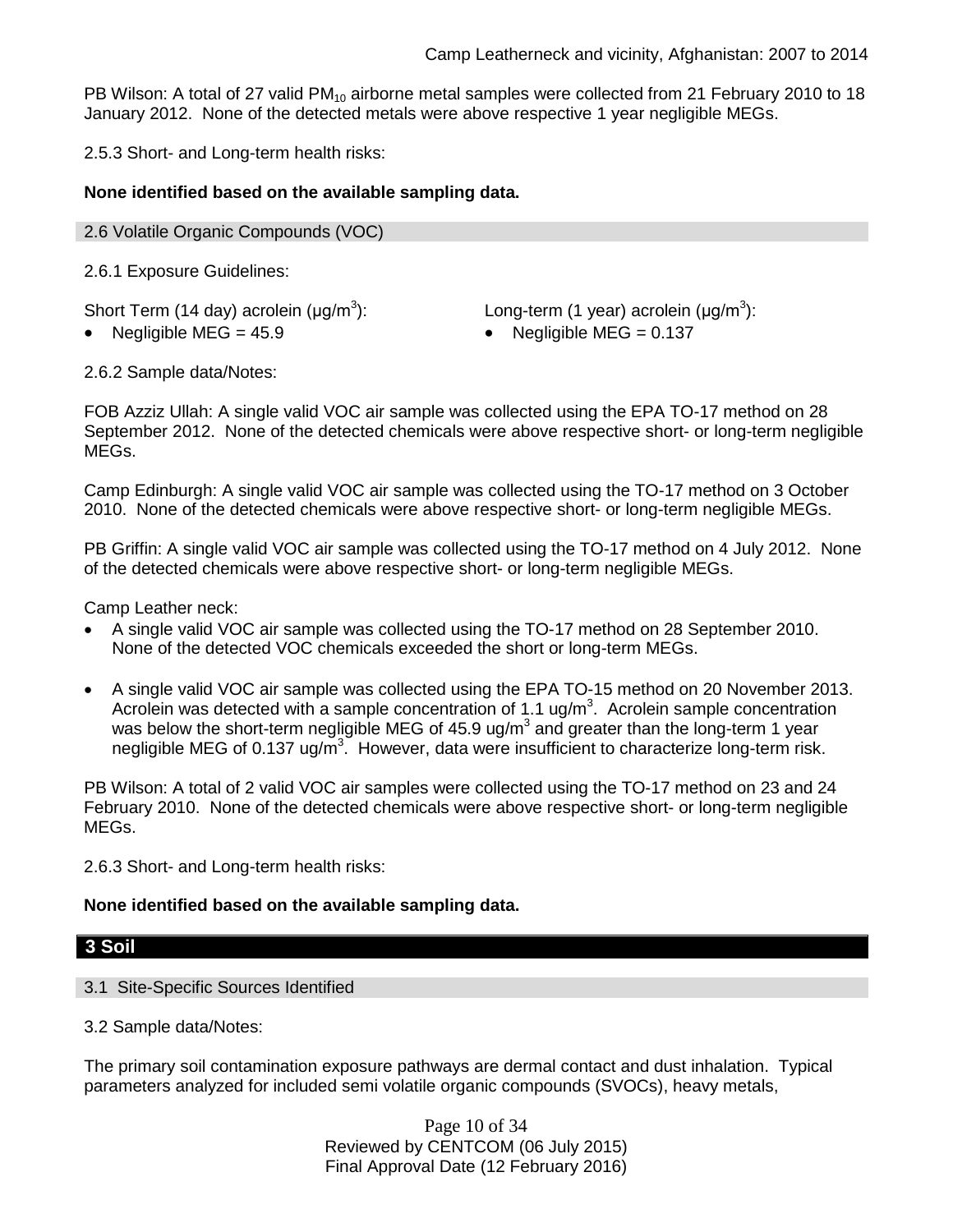polychlorinated biphenyls (PCBs), pesticides, herbicides. If the contaminant was known or suspected, other parameters may have been analyzed for (i.e., total petroleum hydrocarbons (TPH) and polycyclic aromatic hydrocarbons (PAH) near fuel spills). For the risk assessment, personnel are assumed to remain at this location for 6 months to 1 year.

Camp Leatherneck: See section 10.7 for soil samples taken at burn pit and 14 acre supply burn sites.

PB Azziz Ullah: A single valid surface soil sample was collected on 1 August 2011 to assess OEH health risk to deployed personnel. The percent of the population exposed to soil and associated dust in the sampled areas was > 75%. No chemicals were detected above respective 1 year negligible MEGs.

Camp Kelly: A total of 3 valid surface soil samples were collected on 6 June 2011 to assess OEH health risk to deployed personnel. The percent of the population exposed to soil and associated dust in the sampled areas was > 75% for all samples. No chemicals were detected above respective 1 year negligible MEGs.

PB Griffin: A single valid surface soil sample was collected on 9 April 2012 to assess OEH health risk to deployed personnel. The percent of the population exposed to soil and associated dust in the sampled areas was 50 > 75%. No chemicals were detected above respective 1 year negligible MEGs.

Camp Sher Wali: A total of 4 valid surface soil samples were collected on 10 June 2011 and 2 July 2012 to assess OEH health risk to deployed personnel. The percent of the population exposed to soil and associated dust in the sampled areas was > 75% for all samples. No chemicals were detected above respective 1 year negligible MEGs.

PB Mehraj: See section 10.7 for soil samples taken near the burn pit.

Camp Musa Qualah DC: A total of 4 valid surface soil samples were collected on 18 December 2010 and 17 March 2011 to assess OEH health risk to deployed personnel. The percent of the population exposed to soil and associated dust in the sampled areas was > 75% for all samples. No chemicals were detected above respective 1 year negligible MEG.

Camp Now Zad: A total of 2 valid surface soil samples were collected on 28 October 2010 to assess OEH health risk to deployed personnel. The percent of the population exposed to soil and associated dust in the sampled areas was > 75% for all samples. No chemicals were detected above respective 1 year negligible MEG.

Camp Ouellette: A total of 3 valid surface soil samples were collected on 15 May 2011 to assess OEH health risk to deployed personnel. The percent of the population exposed to soil and associated dust in the sampled areas was 50 > 75% for all samples. No chemicals were detected above respective 1 year negligible MEG.

Camp Price: A total of 3 valid surface soil samples were collected on 15 April 2010 to assess OEH health risk to deployed personnel. The percent of the population exposed to soil and associated dust in the sampled areas was > 75% for all samples. No chemicals were detected above respective 1 year negligible MEG.

PB Wilson: A total of 7 valid surface soil samples were collected from 26 February 2010 to 19 November 2012 to assess OEH health risk to deployed personnel. The percent of the population exposed to soil and associated dust in the sampled areas was 25 > 50% for two samples, 50 > 75% for two samples and > 75% for 3 samples. No chemicals were detected above respective 1 year negligible MEG.

> Page 11 of 34 Reviewed by CENTCOM (06 July 2015) Final Approval Date (12 February 2016)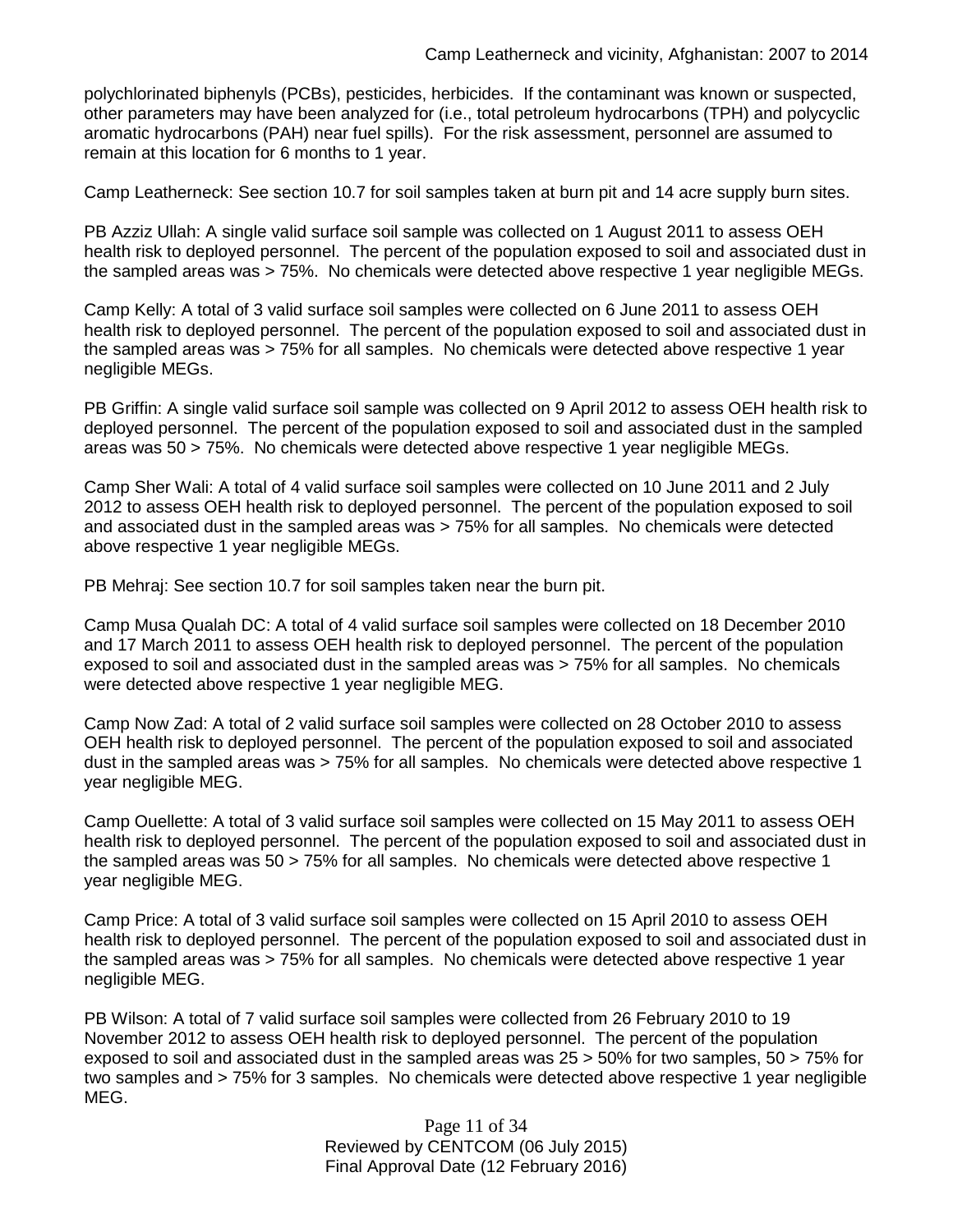3.3 Short-term health risk:

**Not an identified source of health risk**. Currently, sampling data for soil are not evaluated for short term (acute) health risks**.**

3.4 Long-term health risk:

**None identified based on available sample data.** No parameters exceeded 1-year Negligible MEGs.

## **4 Water**

In order to assess the health risk to U.S. personnel from exposure to water in theater, the USAPHC identified the most probable exposure pathways. These are based on the administrative information provided on the field data sheets submitted with the samples taken over the time period being evaluated. It is assumed that 100% of all U.S. personnel at Camp Leatherneck and vicinity will be directly exposed to reverse osmosis water purification unit (ROWPU) treated, disinfected fresh nonpotable water, and untreated well water since this classification of water is primarily used for personal hygiene, showering, cooking, and for use at vehicle wash racks. Field data sheets indicate that bottled water is the only approved source of drinking water.

4.1 Drinking Water: Bottled, Treated or Untreated Water

4.1.1 Site-Specific Sources Identified

4.1.2 Exposure Guidelines:

Aldicarb sulfone Magnesium

- 14 day negligible MEG =  $0.014$  milligrams per liter (mg/L)
- 1 year negligible MEG =  $0.014$  mg/L

## Monochloroacetic acid Silver

- 14 day negligible MEG =  $0.0933$  mg/L
- 1 year negligible MEG =  $0.28 \text{ mg/L}$

## Sulfate (SO<sub>4</sub>) Thallium

- 14 day negligible MEG =  $750 \text{ mg/L}$
- 1 year negligible  $MEG = not available$

- $\bullet$  14 day negligible MEG = 250 mg/L
- $\bullet$  1 year negligible MEG = not available

- 14 day negligible MEG =  $0.10 \text{ mg/L}$
- 1 year negligible MEG =  $0.10 \text{ mg/L}$

- $\bullet$  14 day negligible MEG = 0.00327 mg/L
- $\bullet$  1 year negligible MEG = not available

Aldicarb sulfone is a pesticide applied to soil for control of chewing and sucking insects (aphids, whiteflies, leaf miners, soil-dwelling insects), spider mites, and nematodes. Aldicarb sulfone can potentially cause nausea, diarrhea and relatively minor neurological symptoms resulting from acute exposures at levels above the short-term MEG. These effects appear to be rapidly and completely reversible after exposure.

Magnesium is a common naturally occurring alkaline earth metal and an essential dietary mineral. High magnesium concentration in drinking water coupled with high sulfate concentration may have laxative effects.

> Page 12 of 34 Reviewed by CENTCOM (06 July 2015) Final Approval Date (12 February 2016)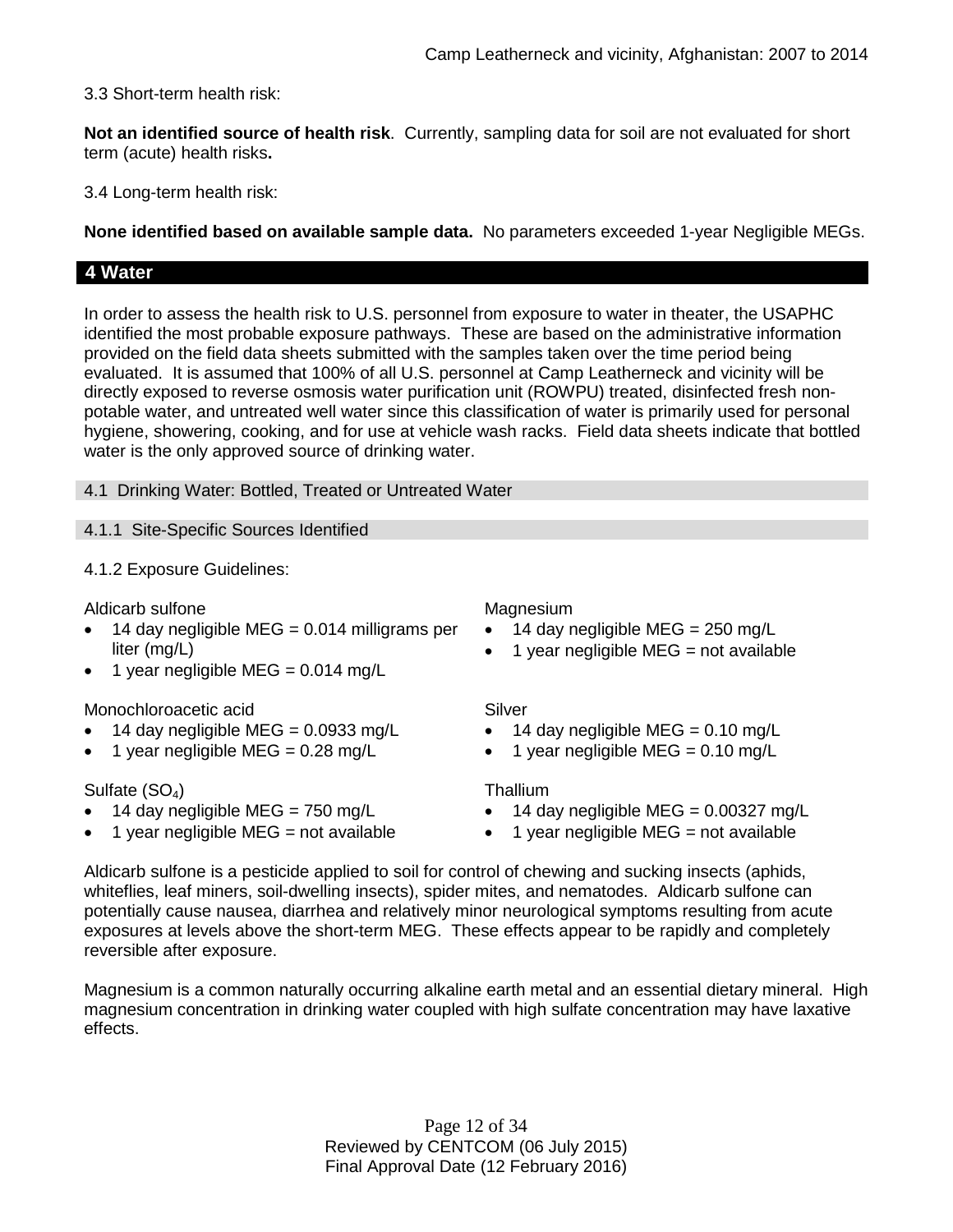Monochloroacetic acid is formed from organic material during water chlorination. Monochloroacetic acid is used in research and development laboratories, hospitals, chemical and pharmaceutical preparations, fabric mills, and communication equipment.

Silver occurs in soil mainly in the form of its insoluble and therefore immobile chloride or sulfide. As long as the sulfide is not oxidized to the sulfate, its mobility and ability to contaminate the aquatic environment are negligible. Silver in river water is "dissolved" by complexation with chloride and humic matter. Prolonged exposure to high doses of silver can result in argyria, a benign condition that can cause areas of skin and other tissue to turn gray or blue-gray.

Sulfate is a substance that is often found in drinking water. Available data suggest that people acclimate rapidly to the presence of sulfates in drinking water. However, there are groups within the general population that may be at greater risk from the laxative effects of sulfate when they experience an abrupt change from drinking water with low sulfate concentrations to drinking water with high sulfate concentrations (Reference 6).

Thallium is a metal found in natural deposits such as ores containing other elements. The greatest use of thallium is in specialized electronic research equipment. Thallium can potentially cause gastrointestinal irritation, and peripheral neuropathy from acute exposures at levels above the shortterm MEG

## 4.1.3 Sample data/Notes:

To assess the potential for adverse health effects to troops, the following assumptions were made about dose and duration: A conservative (protective) assumption was that personnel routinely ingested 5 L/day of bottled water for up to 365 days (1-year). It was further assumed that control measures were not used.

PB Aziz Ullah: A total of five treated and untreated water (drinking) samples collected from 23 May 2010 to 13 September 2013 were evaluated for this health risk assessment. No chemicals were detected at levels above respective short or long-term MEGs.

Camp Bastion: A single bottled water (drinking) sample collected on 13 December 2010 was evaluated for this health risk assessment. No chemicals were detected at levels above respective short or longterm MEGs.

Camp Bolan: A total of two treated and untreated water (drinking) samples collected on 29 September 2012 were evaluated for this health risk assessment. Thallium (0.0037 mg/L) was detected in a single treated water sample greater than the short-term 14-day 15 L/day negligible MEG. Magnesium (Peak 34 mg/L, mean 33.5 mg/L) was greater than the short-term 14-day 15 L/day negligible MEG in both samples. However, data were insufficient to characterize risk for typical exposures.

Camp Calero: A single untreated water (drinking) sample collected on 30 September 2011 was evaluated for this health risk assessment. No chemicals were detected at levels above respective short or long-term MEGs.

Camp Coutu: A single untreated water (drinking) sample collected on 29 November 2011 was evaluated for this health risk assessment. No chemicals were detected at levels above respective short or long-term MEGs.

> Page 13 of 34 Reviewed by CENTCOM (06 July 2015) Final Approval Date (12 February 2016)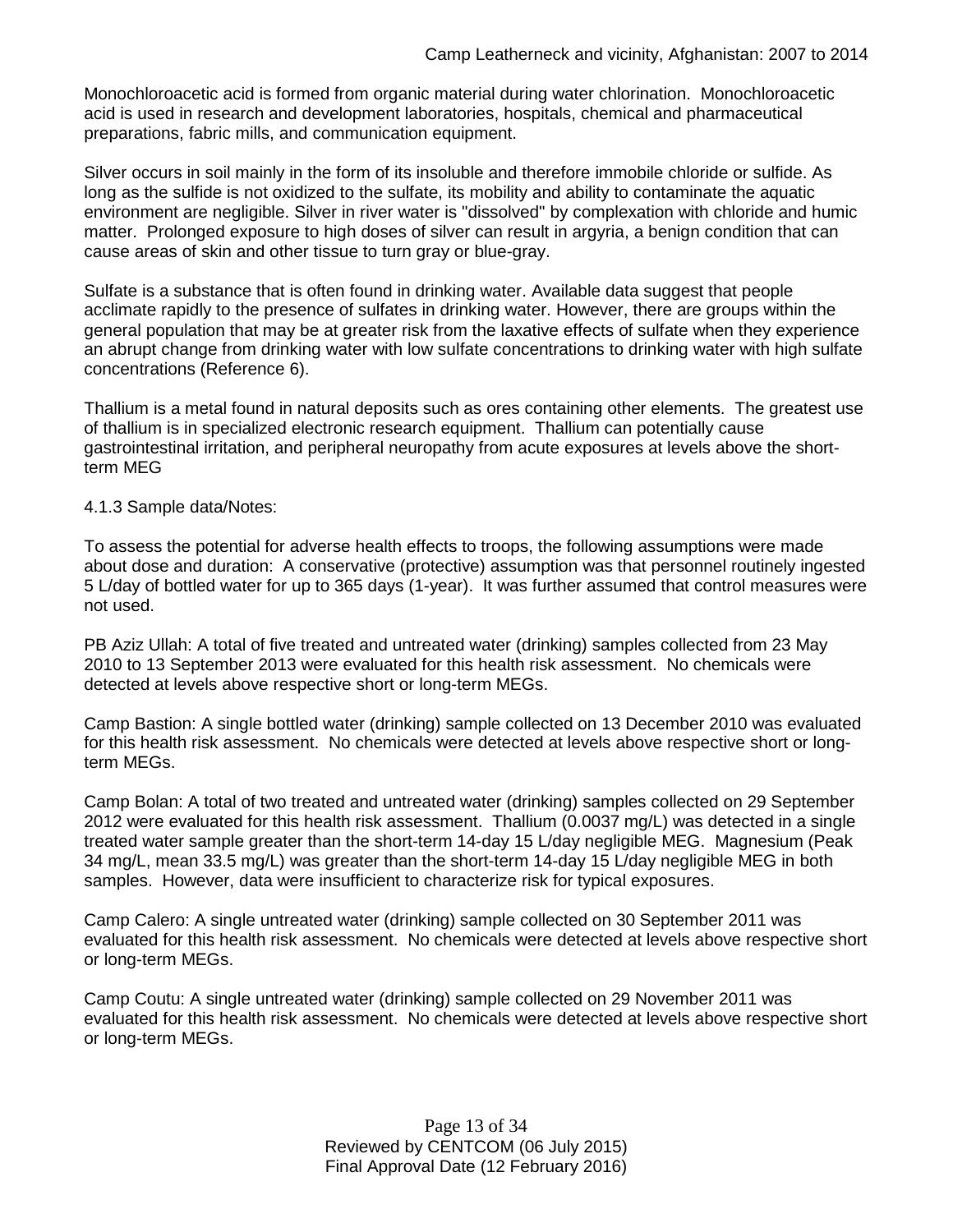FOB Edinburgh: A total of six treated water (drinking) samples collected from 28 April 2010 to 31 May 2012 were evaluated for this health risk assessment. Silver (0.12 mg/L) was detected in a single water sample greater than the short-term 14-day 15 L/day negligible MEG.

PB Griffin: A single ROWPU treated water (drinking) sample collected on 9 April 2012 was evaluated for this health risk assessment. No chemicals were detected at levels above respective short or longterm MEGs.

Camp Leatherneck: A total of 24 treated and untreated water (drinking) samples collected from 9 January 2010 to 2 January 2014 were evaluated for this health risk assessment. Aldicarb sulfone (Peak 0.022 mg/L, mean 0.0019 mg/L), magnesium (Peak 14 mg/L, mean 2.37 mg/L), monochloroacetic acid (Peak 0.62 mg/L, mean 0.037 mg/L), and sulfate (Peak 292 mg/L, mean 103 mg/L) had a single sample concentration greater than the short-term 14-day 15 L/day negligible MEG.

COP Mangal: A single untreated water (drinking) sample collected on 20 June 2012 was evaluated for this health risk assessment. Magnesium (62 mg/L), and sulfate (300 mg/L) were detected at concentrations greater than the short-term 14-day 15 L/day negligible MEG.

Camp Marjah: A total of five ROWPU treated and untreated water (drinking) samples collected from 7 May 2010 to 12 November 2011 were evaluated for this health risk assessment. Magnesium (Peak 39 mg/L, mean 19.5 mg/L), and sulfate (Peak 330 mg/L, mean 150.6 mg/L) peak sample concentrations were greater than the short-term 14-day 15 L/day negligible MEG.

Camp Musa Qualah DC: A total of three ROWPU treated water (drinking) samples collected from 20 December 2010 to 17 May 2011 were evaluated for this health risk assessment. Magnesium (Peak 32 mg/L, mean 31.3 mg/L) peak and mean sample concentrations were greater than the short-term 14-day 15 L/day negligible MEG. However data were insufficient to characterize risk based on mean sample concentration.

Camp Now Zad: A total of three treated and untreated water (drinking) samples collected from 24 October 2009 and 25 October 2012 were evaluated for this health risk assessment. No chemicals were detected at concentrations above respective short or long-term MEGs.

COP Ouellette: A single untreated water (drinking) sample collected on 14 May 2011 was evaluated for this health risk assessment. Magnesium (73 mg/L), and sulfate (1500 mg/L) were detected at concentrations greater than the short-term 14-day 15 L/day negligible MEG.

Camp Price: A total of two untreated water (drinking) samples collected on 18 August 2007 and 25 January 2010 were evaluated for this health risk assessment. No chemicals were detected at concentrations above respective short or long-term negligible MEGs.

COP Shamal District Center: A single untreated water (drinking) sample collected on 7 September 2007 was evaluated for this health risk assessment. Magnesium (79 mg/L), and sulfate (480 mg/L) were detected at concentrations greater than the short-term 14-day 15 L/day negligible MEG.

Camp Shar Ghazay: A total of three treated and untreated water (drinking) samples collected from 18 July 2011 to 11 June 2013 were evaluated for this health risk assessment. No chemicals were detected at concentrations above respective short or long-term negligible MEGs.

Camp Shukvani: A total of two ROWPU treated water (drinking) samples collected on 24 July 2012 and 22 March 2013 were evaluated for this health risk assessment. No chemicals were detected at concentrations aboverespective short or long-term negligible MEGs.

> Page 14 of 34 Reviewed by CENTCOM (06 July 2015) Final Approval Date (12 February 2016)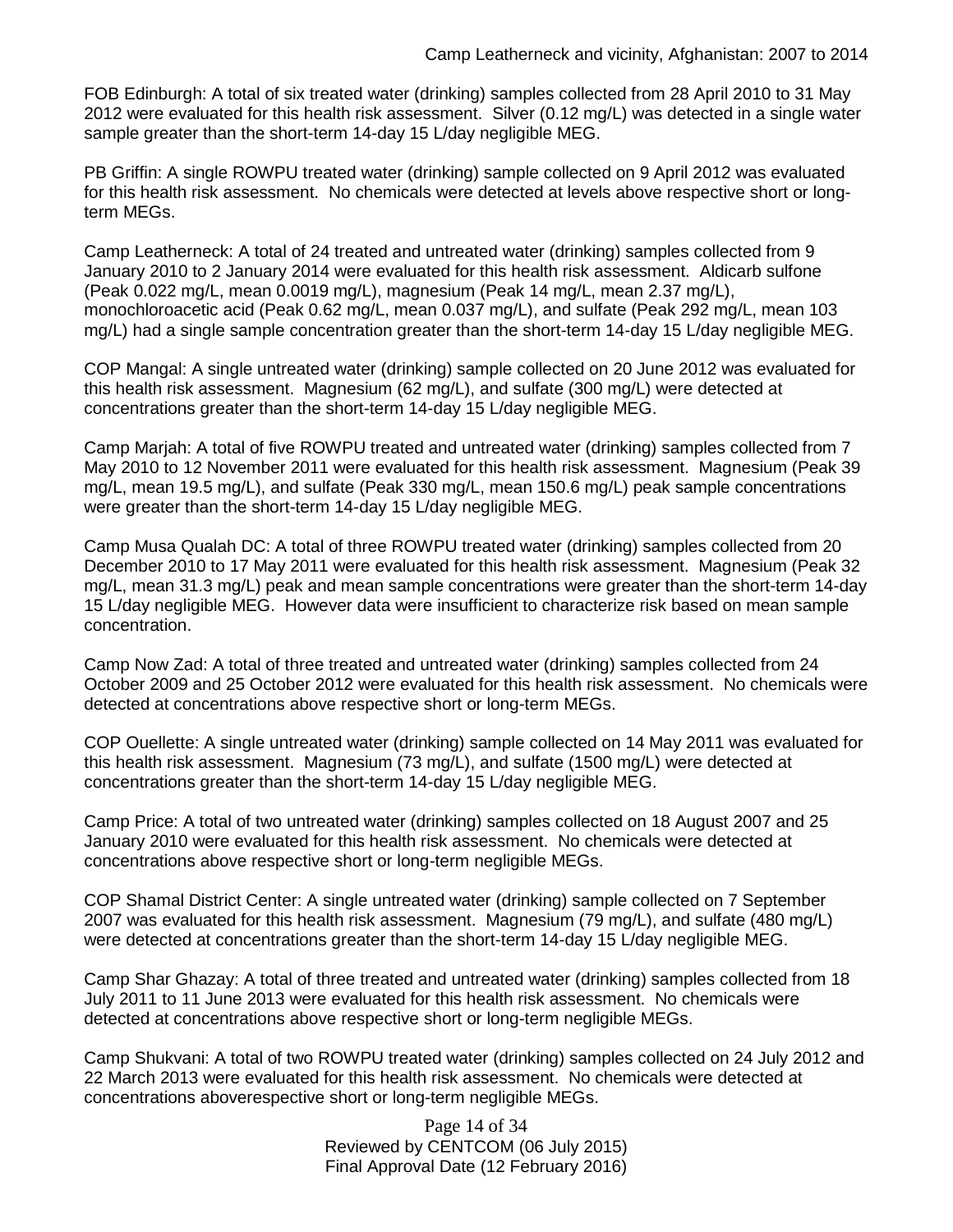PB Wilson: A total of 14 ROWPU treated water (drinking) samples collected from 25 February 2010 to 25 February 2014 were evaluated for this health risk assessment. No chemicals were detected at concentrations above respective short or long-term negligible MEGs.

4.1.4 Short-term health risk:

**Low.** The short-term risk is Low for peak disinfected and raw water sample concentrations of aldicarb sulfone (Camp Leatherneck), magnesium (Camps Bolan, Leatherneck, Marjah, Musa Qualah DC, Ouellette, and COP Mangal, Shamal District Center), monochloroacetic acid (Camp Leatherneck), silver (Camp Edinburgh), sulfate (Camp Leatherneck, Marjah, Ouellette and COP Mangal, Shamal District Center), and thallium (Camp Bolan). A Low health risk is expected to have little to no in-theater medical resources anticipated for protection and treatment. (Reference 4, TG 230 Table 3-2). Confidence in short-term non-drinking water risk assessment is low (Reference 10, Table 3-6). 4.1.4 Long-term health risk:

## **None identified based on available sample data.**

## 4.2 Non-Drinking Water: Untreated

## 4.2.1 Site-Specific Sources Identified

Although the primary route of exposure for most microorganisms is ingestion of contaminated water, dermal exposure to some microorganisms, chemicals, and biologicals may also cause adverse health effects. Complete exposure pathways would include drinking, brushing teeth, personal hygiene, cooking, providing medical and dental care using a contaminated water supply or during dermal contact at vehicle or aircraft wash racks.

#### 4.2.2 Sample data/Notes:

To assess the potential for adverse health effects to troops the following assumptions were made about dose and duration: All U.S. personnel at this location were expected to remain at this site for approximately 1 year. A conservative (protective) assumption is that personnel routinely consumed less than 5 L/day of non-drinking water for up to 365 days (1-year). It is further assumed that control measures and/or personal protective equipment were not used.

FOB Edinburgh: A single untreated water (non-drinking) sample collected on 6 April 2011 was evaluated for this health risk assessment. No chemicals were detected at levels above the short or long-term MEGs.

4.2.3 Short and long-term health risks:

## **None identified based on available sample data.**

4.2.4 Short and long-term health risks:

## **None identified based on available sample data.**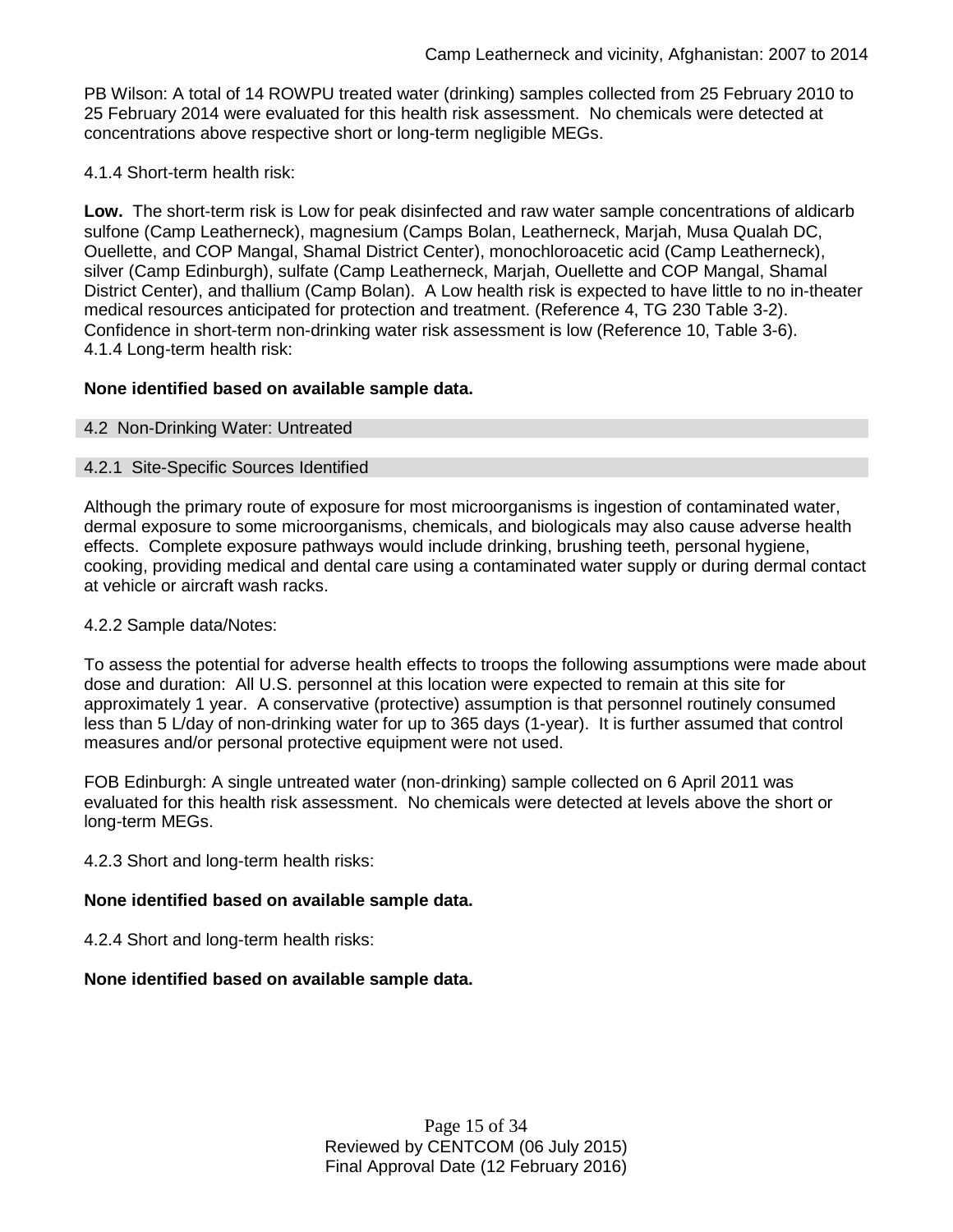## **5 Military Unique**

#### 5.1 Chemical Biological, Radiological Nuclear (CBRN) Weapons

No specific hazard sources were documented in the Defense Occupational and Environmental Health Readiness System (DOEHRS), or the Military Exposure Surveillance Library (MESL) from 18 August 2007 through 24 June 2014 timeframe (References 1 and 5).

#### 5.2 Depleted Uranium (DU)

No specific hazard sources were documented in the DOEHRS, or MESL from 18 August 2007 through 24 June 2014 timeframe (References 1 and 5).

#### 5.3 Ionizing Radiation

No specific hazard sources were documented in the DOEHRS, or MESL from 18 August 2007 through 24 June 2014 timeframe (References 1 and 5).

#### 5.4 Non-Ionizing Radiation

No specific hazard sources were documented in the DOEHRS, or MESL from 18 August 2007 through 24 June 2014 timeframe (References 1 and 5).

#### **6 Endemic Diseases**

This document lists the endemic diseases reported in the region, its specific health risks and severity and general health information about the diseases. CENTCOM Modification (MOD) 12 (Reference 6) lists deployment requirements, to include immunizations and chemoprophylaxis, in effect during the timeframe of this POEMS.

#### 6.1 Foodborne and Waterborne Diseases

Food borne and waterborne diseases in the area are transmitted through the consumption of local food and water. Local unapproved food and water sources (including ice) are heavily contaminated with pathogenic bacteria, parasites, and viruses to which most U.S. Service Members have little or no natural immunity. Effective host nation disease surveillance does not exist within the country. Only a small fraction of diseases are identified or reported in host nation personnel. Diarrheal diseases are expected to temporarily incapacitate a very high percentage of U.S. personnel within days if local food, water, or ice is consumed. Hepatitis A and typhoid fever infections typically cause prolonged illness in a smaller percentage of unvaccinated personnel. Vaccinations are required for DoD personnel and contractors. In addition, although not specifically assessed in this document, significant outbreaks of viral gastroenteritis (e.g., norovirus) and food poisoning (e.g., *Bacillus cereus*, *Clostridium perfringens*, *Staphylococcus*) may occur. Key disease risks are summarized below:

Mitigation strategies were in place and included consuming food and water from approved sources, vaccinations (when available), frequent hand washing and general sanitation practices.

#### 6.1.1 Diarrheal diseases (bacteriological)

**High, mitigated to Low**: Diarrheal diseases are expected to temporarily incapacitate a very high percentage of personnel (potentially over 50% per month) within days if local food, water, or ice is consumed. Field conditions (including lack of hand washing and primitive sanitation) may facilitate

> Page 16 of 34 Reviewed by CENTCOM (06 July 2015) Final Approval Date (12 February 2016)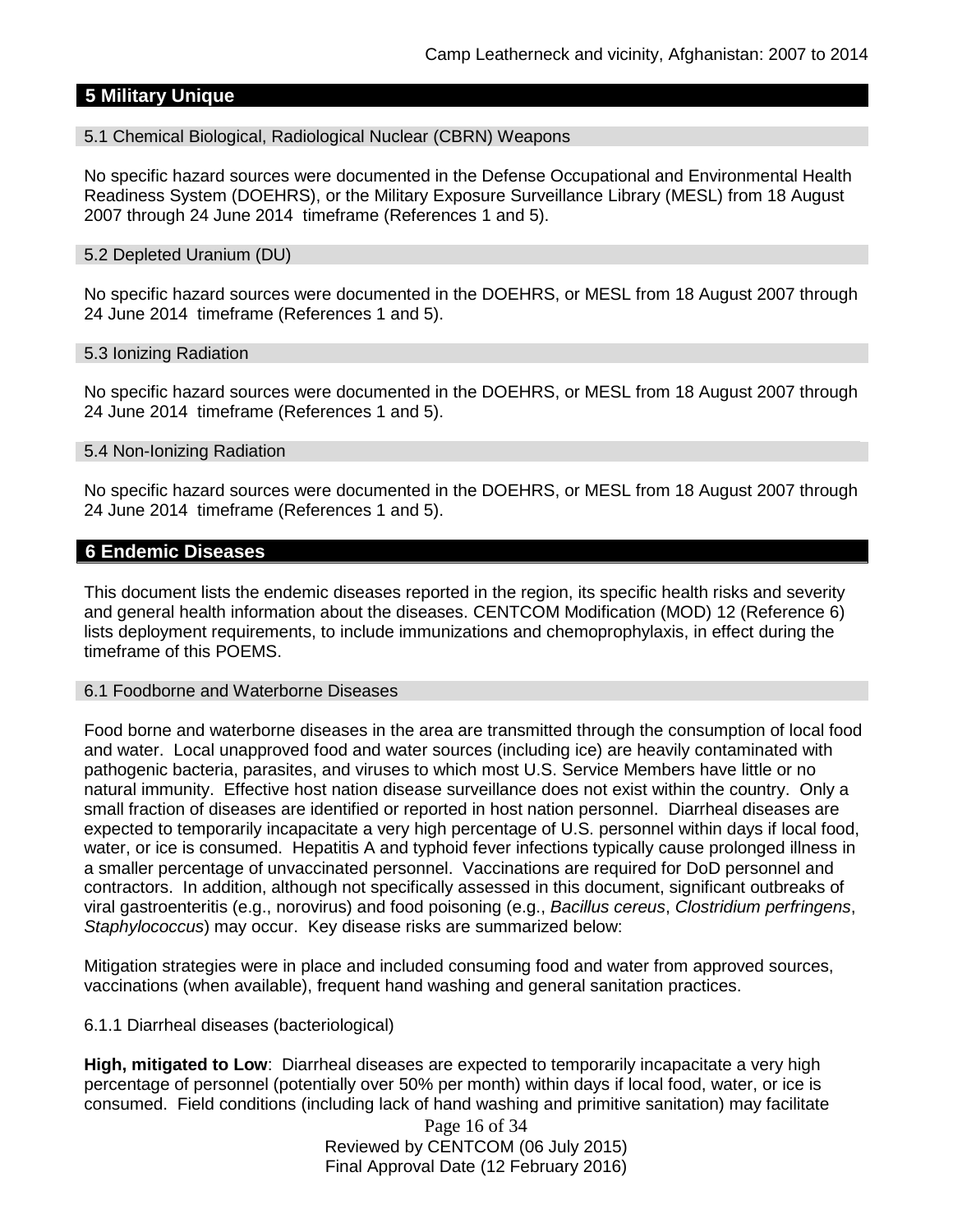person-to-person spread and epidemics. Typically mild disease treated in outpatient setting; recovery and return to duty in less than 72 hours with appropriate therapy. A small proportion of infections may require greater than 72 hours limited duty, or hospitalization.

6.1.2 Hepatitis A, typhoid/paratyphoid fever, and diarrhea-protozoal

**High, mitigated to Low**: Unmitigated health risk to U.S. personnel is high year round for hepatitis A and typhoid/paratyphoid fever, and Moderate for diarrhea-protozoal. Mitigation was in place to reduce the risks to low. Hepatitis A, typhoid/paratyphoid fever, and diarrhea-protozoal disease may cause prolonged illness in a small percentage of personnel (less than 1% per month). Although much rarer, other potential diseases in this area that are also considered a Moderate risk include: hepatitis E, diarrhea-cholera, and brucellosis.

## 6.1.3 Polio

**Low**: Potential health risk to U.S. personnel is Low. Despite a concerted global eradication campaign, poliovirus continues to affect children and adults in Afghanistan, Pakistan and some African countries. Polio is a highly infectious disease that invades the nervous system. The virus is transmitted by person-to-person, typically by hands, food or water contaminated with fecal matter or through direct contact with the infected person's saliva. An infected person may spread the virus to others immediately before and about 1 to 2 weeks after symptoms appear. The virus can live in an infected person's feces for many weeks. About 90% of people infected have no symptoms, and about 1% have a very severe illness leading to muscle weakness, difficulty breathing, paralysis, and sometimes death. People who do not have symptoms can still pass the virus to others and make them sick

## 6.1.4 Short-term Health Risks:

**Low**: The overall unmitigated short-term risk associated with food borne and waterborne diseases are considered High (bacterial diarrhea, hepatitis A, typhoid/paratyphoid fever) to Moderate (diarrheacholera, diarrhea-protozoal, brucellosis, hepatitis E) to Low (polio) if local food or water is consumed. Preventive Medicine measures reduced the risk to Low. Confidence in the health risk estimate is high.

6.1.5 Long-term Health Risks:

## **None identified based on available data.**

#### 6.2 Arthropod Vector-Borne Diseases

During the warmer months, the climate and ecological habitat support populations of arthropod vectors, including mosquitoes, ticks, mites, and sandflies. Significant disease transmission is sustained countrywide, including urban areas. Malaria, the major vector-borne health risk in Afghanistan, is capable of debilitating a high percentage of personnel for up to a week or more. Mitigation strategies were in place and included proper wear of treated uniforms, application of repellent to exposed skin, and use of bed nets and chemoprophylaxis (when applicable). Additional methods included the use of pesticides, reduction of pest/breeding habitats, and engineering controls.

#### 6.2.1 Malaria

**High, mitigated to Low:** Potential unmitigated risk to U.S. personnel is High during warmer months (typically April through November) but reduced to low with mitigation measures. Malaria incidents are often associated with the presence of agriculture activity, including irrigation systems and standing water, which provide breeding habitats for vectors. A small number of cases may occur among

> Page 17 of 34 Reviewed by CENTCOM (06 July 2015) Final Approval Date (12 February 2016)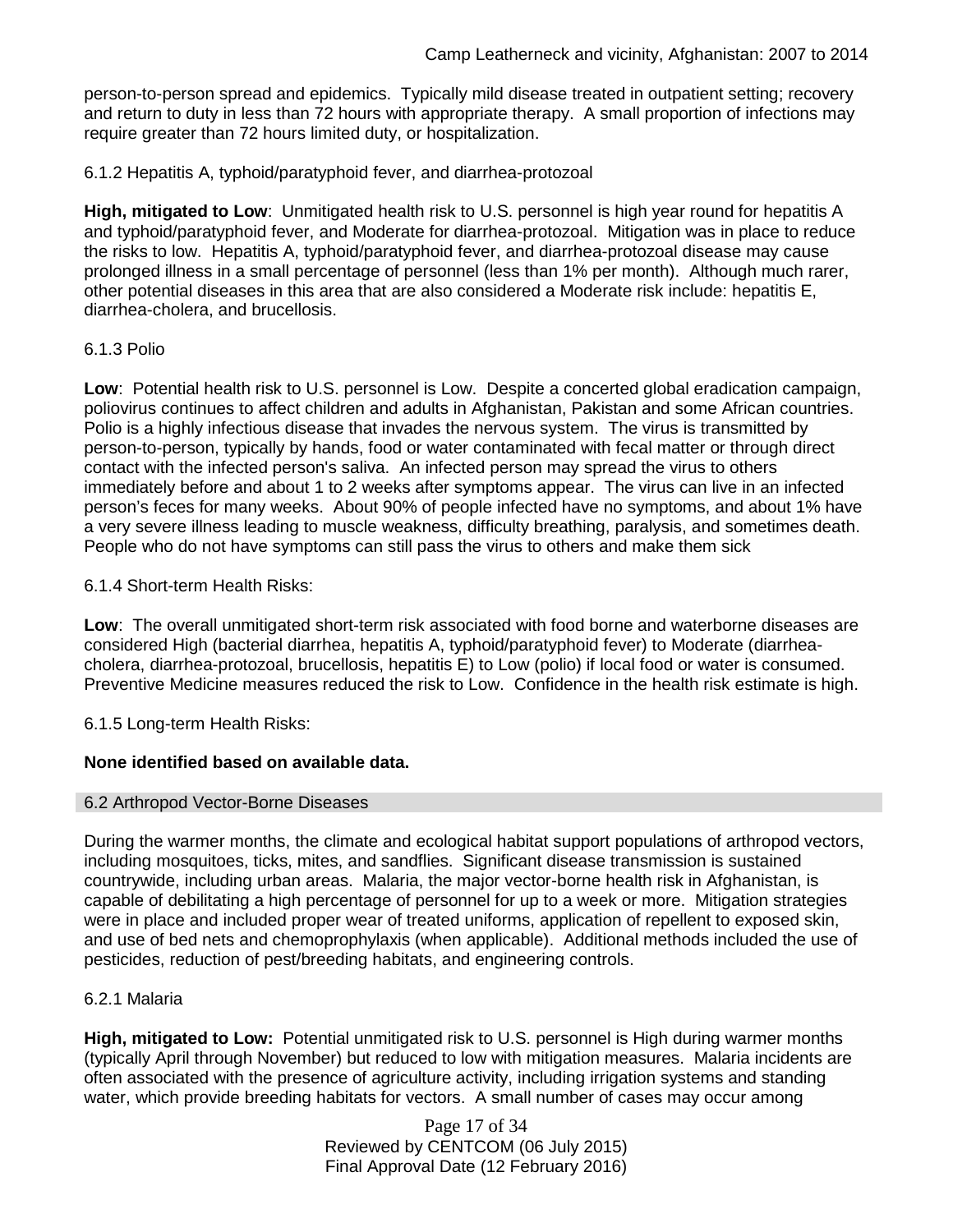personnel exposed to mosquito (Anopheles spp.) bites. Malaria incidents may cause debilitating febrile illness typically requiring 1 to 7 days of inpatient care, followed by return to duty. Severe cases may require intensive care or prolonged convalescence.

## 6.2.2 Leishmaniasis

**Moderate, mitigated to Low**: The disease risk is Moderate during the warmer months when sandflies are most prevalent, but reduced to low with mitigation measures. Leishmaniasis is transmitted by sand flies. There are two forms of the disease; cutaneous (acute form) and visceral (a more latent form of the disease). The leishmaniasis parasites may survive for years in infected individuals and this infection may go unrecognized by physicians in the U.S. when infections become symptomatic years later. Cutaneous infection is unlikely to be debilitating, though lesions may be disfiguring. Visceral leishmaniasis disease can cause severe febrile illness which typically requires hospitalization with convalescence over 7 days.

## 6.2.3 Crimean-Congo hemorrhagic fever

**Moderate, mitigated to Low**: Unmitigated risk is moderate, but reduced to low with mitigation measures. Crimean-Congo hemorrhagic fever occurs in rare cases (less than 0.1% per month attack rate in indigenous personnel) and is transmitted by tick bites or occupational contact with blood or secretions from infected animals. The disease typically requires intensive care with fatality rates from 5% to 50%.

## 6.2.4 Sandfly fever

**Moderate, mitigated to Low**: Sandfly fever has a Moderate risk with potential disease rates from 1% to 10% per month under worst case conditions. Mitigation measures reduced the risk to low. The disease is transmitted by sandflies and occurs more commonly in children though adults are still at risk. Sandfly fever disease typically resulted in debilitating febrile illness requiring 1 to 7 days of supportive care followed by return to duty.

## 6.2.5 Plague

**Low:** Potential health risk to U.S. personnel is Low year round. Bubonic plague typically occurred as sporadic cases among people who come in contact with wild rodents and their fleas during work, hunting, or camping activities. Outbreaks of human plague are rare and typically occur in crowded urban settings associated with large increases in infected commensal rats (*Rattus rattus*) and their flea populations. Some untreated cases of bubonic plague may develop into secondary pneumonic plague. Respiratory transmission of pneumonic plague is rare but has the potential to cause significant outbreaks. Close contact is usually required for transmission. In situations where respiratory transmission of plague is suspected, weaponized agent must be considered. Extremely rare cases (less than 0.01% per month attack rate) could occur. Incidence could result in potentially severe illness which may require more than 7 days of hospitalization and convalescence.

## 6.2.6 Typhus-miteborne (scrub typhus**)**

**Moderate, mitigated to Low:** Potential health risk to U.S. personnel is Moderate during warmer months (typically March through November) when vector activity is highest. Mitigation measures reduced the risk to low. Mite-borne typhus is a significant cause of febrile illness in local populations with rural exposures in areas where the disease is endemic. Large outbreaks have occurred when non-indigenous personnel such as military forces enter areas with established local transmission. The disease is transmitted by the larval stage of trombiculid mites (chiggers), which are typically found in

> Page 18 of 34 Reviewed by CENTCOM (06 July 2015) Final Approval Date (12 February 2016)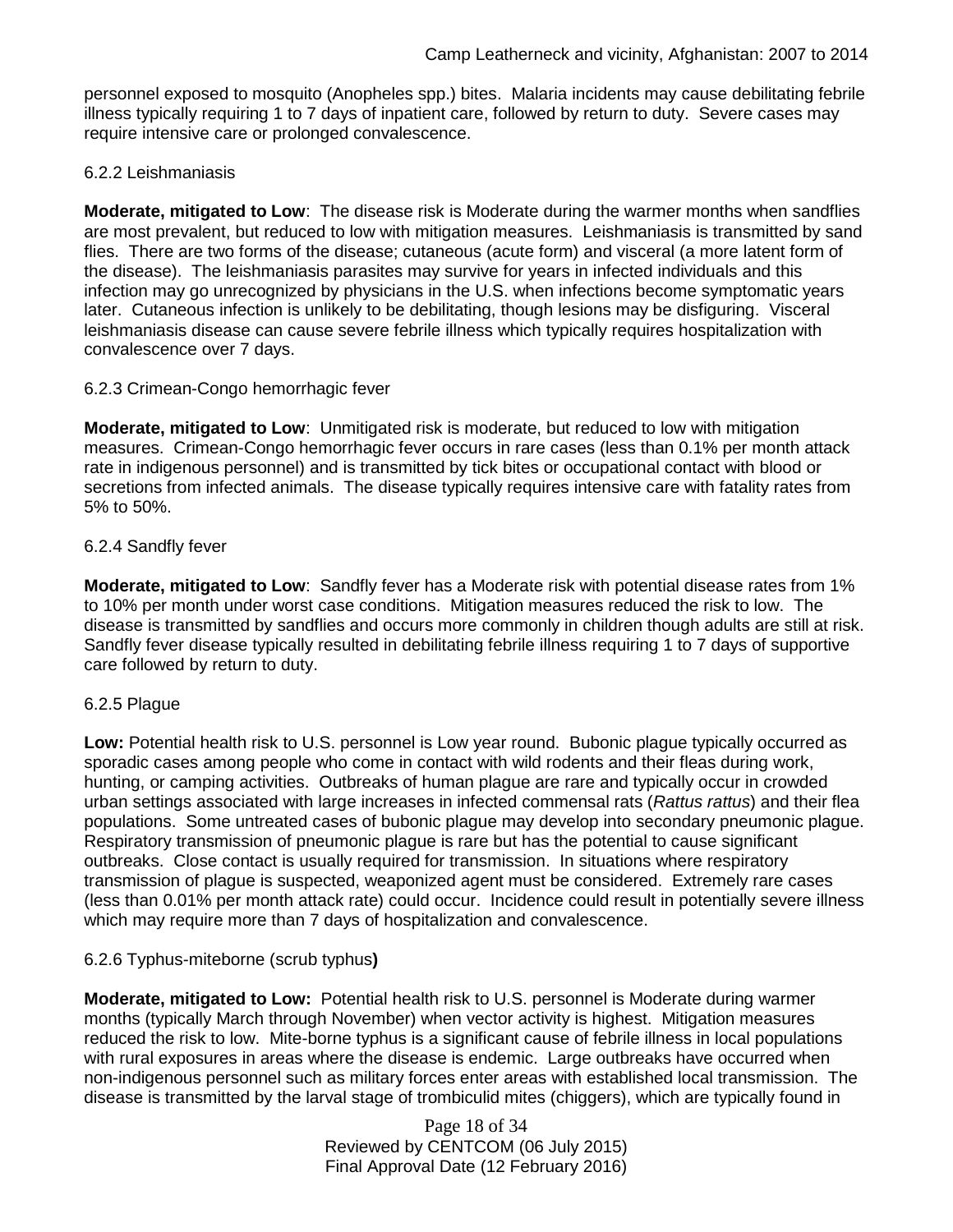areas of grassy or scrubby vegetation, often in areas which have undergone clearing and regrowth. Habitats may include sandy beaches, mountain deserts, cultivated rice fields, and rain forests. Although data are insufficient to assess potential disease rates, attack rates can be very high (over 50%) in groups of personnel exposed to heavily infected "mite islands" in focal areas. The disease can cause debilitating febrile illness typically requiring 1 to 7 days of inpatient care, followed by return to duty.

#### 6.2.7 West Nile fever

**Low**: West Nile fever is present. The disease is maintained by the bird population and transmitted to humans via mosquito vector. Typically, infections in young, healthy adults were asymptomatic although fever, headache, tiredness, body aches (occasionally with a skin rash on trunk of body), and swollen lymph glands can occurred. This disease is associated with a low risk estimate.

## 6.2.8 Short -term health risks:

**Low:** The unmitigated health risk estimate is High for malaria (infection rate of less than 1% per month), Moderate for leishmaniasis-cutaneous (acute), Crimean-Congo hemorrhagic fever, sandfly fever, typhus-miteborne; and Low for, the plague and West Nile fever. Health risk is reduced to low by proper wear of the uniform, application of repellent to exposed skin, and appropriate chemoprophylaxis. Confidence in health risk estimate was high.

## 6.2.9 Long-term health risks:

**Low:** The unmitigated risk is moderate for leishmaniasis-visceral (chronic). Risk is reduced to Low by proper wear of the uniform and application of repellent to exposed skin. Confidence in the risk estimate is high.

#### 6.3 Water Contact Diseases

Operations or activities that involve extensive water contact may result in personnel being temporarily debilitated with leptospirosis in some locations. Leptospirosis health risk typically increases during flooding. In addition, although not specifically assessed in this document, bodies of surface water are likely to be contaminated with human and animal waste. Activities such as wading or swimming may result in exposures to enteric diseases such as diarrhea and hepatitis via incidental ingestion of water. Prolonged water contact also may lead to the development of a variety of potentially debilitating skin conditions such as bacterial or fungal dermatitis. Mitigation strategies were in place and included avoiding water contact and recreational water activities, proper wear of uniform (especially footwear), and protective coverings for cuts/abraded skin.

## 6.3.1 Leptospirosis

**Moderate, mitigated to Low**: Human infections occur seasonally (typically April through November) through exposure to water or soil contaminated by infected animals and is associated with wading, and swimming in contaminated, untreated open water. The occurrence of flooding after heavy rainfall facilitates the spread of the organism because as water saturates the environment leptospirosis present in the soil passes directly into surface waters. Leptospirosis can enter the body through cut or abraded skin, mucous membranes, and conjunctivae. Infection may also occur from ingestion of contaminated water. The acute, generalized illness associated with infection may mimic other tropical diseases (for example, dengue fever, malaria, and typhus), and common symptoms include fever, chills, myalgia, nausea, diarrhea, cough, and conjunctival suffusion. Manifestations of severe disease can include jaundice, renal failure, hemorrhage, pneumonitis, and hemodynamic collapse. Recreational activities

> Page 19 of 34 Reviewed by CENTCOM (06 July 2015) Final Approval Date (12 February 2016)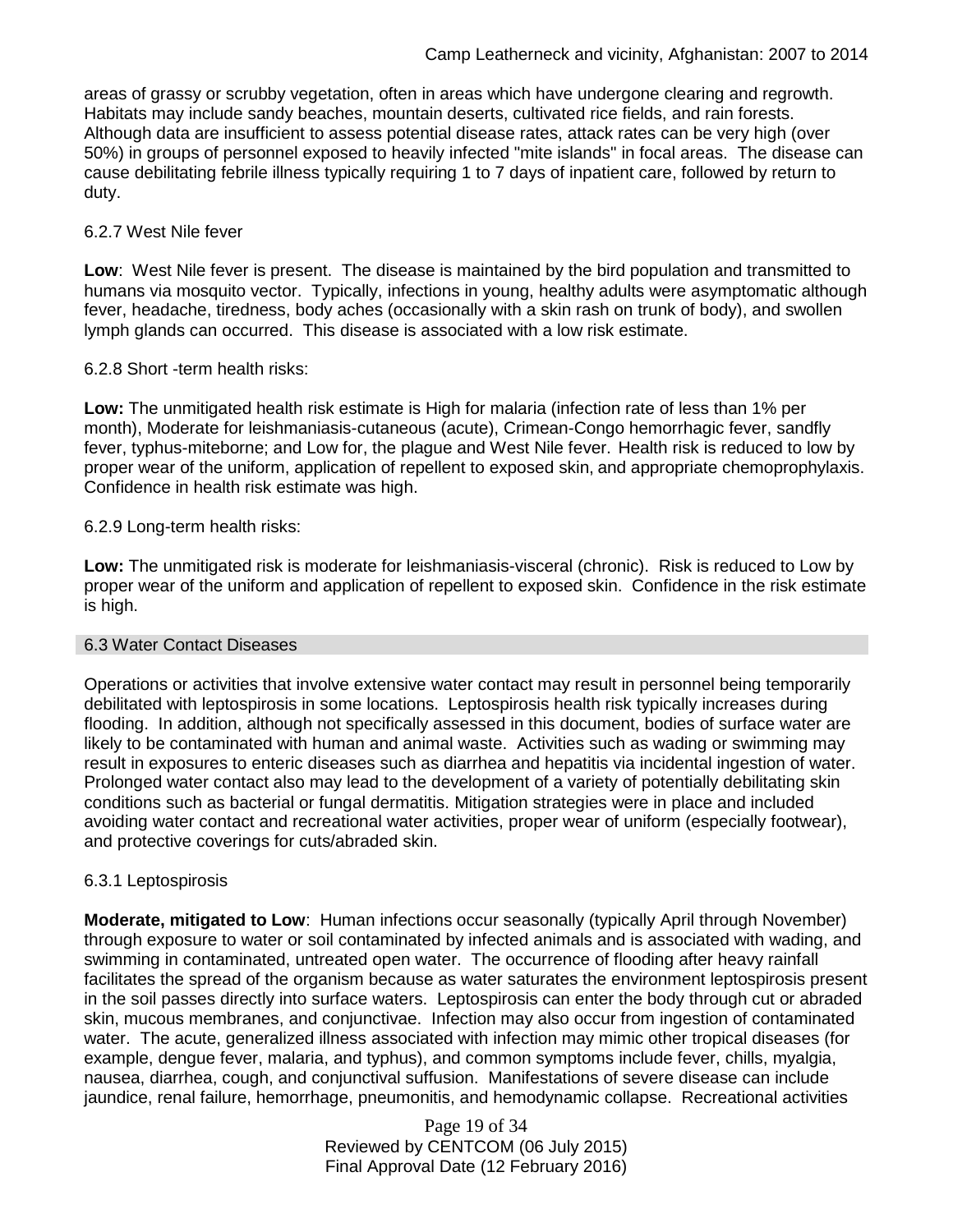involving extensive water contact may result in personnel being temporarily debilitated with leptospirosis. Incidence could result in debilitating febrile illness typically requiring 1 to 7 days of inpatient care, followed by return to duty; some cases may require prolonged convalescence. This disease is associated with a Moderate health risk estimate.

6.3.2 Short-term health risks:

**Low:** Unmitigated Health risk of leptospirosis is Moderate during warmer months. Mitigation measures reduce the risk to Low. Confidence in the health risk estimate is high.

6.3.3 Long-term health risks:

## **None identified based on available data.**

#### 6.4 Respiratory Diseases

Although not specifically assessed in this document, deployed U.S. forces may be exposed to a wide variety of common respiratory infections in the local population. These include influenza, pertussis, viral upper respiratory infections, viral and bacterial pneumonia, and others. The U.S. military populations living in close-quarter conditions are at risk for substantial person-to-person spread of respiratory pathogens. Influenza is of particular concern because of its ability to debilitate large numbers of unvaccinated personnel for several days. Mitigation strategies were in place and included routine medical screenings, vaccination, enforcing minimum space allocation in housing units, implementing head-to-toe sleeping in crowded housing units, implementation of proper personal protective equipment (PPE) when necessary for healthcare providers and detention facility personnel.

## 6.4.1 Tuberculosis (TB)

**Moderate, mitigated to Low:** Potential health risk to U.S. personnel is Moderate, mitigated to Low, year round. Transmission typically requires close and prolonged contact with an active case of pulmonary or laryngeal TB, although it also can occur with more incidental contact. The Army Surgeon General has defined increased risk in deployed Soldiers as indoor exposure to locals or third country nationals of greater than one hour per week in a highly endemic active TB region. Additional mitigation included active case isolation in negative pressure rooms, where available.

#### 6.4.2 Meningococcal meningitis

**Low:** Meningococcal meningitis poses a Low risk and is transmitted from person to person through droplets of respiratory or throat secretions. Close and prolonged contact facilitates the spread of this disease. Meningococcal meningitis is potentially a very severe disease typically requiring intensive care; fatalities may occur in 5-15% of cases.

6.4.3 Short-term health risks:

**Low:** Moderate (TB) to Low (for meningococcal meningitis). Overall risk was reduced to Low with mitigation measures. Confidence in the health risk estimate is high.

6.4.4 Long-term health risks:

**None identified based on available data.** Tuberculosis is evaluated as part of the post deployment health assessment (PDHA). A TB skin test is required post-deployment if potentially exposed and is based upon individual service policies.

> Page 20 of 34 Reviewed by CENTCOM (06 July 2015) Final Approval Date (12 February 2016)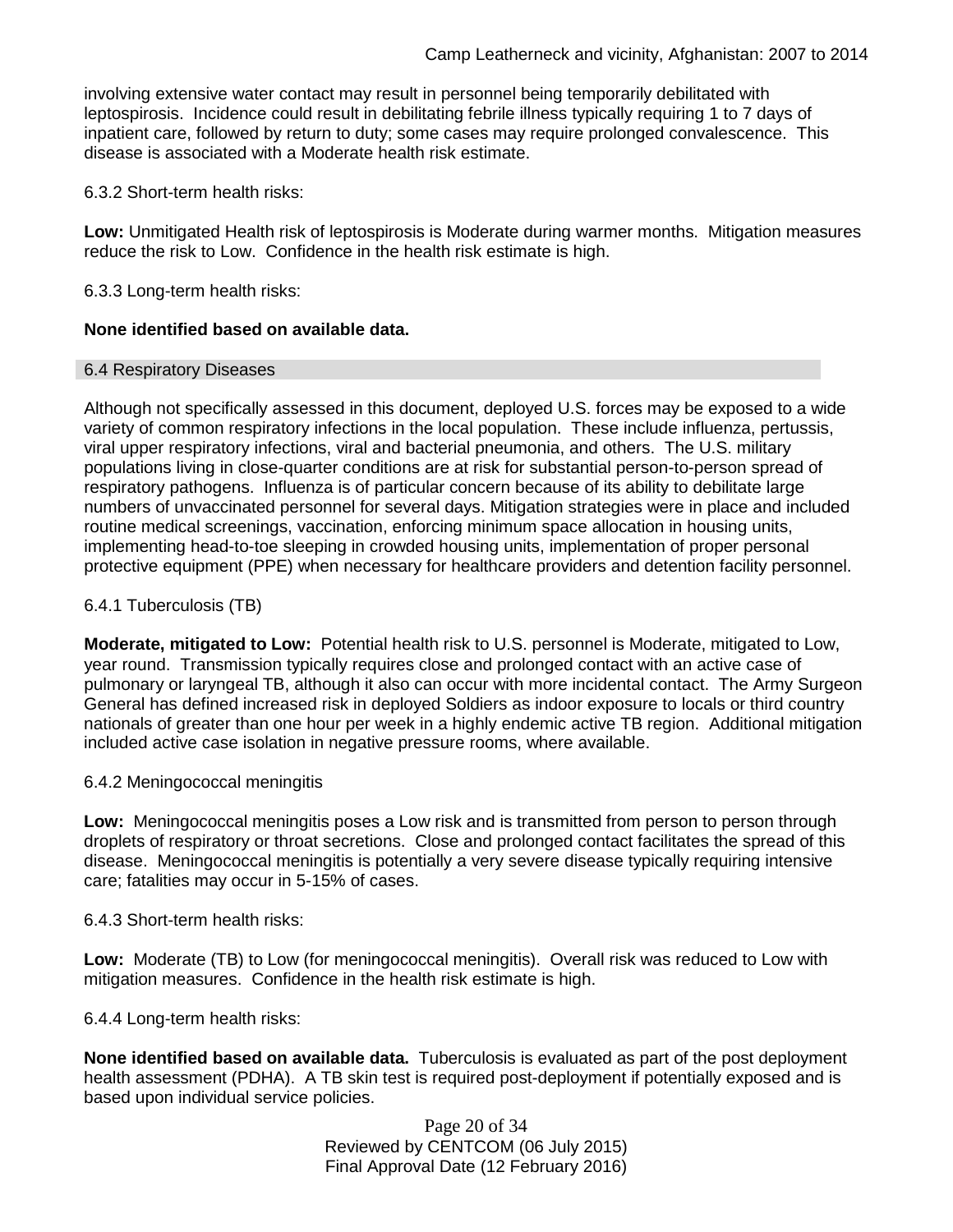## 6.5 Animal-Contact Diseases

## 6.5.1 Rabies

**Moderate, mitigated to Low:** Rabies posed a year-round moderate risk. Occurrence in local animals was well above U.S. levels due to the lack of organized control programs. Dogs are the primary reservoir of rabies in Afghanistan, and a frequent source of human exposure. Rabies is transmitted by exposure to the virus-laden saliva of an infected animal, typically through bites, but could occur from scratches contaminated with the saliva. A U.S. Army Soldier deployed to Afghanistan from May 2010 to May 2011 died of rabies in New York on 31 August 2011 (Reference 7). Laboratory results indicated the Soldier was infected from contact with a dog while deployed. Although the vast majority (>99%) of persons who develop rabies disease will do so within a year after a risk exposure, there have been rare reports of individuals presenting with rabies disease up to six years or more after their last known risk exposure. Mitigation strategies included command emphasis of CENTCOM GO 1B, reduction of animal habitats, active pest management programs, and timely treatment of feral animal scratches/bites.

## 6.5.2 Anthrax

**Low:** Anthrax cases are rare in indigenous personnel, and pose a Low risk to U.S. personnel. Anthrax is a naturally occurring infection; cutaneous anthrax is transmitted by direct contact with infected animals or carcasses, including hides. Eating undercooked infected meat may result in contracting gastrointestinal anthrax. Pulmonary anthrax is contracted through inhalation of spores and is extremely rare. Mitigation measures included consuming approved food sources, proper food preparation and cooking temperatures, avoidance of animals and farms, dust abatement when working in these areas, vaccinations, and proper PPE for personnel working with animals.

#### 6.5.3 Q-Fever

**Moderate, mitigated to Low:** Potential health risk to U.S. personnel is Moderate, but mitigated to Low, year round. Rare cases are possible among personnel exposed to aerosols from infected animals, with clusters of cases possible in some situations. Significant outbreaks (affecting 1-50%) can occur in personnel with heavy exposure to barnyards or other areas where animals are kept. Unpasteurized milk may also transmit infection. The primary route of exposure is respiratory, with an infectious dose as low as a single organism. Incidence could result in debilitating febrile illness, sometimes presenting as pneumonia, typically requiring 1 to 7 days of inpatient care followed by return to duty. Mitigation strategies in place as listed in paragraph 6.5.2 except for vaccinations.

#### 6.5.4 H5N1 avian influenza

**Low:** Potential health risk to U.S. personnel is Low. Although H5N1 avian influenza (AI) is easily transmitted among birds, bird-to-human transmission is extremely inefficient. Human-to-human transmission appears to be exceedingly rare, even with relatively close contact. Extremely rare cases (less than 0.01% per month attack rate) could occur. Incidence could result in very severe illness with fatality rate higher than 50 percent in symptomatic cases. Mitigation strategies included avoidance of birds/poultry and proper cooking temperatures for poultry products.

#### 6.5.5 Short-term health risks:

**Low:** The short-term unmitigated risk is Moderate for rabies, and Q-fever, to Low for anthrax, and H5N1 avian influenza. Mitigation measures reduced the overall risk to Low.Confidence in risk estimate is high.

> Page 21 of 34 Reviewed by CENTCOM (06 July 2015) Final Approval Date (12 February 2016)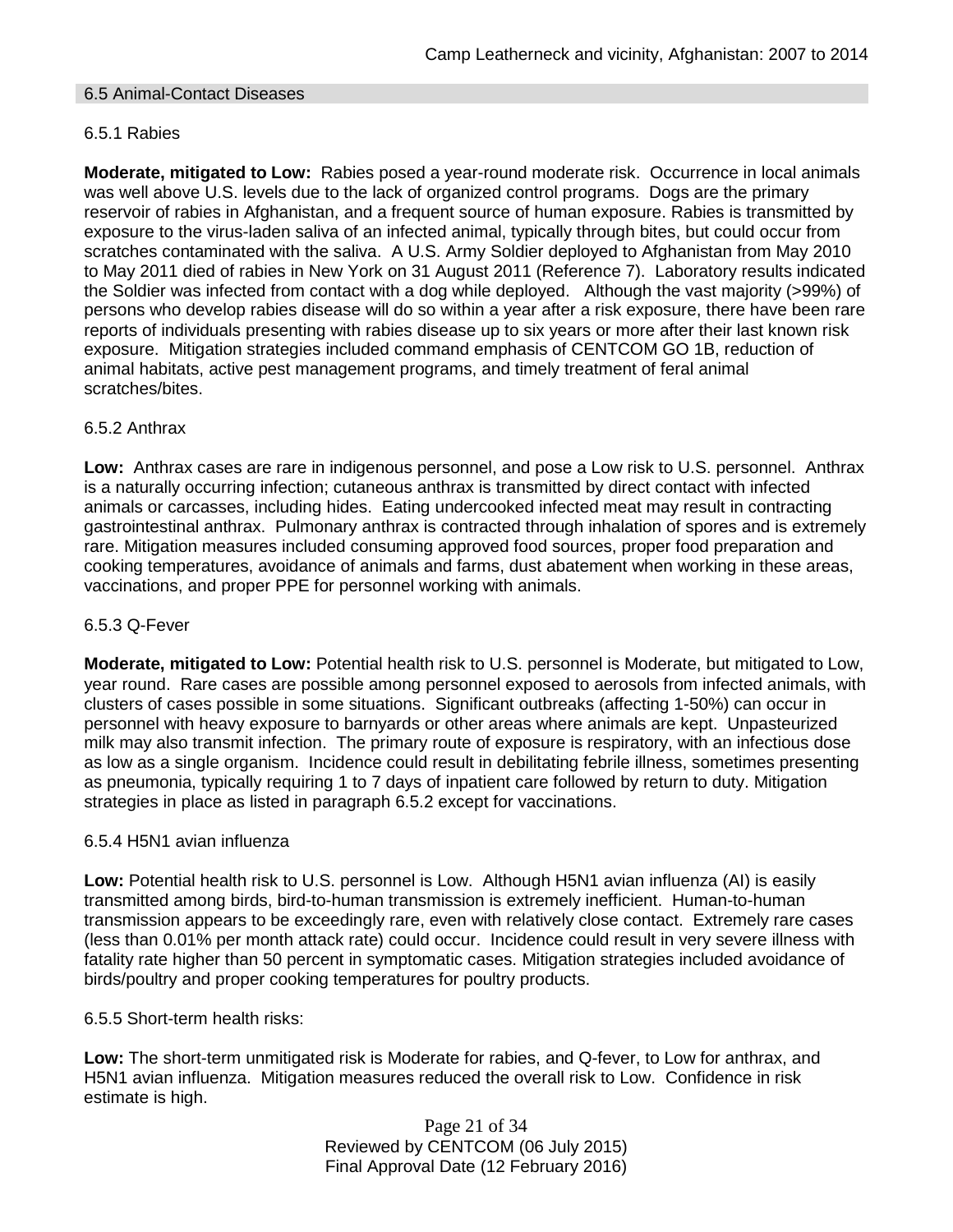## 6.5.6 Long-term health risks:

**Low:** A Low long term risk exists for rabies because, in rare cases, the incubation period for rabies can be several years.

#### **7 Venomous Animal/Insect**

All information was taken directly from the Armed Forces Pest Management Board (Reference 8) and Clinical Toxinology Resources web site from the University of Adelaide, Australia (Reference 9). The species listed below have home ranges that overlap the location of Camp Leatherneck and vicinity, and may present a health risk if they are encountered by personnel. See Section 9 for more information about pesticides and pest control measures.

PB Lakeside: The presence of scorpions, and Asian hornets (*Vespa* spp.) have been noted (Reference 10).

#### 7.1 Spiders

• *Latrodectus dahlia* (widow spider): Severe envenoming possible, potentially lethal. However, venom effects are mostly minor and even significant envenoming is unlikely to be lethal.

#### 7.2 Scorpions

• *Androctonus amoreuxi,* and *Androctonus baluchicus*: Severe envenoming possible, potentially lethal. Severe envenoming may produce direct or indirect cardio toxicity, with cardiac arrhythmias, cardiac failure. Hypovolaemic hypotension possible in severe cases due to fluid loss through vomiting and sweating.

• *Buthacus striffleri*, *Compsobuthus afghanus*, *Compsobuthus rugosulus, Mesobuthus caucasicus, Mesobuthus eupeus, Mesobuthus macmahoni, Orthochirus bicolor, Orthochirus danielleae*, *Orthochirus erardi, Orthochirus heratensis, Orthochirus monodi, Orthochirus pallidus, Orthochirus scrobiculosus,* and *Sassanidotus gracilis*: There are a number of dangerous Buthid scorpions, but there are also some known to cause minimal effects only. Without clinical data it is unclear where these species fit within that spectrum.

• *Hottentotta alticola*, and *Hottentotta saulcyi*: Moderate envenoming possible but unlikely to prove lethal. Stings by these scorpions are likely to cause only short lived local effects, such as pain, without systemic effects.

#### 7.3 Snakes

• *Echis carinatus multisquamatus* (central Asian saw-scaled viper), *Echis carinatus sochureki* (Sochurek's saw-scaled viper), and *Gloydius halys* (Haly's Pit Viper): Severe envenoming possible, potentially lethal. Bites may cause moderate to severe coagulopathy and haemorrhagins causing extensive bleeding.

• *Eristocophis mcmahoni* (McMahon's Viper): Severe envenoming possible, potentially lethal. Venom shows strong hemorrhagic activity. Mild to Moderate neurotoxic effects may occur.

• *Pseudocerastes persicus* (Persian dwarf snake): Unlikely to cause significant envenoming; limited clinical data suggest bites result in local effects only.

> Page 22 of 34 Reviewed by CENTCOM (06 July 2015) Final Approval Date (12 February 2016)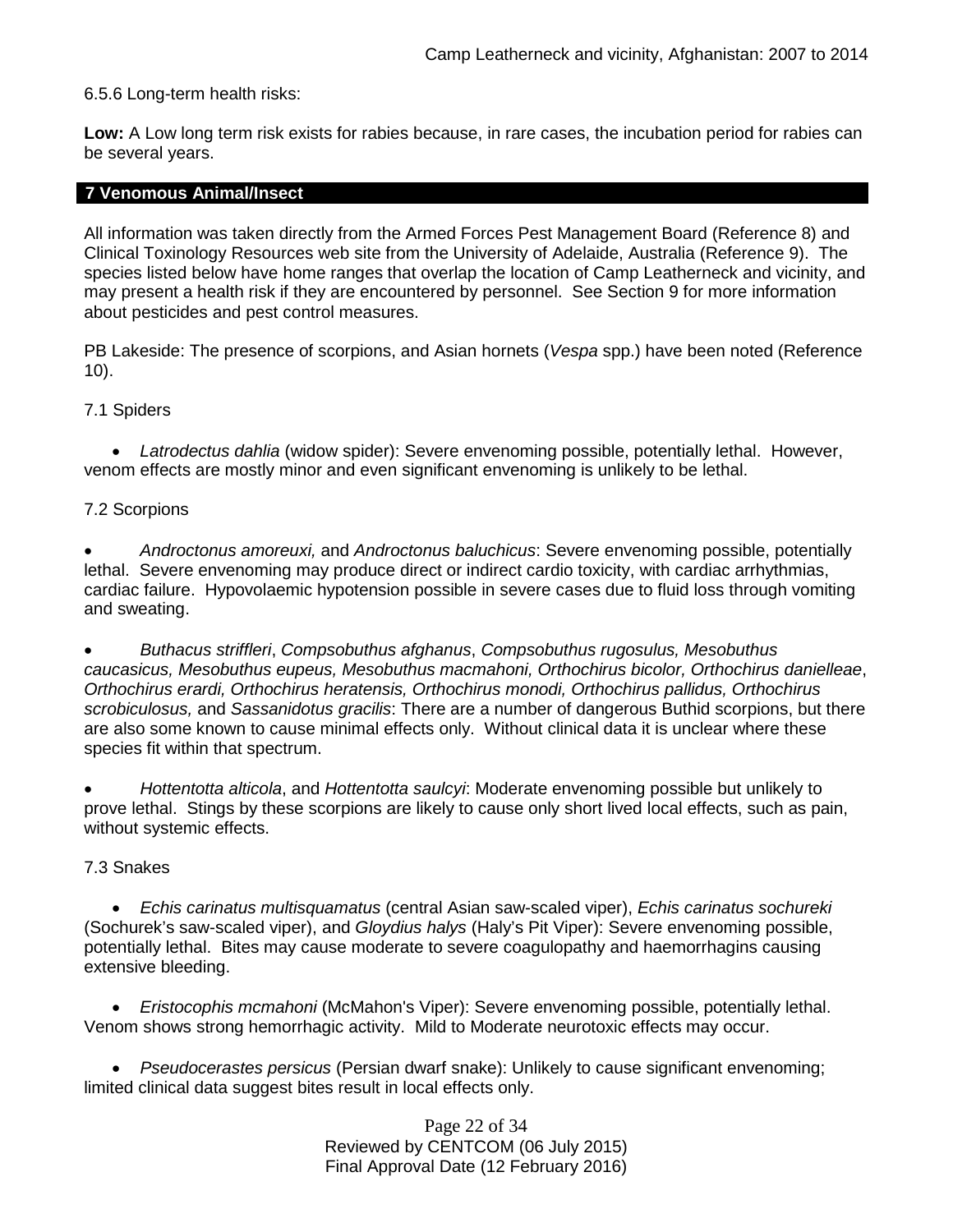*7.4* Short-term health risk:

**Low:** If encountered, effects of venom vary with species from mild localized swelling (e.g. widow spider) to potentially lethal effects (e.g., central Asian saw-scaled viper). See effects of venom above. Mitigation strategies included avoiding contact, proper wear of uniform (especially footwear), and timely medical treatment. Confidence in the health risk estimate is low (Reference 4, Table 3-6).

7.5 Long-term health risk:

## **None identified.**

## **8 Heat/Cold Stress**

#### 8.1 Heat

Summer (June - September) monthly mean daily maximum temperatures range from 95 degrees Fahrenheit (°F) to 108 °F with an average temperature of 104 °F based on historical climatological data from the U.S. Air Force Combat Climatology Center, 14<sup>th</sup> Weather Squadron. The health risk of heat stress/injury based on temperatures alone is Low (< 78 °F) from November – March, and extremely high (≥ 88°F) from April – October. However, work intensity and clothing/equipment worn pose greater health risk of heat stress/injury than environmental factors alone (Reference 11). Managing risk of hot weather operations included monitoring work/rest periods, proper hydration, and taking individual risk factors (e.g., acclimation, weight, and physical conditioning) into consideration. Risk of heat stress/injury was reduced with preventive measures

## 8.1.1 Short-term health risk:

**Low to High, mitigated to Low:** The risk of heat injury was reduced to low through preventive measures such as work/rest cycles, proper hydration and nutrition, and monitoring Wet Bulb Globe Temperature (WBGT). Risk of heat injury in unacclimatized or susceptible populations (older, previous history of heat injury, poor physical condition, underlying medical/health conditions), and those under operational constraints (equipment, PPE, vehicles) is High from April – October, and Low from November – March. Confidence in the health risk estimate is low (Reference 4, Table 3-6).

#### 8.1.2 Long-term health risk:

**Low:** The long-term risk is Low. However, the risk may be greater for certain susceptible persons– those older (i.e., greater than 45 years), in lesser physical shape, or with underlying medical/health conditions. Long-term health implications from heat injuries are rare but may occur, especially from more serious injuries such as heat stroke. It is possible that high heat in conjunction with various chemical exposures may increase long-term health risks, though specific scientific evidence is not conclusive. Confidence in these risk estimates is medium (Reference 4, Table 3-6).

#### 8.2 Cold

#### 8.2.1 Short-term health risks:

Winter (December - March) mean daily minimum temperatures range from 32 °F to 51 °F with an average temperature of 39 °F based on historical climatological data from the U.S. Air Force Combat Climatology Center, 14<sup>th</sup> Weather Squadron. Because even on warm days a significant drop in temperature after sunset by as much as 40 °F can occur, there is a risk of cold stress/injury from October – March. The risk assessment for Non-Freezing Cold Injuries (NFCI), such as chilblain, trench

> Page 23 of 34 Reviewed by CENTCOM (06 July 2015) Final Approval Date (12 February 2016)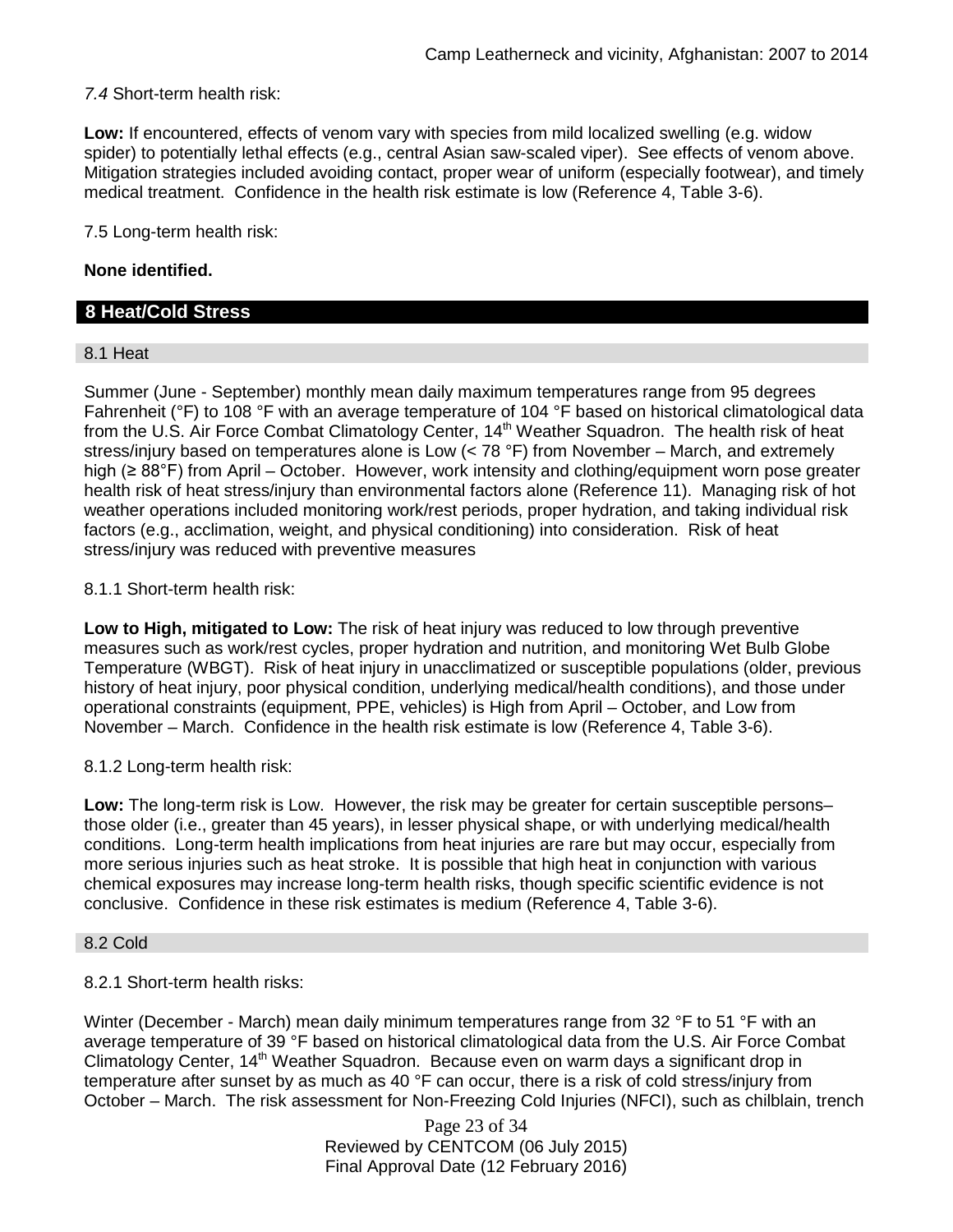foot, and hypothermia, is Low based on historical temperature and precipitation data. Frostbite is unlikely to occur because temperatures rarely drop below freezing. However, personnel may encounter significantly lower temperatures during field operations at higher altitudes. As with heat stress/injuries, cold stress/injuries are largely dependent on operational and individual factors instead of environmental factors alone (Reference 11).

**Low:** The health risk of cold injury is Low. Confidence in the health risk estimate is medium.

8.1.2 Long-term health risk:

**Low:** The health risk of cold injury is Low. Confidence in the health risk estimate is high.

# **9 Noise**

9.1 Continuous

Flight line personnel are exposed to hazardous noise and are monitored in the Hearing Conservation Program. No other specific hazard sources were documented in the DOEHRS or MESL from 18 August 2007 through 24 June 2014 timeframe.

9.1.1 Short and long-term health risks:

## **Not evaluated**

#### 9.2 Impulse

No specific hazard sources were documented in the DOEHRS or MESL from 18 August 2007 through 24 June 2014 timeframe.

9.2.1 Short-term and Long-term health risks:

## **Not evaluated**.

## **10 Unique Incidents/Concerns**

#### 10.1 Potential environmental contamination sources

DoD personnel are exposed to various chemical, physical, ergonomic, and biological hazards in the course of performing their mission. These types of hazards depend on the mission of the unit and the operations and tasks which the personnel are required to perform to complete their mission. The health risk associated with these hazards depends on a number of elements including what materials are used, how long the exposure last, what is done to the material, the environment where the task or operation is performed, and what controls are used. The hazards can include exposures to heavy metal particulates (e.g. lead, cadmium, manganese, chromium, and iron oxide), solvents, fuels, oils, and gases (e.g. carbon monoxide, carbon dioxide, oxides of nitrogen, and oxides of sulfur). Most of these exposures occur when performing maintenance task such as painting, grinding, welding, engine repair, or movement through contaminated areas. Exposures to these occupational hazards can occur through inhalation (air), skin contact, or ingestion; however exposures through air are generally associated with the highest health risk.

> Page 24 of 34 Reviewed by CENTCOM (06 July 2015) Final Approval Date (12 February 2016)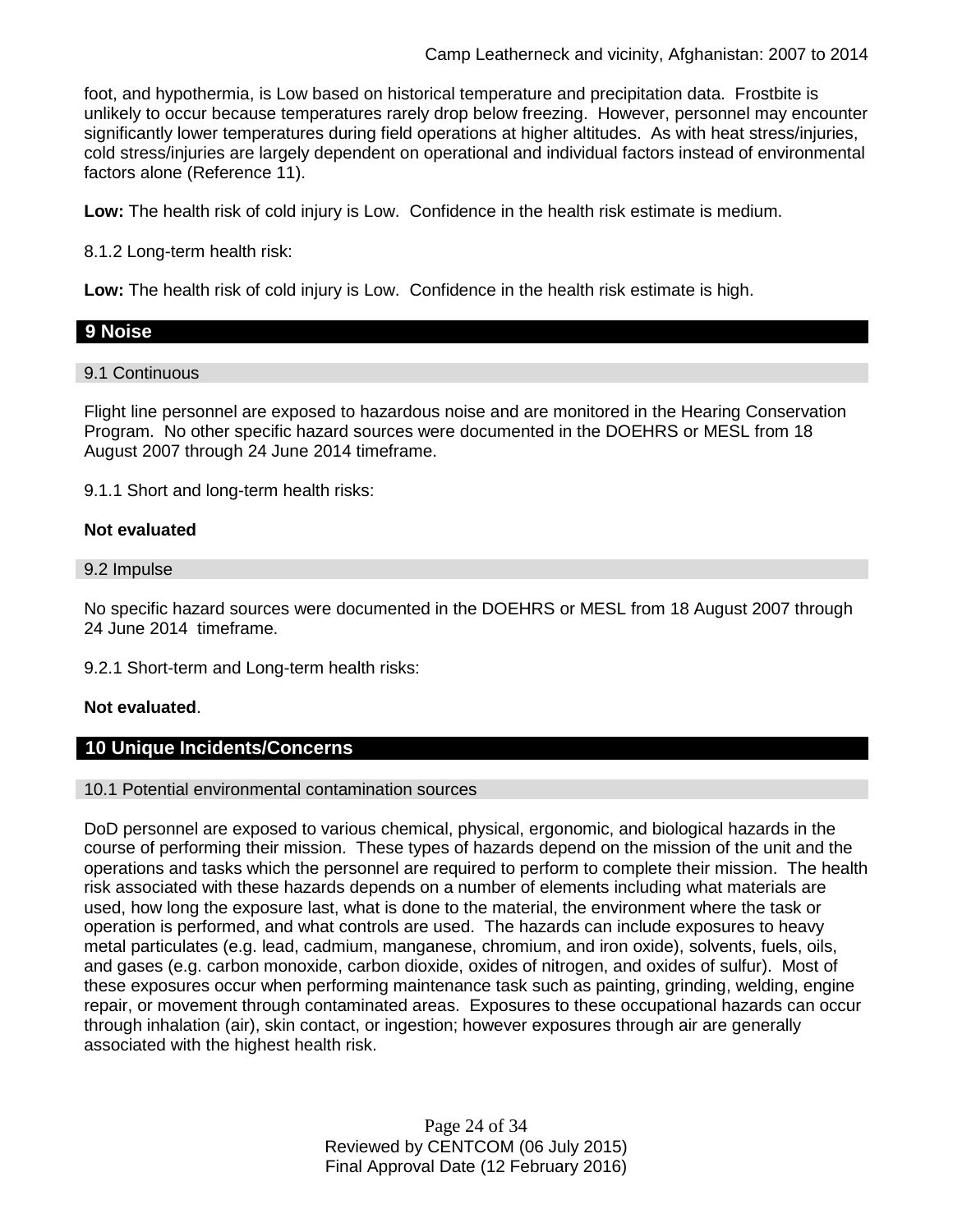#### 10.2 Waste Sites/Waste Disposal

No specific hazard sources were documented in the DOEHRS or MESL from 18 August 2007 through 24 June 2014 timeframe.

PB Lakeside: All solid waste, except for hazardous material (HAZMAT) waste is collected on a daily basis from all areas of the camp and is burned daily. No documentation on HAZMAT waste disposal was found. Medical waste is transported to Camp Bastion for disposal at a level III hospital. Grey and black water are disposed in soakage pits (Reference 10, Reference 12).

Camp Leatherneck: Open burn pits were located on the north sides of Camp Bastion and Camp Leatherneck. These burn pits were used for the disposal, reduction and sanitization of domestic, catering and non-hazardous wastes that were generated within Camp Leatherneck and vicinity. Combustible, non-hazardous waste from Coalition units and UK contractors was also disposed of within this facility. Incinerators were also used at the site but on a small scale and were primarily used for medical waste.

PB Mehraj: All solid waste, except for HAZMAT waste is collected on a daily basis from all areas of the camp and is burned in the burn pit daily. No documentation on HAZMAT waste disposal was found. Medical waste is transported to Camp Bastion for disposal at level III hospital. Grey and black water disposed in evaporating soaking pits (Reference 13, Reference 14).

PB Meis: All solid waste, except for HAZMAT waste is collected on a daily basis from all areas of the camp and is burned in the burn pit daily. No documentation on HAZMAT waste disposal was found. Medical waste is transported to Camp Bastion for disposal at level III hospital. Grey and black water disposed in evoporating soaking pits (Reference 15).

Camp Musah Qualah DC: All solid waste, except for HAZMAT waste is collected on a daily basis from all areas of the camp and is burned in the burn pit daily. Medical waste is transported to Camp Bastion for disposal at level III hospital. HAZMAT waste is transported to Camp Leatherneck's HAZMAT yard. Grey and black water disposed in evorapating soaking pits. Grey water is also disposed of in a trench where the evaporation rate is insufficient to preclude standing water, resulting in an entomological concern (Reference 16).

COP Now Zad: Solid waste disposed in burn pit. Medical waste is transported to Camp Bastion for disposal at level III hospital. Used petroleum oils and lubricants (POLs), and batteries are transported to Camp Leatherneck's HAZMAT yard. Grey and black water disposed in evaporating soaking pits (Reference 17).

10.2.1 Short-term and Long-term health risks:

#### **Not evaluated**.

10.3 Fuel/petroleum products/industrial chemical spills

No specific hazard sources were documented in the DOEHRS or MESL from 18 August 2007 through 24 June 2014 timeframe.

10.3.1 Short-term and Long-term health risks:

#### **Not evaluated**.

Page 25 of 34 Reviewed by CENTCOM (06 July 2015) Final Approval Date (12 February 2016)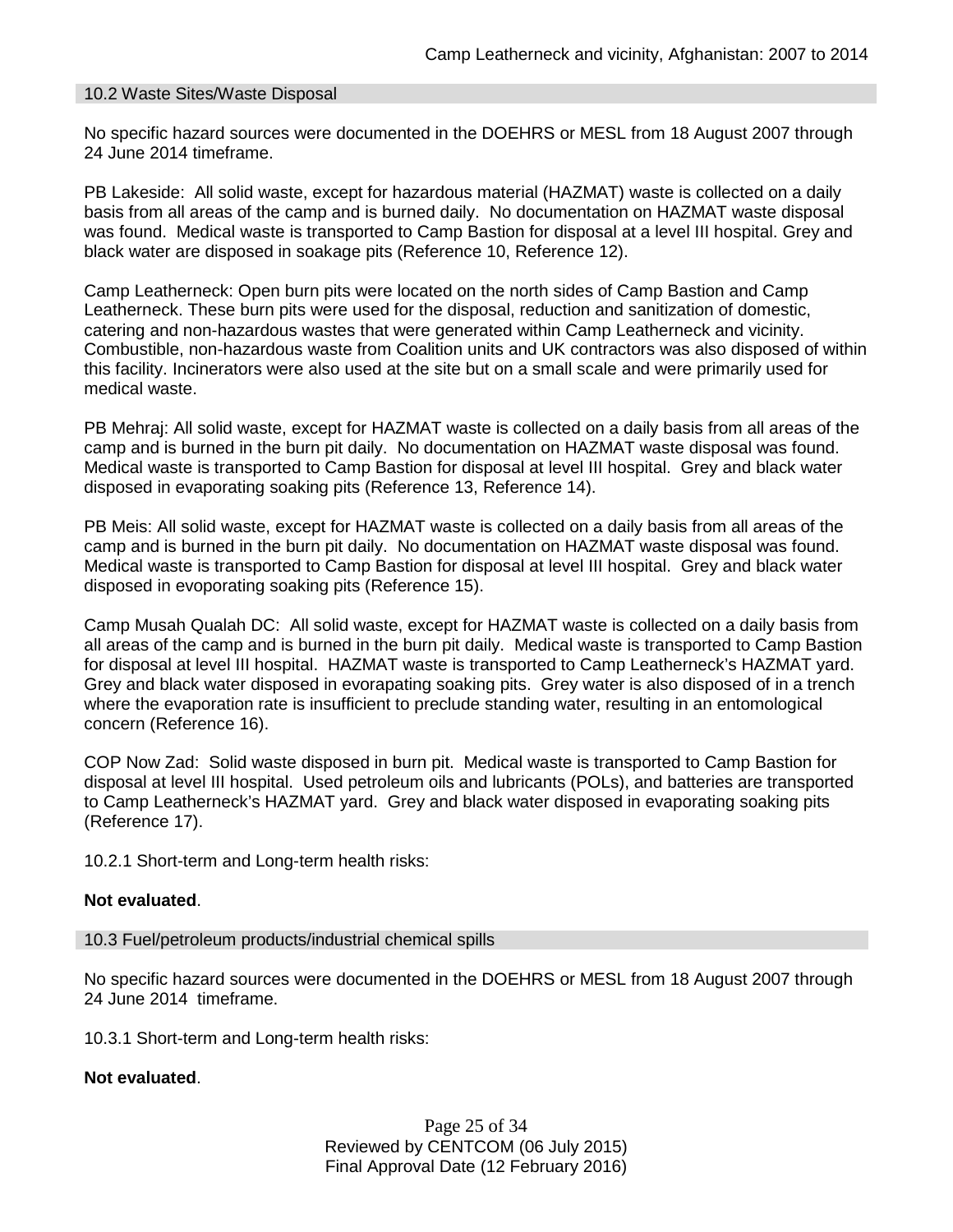#### 10.4 Pesticides/Pest Control:

The health risk of exposure to pesticide residues is considered within the framework of typical residential exposure scenarios, based on the types of equipment, techniques, and pesticide products that have been employed, such as enclosed bait stations for rodenticides, various handheld equipment for spot treatments of insecticides and herbicides, and a number of ready-to-use (RTU) methods such as aerosol cans and baits. The control of rodents required the majority of pest management inputs, with the acutely toxic rodenticides staged as solid formulation lethal baits placed in tamper-resistant bait stations indoors and outdoors throughout cantonment areas. Nuisance insects, including biting and stinging insects such as bees, wasps, and ants, also required significant pest management inputs. Use of pesticides targeting against these pests generally involved selection of compounds with low mammalian toxicity and short-term residual using pinpoint rather than broadcast application techniques. No specific hazard sources were documented in DOEHRS or MESL data portal. A total of 40 monthly pesticide application reports in the MESL data portal for Camp Leatherneck (May 2010 to September 2013) list the usage of pesticides on the site. For each pesticide product applied during this period, the EPA approved label has been archived, providing a framework how each pesticide handled and applied (see below).

## 10.4.1 Rodenticides

Brodifacoum, bromadiolone, and zinc phosphide were used to control rodents.

## 10.4.2 Insecticides

Insecticides used to control ants, beetles, bed bugs, bees, cockroaches, crickets, fleas, flies, mosquitoes, silver fish, spiders, and wasps incude: abamectin B1, *Bacillus thuringiensis subspecies israelensis,* bifenthrin, ß-cyfluthrin, cypermethri, DEET (95%), deltamethrin, d-trans Allethrin, fipronil, hydramethylnon, imidacloprid, lambda-cyhalothrin, malathion, methomyl, n-octyl bicycloheptene dicarboximide, phenothrin, piperonyl butoxide, 1,2-propanediol, pyrethrins, resmethrin, (S)-Methoprene, Trichlorofluoromethane, and (Z)- 9- tricosene*.*

10.4.3 Short-term and Long-term health risks

## **Not evaluated.**

#### 10.5 Asbestos

No specific hazard sources were documented in the DOEHRS or MESL from December 2009 to 23 January 2014 timeframe.

10.5.1 Short-term and Long-term health risks:

#### **Not evaluated**.

#### 10.6 Lead Based Paint

No specific hazard sources were documented in the DOEHRS or MESL from December 2009 to 23 January 2014 timeframe.

10.6.1 Short-term and Long-term health risks:

## **Not evaluated**.

Page 26 of 34 Reviewed by CENTCOM (06 July 2015) Final Approval Date (12 February 2016)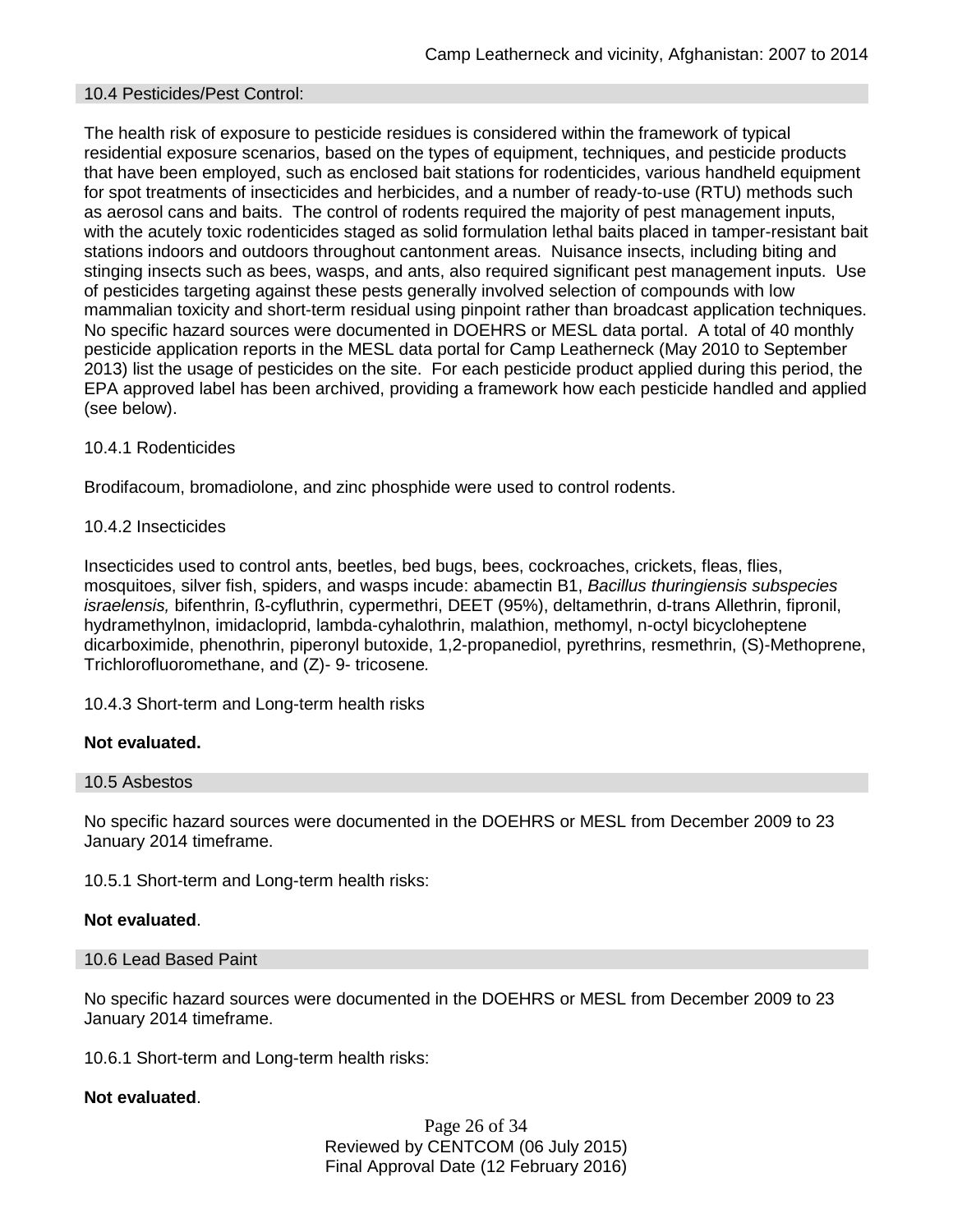#### 10.7 Burn Pit

PB Aziz Ullah: A burn pit was located on the western perimeter of the PB approximately 400 meters from the logistic support area. PB Aziz Ullah was transferred to the Afghanistan National Army (ANA) on 01 June 2012.

PB Lakeside: A 15 foot (ft) x 20 ft burn pit was located on the east side of the PB near the entry control point (ECP) and operational until PB Lakeside closure on 01 November 2011. All solid waste, except for hazardous material (HAZMAT) was collected on a daily basis from all areas of the camp and was burned daily. Trash is not sorted; all plastic, cardboard, metals and food wastes were burned together. Very limited first aid medical waste was generated. Medical waste was transported to Camp Bastion for disposal (Reference 10, Reference 12).

COP Kelly: Two burn pits are located on the outskirts of the landing zone. COP Kelly was transferred to the ANA on 01 November 2011.

Camp Leatherneck: Open burn pits were located on the north sides of Camp Bastion and Camp Leatherneck. These burn pits were used for the disposal, reduction and sanitization of domestic, catering and non-hazardous wastes that were generated within Camp Leatherneck and vicinity. Combustible, non-hazardous waste from Coalition units and UK contractors was also disposed of within this facility. Covered waste (Reference 18) was sorted and not disposed of within the burn pits. Incinerators were also used at the site but on a small scale and were primarily used for medical waste. Burn pit operations ceased on site in July 2013.

PB Mehraj: All solid waste on base was burned at the burn pit located outside the base perimeter. Trash was collected throuout the camp and burned daily. Trash was not sorted; all plastic, cardboard, metals and food wastes were burned together. Medical waste was transported to Camp Bastion for disposal at level III hospital (Reference 13, Reference 14). The PB Mehraj was transferred to the ANA on 26 December 2011.

PB Meis: Trash was collected daily throughout camp for disposal in the burn pit. Trash was not sorted prior to burning. Burn pit was located near troop living (Reference 15). The PB Meis was transferred to the ANA in October 2011.

Camp Musah Qualah DC: Burn pit located approximately 600 feet from troop living areas and adjacent to ECP. All solid waste on base, except HAZMAT such as medical waste and POLs, were burned in the burn pit. Trash was not sorted prior to burning (Reference 16). Camp Musah Qualah DC was transferred to the ANA in November 2013.

COP Now Zad: All solid waste on base, other than HAZMAT, was burned in the Burn Pit, which was located on the ANA side outside the wire about 60 to 100 yards from troop working and living spaces, or in burn barrels located near the COP's only restroom (Reference 17). The COP Now Zad closed in September 2013.

While not specific to Camp Leatherneck and vicinity, the consolidated epidemiological and environmental sampling and studies on burn pits that have been conducted as of the date of this publication have been unable to determine whether an association does or does not exist between exposures to emissions from the burn pits and long-term health effects (Reference 19). The Institute of Medicine committee's (Reference 19) review of the literature and the data suggests that service in Iraq or Afghanistan (i.e., a broader consideration of air pollution than exposure only to burn pit emissions) may be associated with long-term health effects, particularly in susceptible (e.g., those who have asthma) or highly exposed subpopulations, such as those who worked at the burn pit. Such health

> Page 27 of 34 Reviewed by CENTCOM (06 July 2015) Final Approval Date (12 February 2016)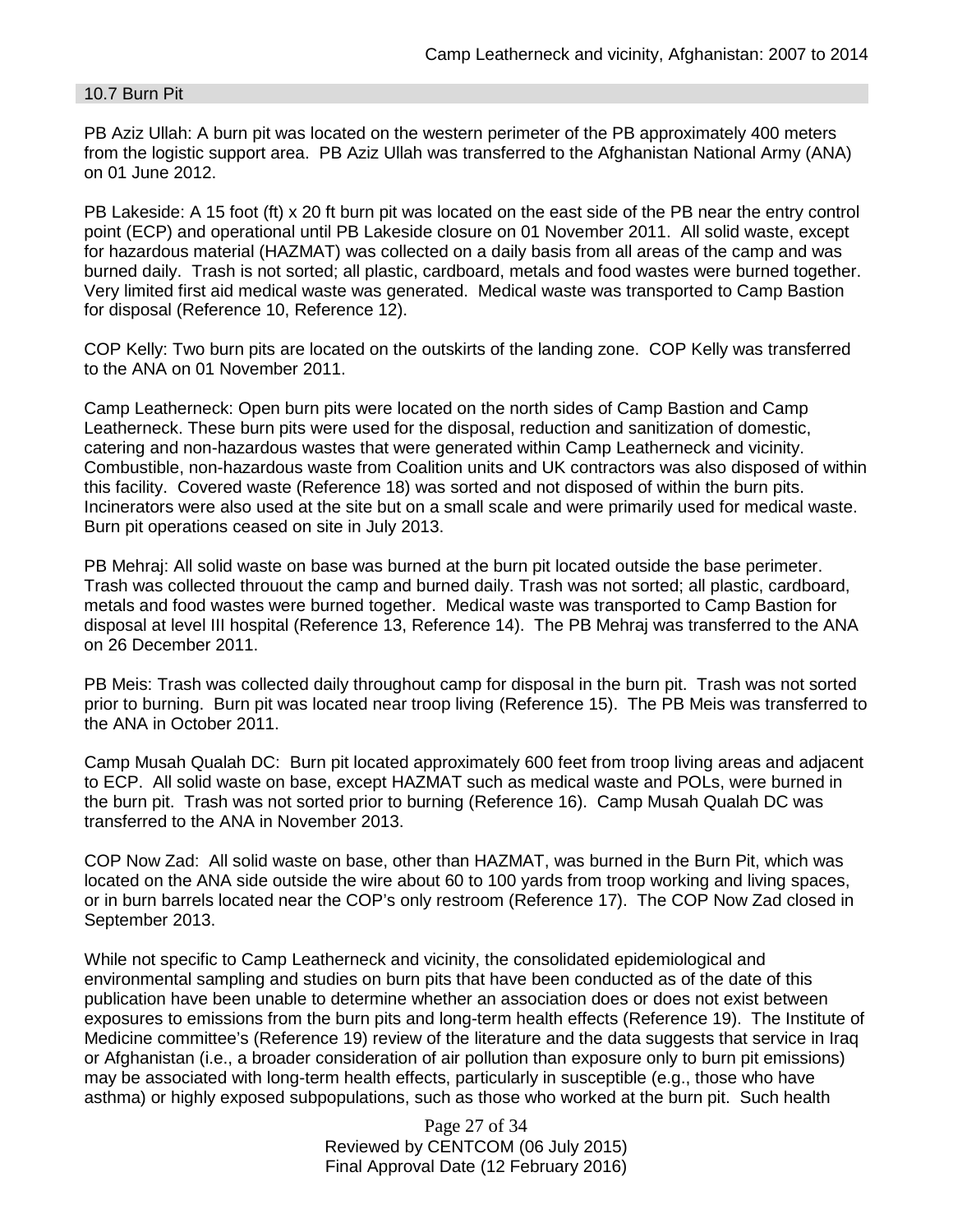effects would be due mainly to high ambient concentrations of PM from both natural and anthropogenic sources, including military sources. If that broader exposure to air pollution turns out to be relevant, potentially related health effects of concern are respiratory and cardiovascular effects and cancer. Susceptibility to the PM health effects could be exacerbated by other exposures, such as stress, smoking, local climatic conditions, and co-exposures to other chemicals that affect the same biologic or chemical processes. Individually, the chemicals measured at burn pit sites in the study were generally below concentrations of health concern for general populations in the United States. However, the possibility of exposure to mixtures of the chemicals raises the potential for health outcomes associated with cumulative exposure to combinations of the constituents of burn pit emissions and emissions from other sources.

## **10.7.1 Particulate matter, less than10 micrometers (PM10)**

10.7.1.1 Exposure Guidelines:

Short Term (24-hour) PM<sub>10</sub> (micrograms per cubic Long-term PM<sub>10</sub> MEG (µg/m<sup>3</sup>): meter, μg/m<sup>3</sup>):

- Negligible MEG = 250 **•** Not defined and not available.
- Marginal MEG  $= 420$
- Critical MEG  $= 600$

10.7.1.2 Sample data/Notes:

PB Wilson: A total of three valid PM<sub>10</sub> air samples near the burnpit were collected from 27 April to 11 May 2011. The range of 24-hour PM<sub>10</sub> concentrations was 690  $\mu q/m^3$  – 914  $\mu q/m^3$  with an average concentration of 836 μg/m<sup>3</sup>. Data were insufficient to characterize risk for average PM<sub>10</sub> concentrations. However, peak  $PM_{10}$  concentration will be evaluated.

## 10.7.1.3 Short-term health risks:

Low to Moderate: Data were not evaluated for average PM<sub>10</sub> concentrations at PB Wilson burnpit. The short-term PM<sub>10</sub> health risk assessment is Moderate for peak PM<sub>10</sub> sample concentrations near the PB Wilson burnpit. A Low health risk suggests little to no in-theater medical resources anticipated for protection and treatment of personnel (Reference 4, TG 230 Table 3-2). A Moderate risk for peak  $PM_{10}$ sample concentration suggests limited in-theater medical countermeasures and resources may be required for personnel.

For peak exposures at the critical hazard severity level, most if not all personnel experience very notable eye, nose, and throat irritation and respiratory effects. Visual acuity is impaired, as is overall aerobic capacity (Reference 4, Table 3-11).

10.7.1.4 Long-term health risk:

**Not Evaluated-no available health guidelines**. The EPA has retracted its long-term standard (national ambient air quality standards,  $NAAGS$ ) for  $PM_{10}$  due to an inability to clearly link chronic health effects with chronic  $PM_{10}$  exposure levels.

## **10.7.2 Particulate Matter, less than 2.5** *micrometers* **(PM2.5)**

10.7.2.1 Exposure Guidelines:

Page 28 of 34 Reviewed by CENTCOM (06 July 2015) Final Approval Date (12 February 2016)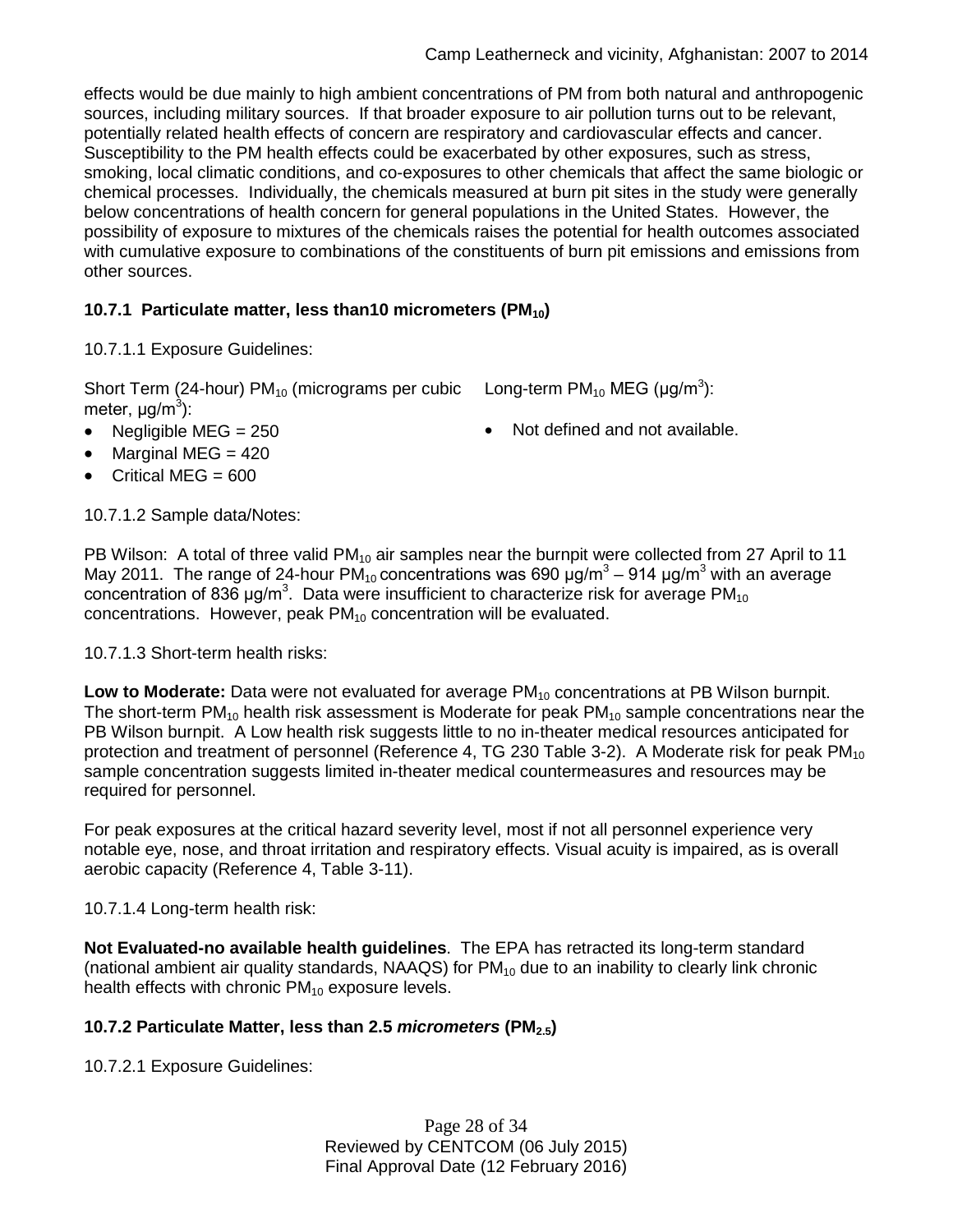Short Term (24-hour)  $PM<sub>2.5</sub>$  ( $\mu$ g/m<sup>3</sup>): ): Long-term (1year) PM<sub>2.5</sub> (µg/m<sup>3</sup>):

- Negligible MEG = 65 Negligible MEG = 15
- Marginal MEG =  $250$  Marginal MEG =  $65$ .
- Critical MEG  $= 500$

10.7.2.2 Sample data/Notes:

Camp Hanson (Sher Wali): A single valid PM<sub>2.5</sub> valid air samples near the burnpit was collected on 1 July 2012. The 24-hour PM<sub>2.5</sub> concentration was 29  $\mu$ g/m<sup>3</sup>. The single sample was insufficient to characterize short- or long-term risk.

10.7.2.3 Short-term health risks:

## **Not evaluated.**

10.7.2.4 Long-term health risks:

**Not evaluated.**

## **10.7.3 Airborne Metals**

10.7.3.1 Exposure Guidelines:

Short Term (14 day) cadmium  $(\mu q/m^3)$ :

): Long-term (1 year) cadmium ( $\mu$ g/m<sup>3</sup>):

• Negligible MEG = 0.0205 • Negligible MEG = 0.00685

10.7.3.2 Sample data/Notes:

PB Wilson: A total of three valid  $PM_{10}$  airborne metal samples near the burn pit were collected from 27 April to 4 May 2011. Cadmium was detected above the 14-day negligible MEG of 0.0205  $\mu$ g/m<sup>3</sup> and the 1-year negligible MEG of 0.00685 μg/m<sup>3</sup> in a single sample with a concentration of 0.125 μg/m<sup>3</sup>. Data were insufficient to characterize short- or long-term risk.

10.7.3.3 Short-term health risks:

## **Not evaluated.**

10.7.3.4 Long-term health risks:

## **Not evaluated.**

## **10.7.4 Volatile Organic Compounds (VOC)**

10.7.4.1 Exposure Guidelines:

10.7.4.2 Sample data/Notes:

PB Wilson: A total of three valid burnpit VOC air samples were collected using TO-17 method from 4 – 10 May 2011. None of the detected chemicals were above respective short- or long-term negligible MEGs.

> Page 29 of 34 Reviewed by CENTCOM (06 July 2015) Final Approval Date (12 February 2016)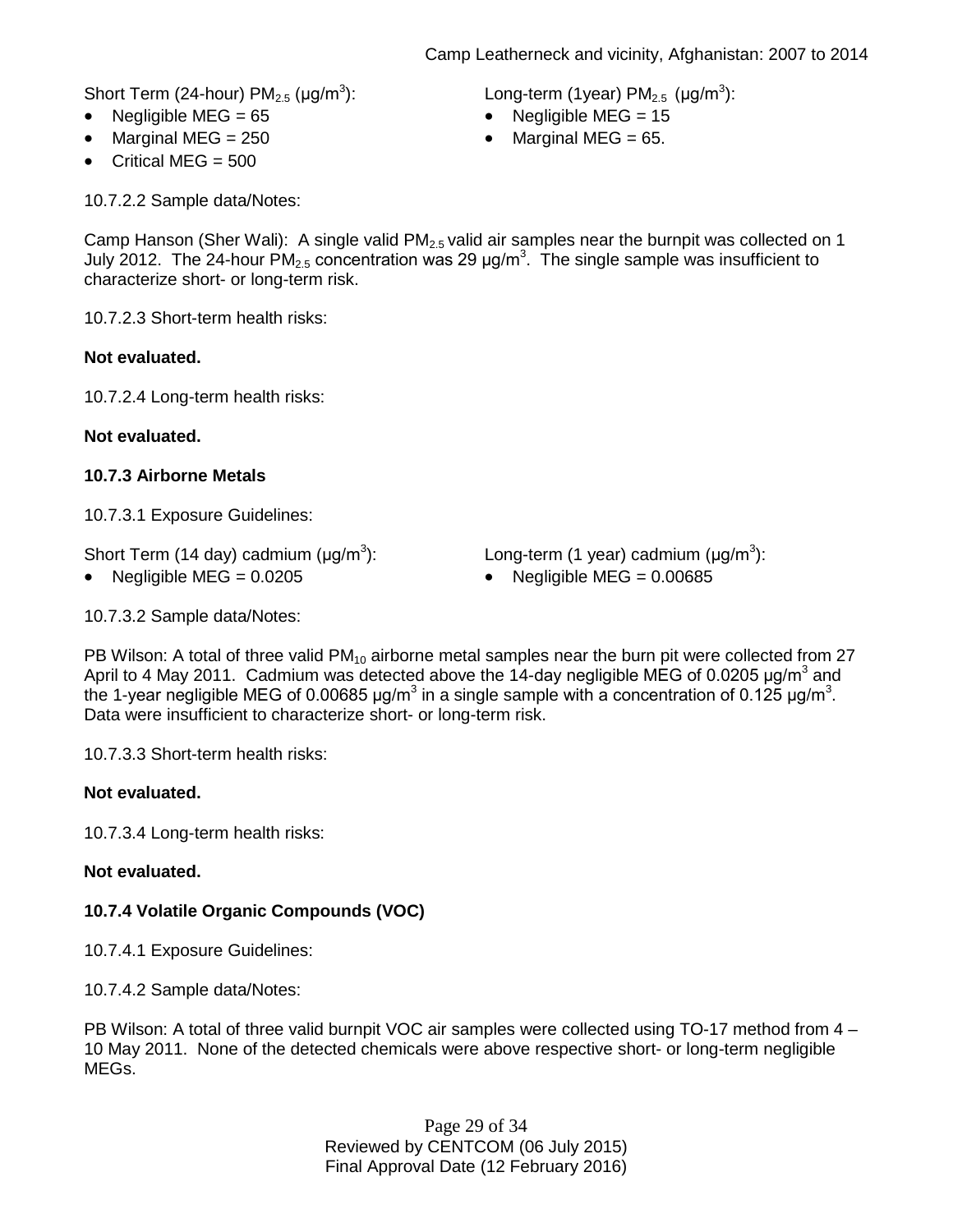10.7.4.3 Short-term health risks:

## **None identified based on the available sampling data.**

10.7.4.4 Long-term health risks:

## **None identified based on the available sampling data.**

## **10.7.5 Soil**

10.7.5.1 Exposure Guidelines:

Long-term (1 year) Cadmium (mg/kg):

- Negligible MEG = 104
- 10.7.5.2 Site-Specific Sources Identified:

10.7.5.3 Sample data/Notes:

The primary soil contamination exposure pathways are dermal contact and dust inhalation. Typical parameters analyzed for included semi volatile organic compounds (SVOCs), heavy metals, polychlorinated biphenyls (PCBs), pesticides, herbicides. If the contaminant was known or suspected, other parameters may have been analyzed for (i.e., total petroleum hydrocarbons (TPH) and polycyclic aromatic hydrocarbons (PAH) near fuel spills).

Camp Leatherneck:

- Burn pit: A total of 20 valid surface soil samples were collected from 16 April 2010 to 10 June 2010, to assess OEH health risk to deployed personnel. Samples were taken after burn pit closure to document possible exposure to personnel. Samples were taken from all four corners and the center of the burn pit. The percent of the population exposed to soil and associated dust in the sampled areas was < 10% for all samples. For the risk assessment, personnel are assumed to remain at this location for 6 months to 1 year. No chemicals were detected with a sample concentration above the 1 year negligible MEG.
- 14 acre supply burn site: A 14 acre burn site was used for the disposal (burning) of equipment and chemicals. A total of 18 valid surface soil samples were collected from perimeter and the center of the fire area after the burning was complete. Soil samples were collected on 3 June 2010. An additional 18 valid surface soil samples were collected 10 August 2010 after hazardous material clean-up mitigation of burn site. Exposure to burn site was limited to personnel on site during fire suppression and area clean up. In the pre-mitigation samples, cadmium had a mean sample concentration of 23 mg/kg and a peak concentration of 348 mg/kg. After mitigation, cadmium was reduced to 1 mg/kg for mean and 21 mg/kg for peak soil sample concentrations.

PB Mehraj burn pit: A total of three valid surface soil samples were collected on 7 May 2011 to assess OEH health risk to deployed personnel. The percent of the population exposed to soil and associated dust in the sampled areas was 50 > 75% for all samples. No chemicals were detected above respective 1 year negligible MEG.

> Page 30 of 34 Reviewed by CENTCOM (06 July 2015) Final Approval Date (12 February 2016)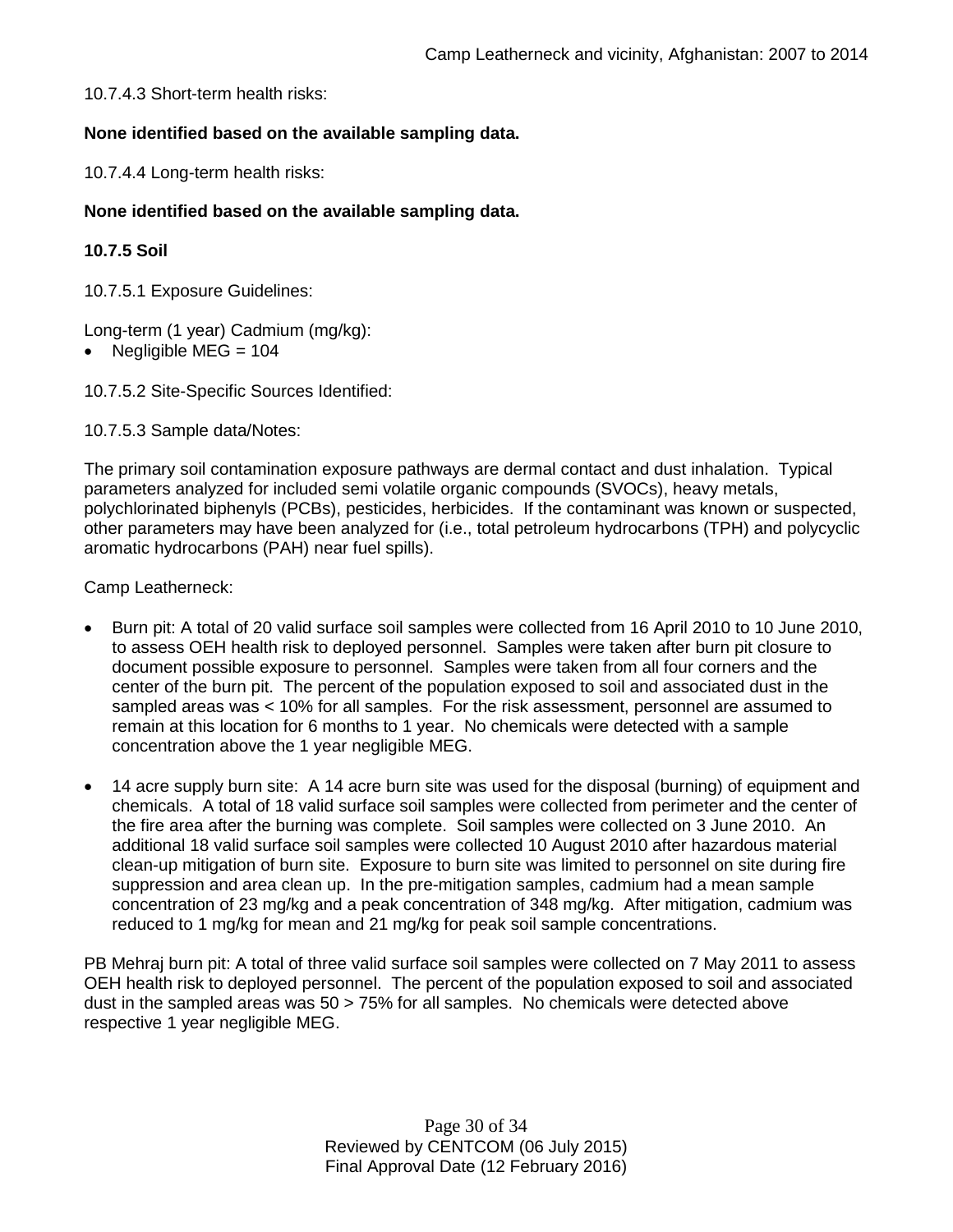10.7.5.4 Short-term health risk*:*

**Not an identified source of health risk**. Currently, sampling data for soil are not evaluated for short term (acute) health risks**.**

10.7.5.5 Long-term health risk:

**None identified based on available sample data.** No parameters exceeded respective 1-year Negligible MEGs based on mean sample concentration.

> Page 31 of 34 Reviewed by CENTCOM (06 July 2015) Final Approval Date (12 February 2016)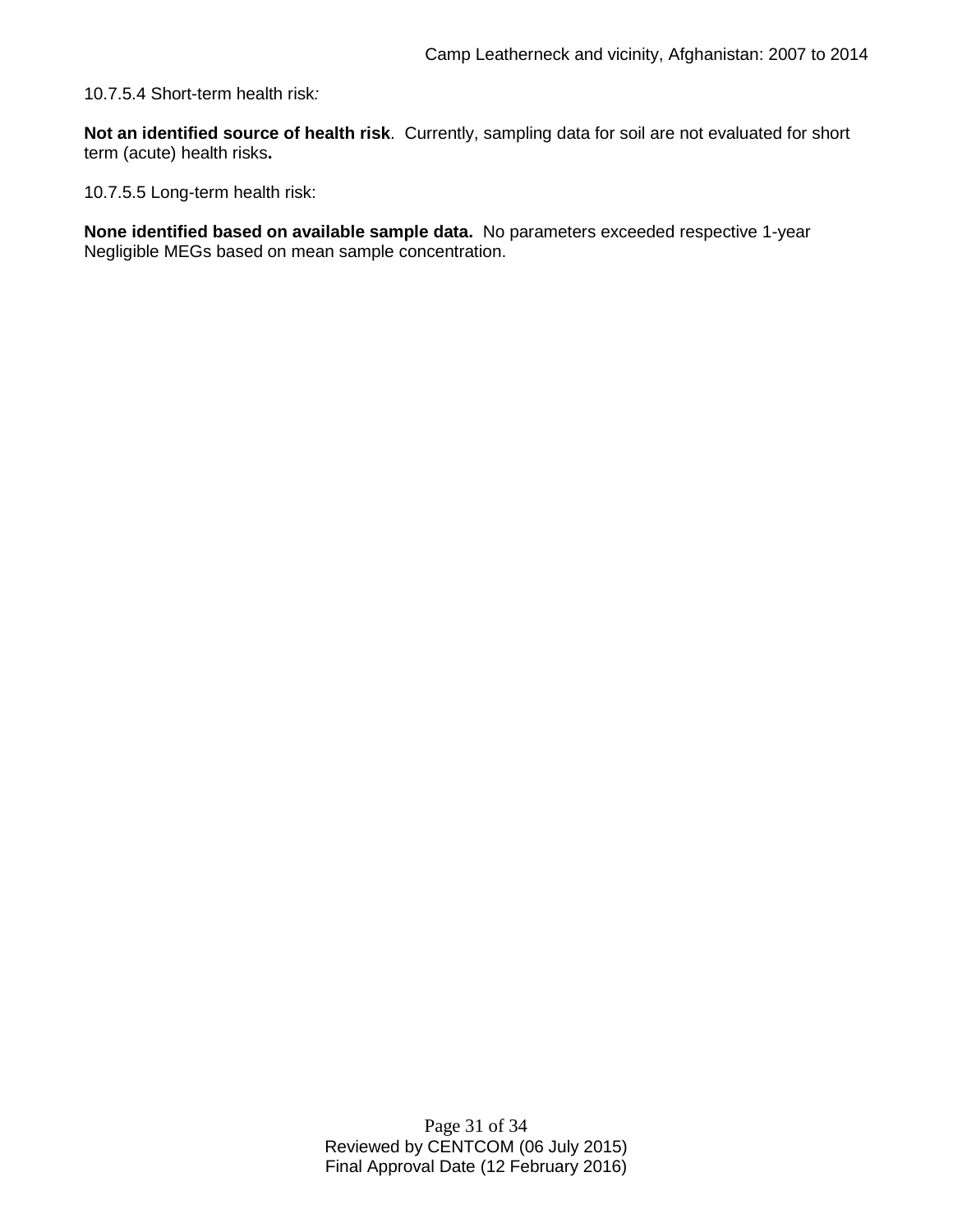## **11 References[1](#page-31-0)**

 $\overline{a}$ 

- 1. Defense Occupational and Environmental Health Readiness System (referred to as the DOEHRS-EH database) at https://doehrs-ih.csd.disa.mil/Doehrs/. Department of Defense (DoD) Instruction 6490.03, *Deployment Health*, 2006.
- 2. DoDI 6055.05, Occupational and Environmental Health, 2008.
- 3. Joint Staff Memorandum (MCM) 0017-12, Procedures for Deployment Health Surveillance, 2012.
- 4. USA PHC TG230, June 2013 Revision.
- 5. DoD MESL Data Portal: https://mesl.apgea.army.mil/mesl/.Some of the data and reports used may be classified or otherwise have some restricted distribution.
- 6. Modification 12 to United States Central Command Individual Protection and Individual Unit Deployment Policy, 3 December 2013.
- 7. CDC. 2012. Morbidity and Mortality Weekly Report. Imported Human Rabies in a U.S. Army Soldier. May 4, 2012. 61(17); 302-305.
- 8. Armed Forces Pest Management Board: [http://www.afpmb.org/content/venomous-animals](http://www.afpmb.org/content/venomous-animals-country#Afghanistan)[country#Afghanistan](http://www.afpmb.org/content/venomous-animals-country#Afghanistan). U.S. Army Garrison - Forest Glen, Silver Spring, MD
- 9. Clinical Toxinology Resources: [http://www.toxinology.com/.](http://www.toxinology.com/) University of Adelaide, Australia.
- 10. OEHSA. 2011. Observation Post Lakeside Occupational & Environmental Health Site Assessment. Regional Command Southwest Operation Enduring Freedom, June 2011.
- 11. Goldman RF. 2001. Introduction to heat-related problems in military operations. *In*: Textbook of military medicine: medical aspects of harsh environments Vol. 1, Pandolf KB, and Burr RE (Eds.), Office of the Surgeon General, Department of the Army, Washington DC.
- 12. BCA. 2011. Observation Post Lakeside Base Camp Assessment Team Prevenative Medicine Report. June 2011.
- 13. OEHSA. 2011. Patrol Base Mehraj Occupational & Environmental Health Site Assessment. Regional Command Southwest Operation Enduring Freedom, June 2011.

<span id="page-31-0"></span> $1$  NOTE. The data are currently assessed using the 2013 TG230. The general method involves an initial review of the data which eliminates all chemical substances not detected above 1-yr negligible MEGs. Those substances screened out are not considered acute or chronic health hazards so are not assessed further. For remaining substances, acute and chronic health effects are evaluated separately for air water (soil is only evaluated for long term risk). This is performed by deriving separate short-term and long term population exposure level and estimates (referred to as population exposure point concentrations (PEPC)) that are compared to MEGs derived for similar exposure durations. If less than or equal to negligible MEG the risk is Low. If levels are higher than negligible then there is a chemical-specific toxicity and exposure evaluation by appropriate SMEs, which includes comparison to any available marginal, critical or catastrophic MEGs. For drinking water 15 L/day MEGs are used for the screening while site specific 5-15 L/day are used for more detailed assessment. For nondrinking water (such as that used for personal hygiene or cooking) the 'consumption rate' is limited to 2 L/day (similar to the EPA) which is derived by multiplying the 5 L/day MEG by a factor of 2.5. This value is used to conservatively assess non drinking uses of water.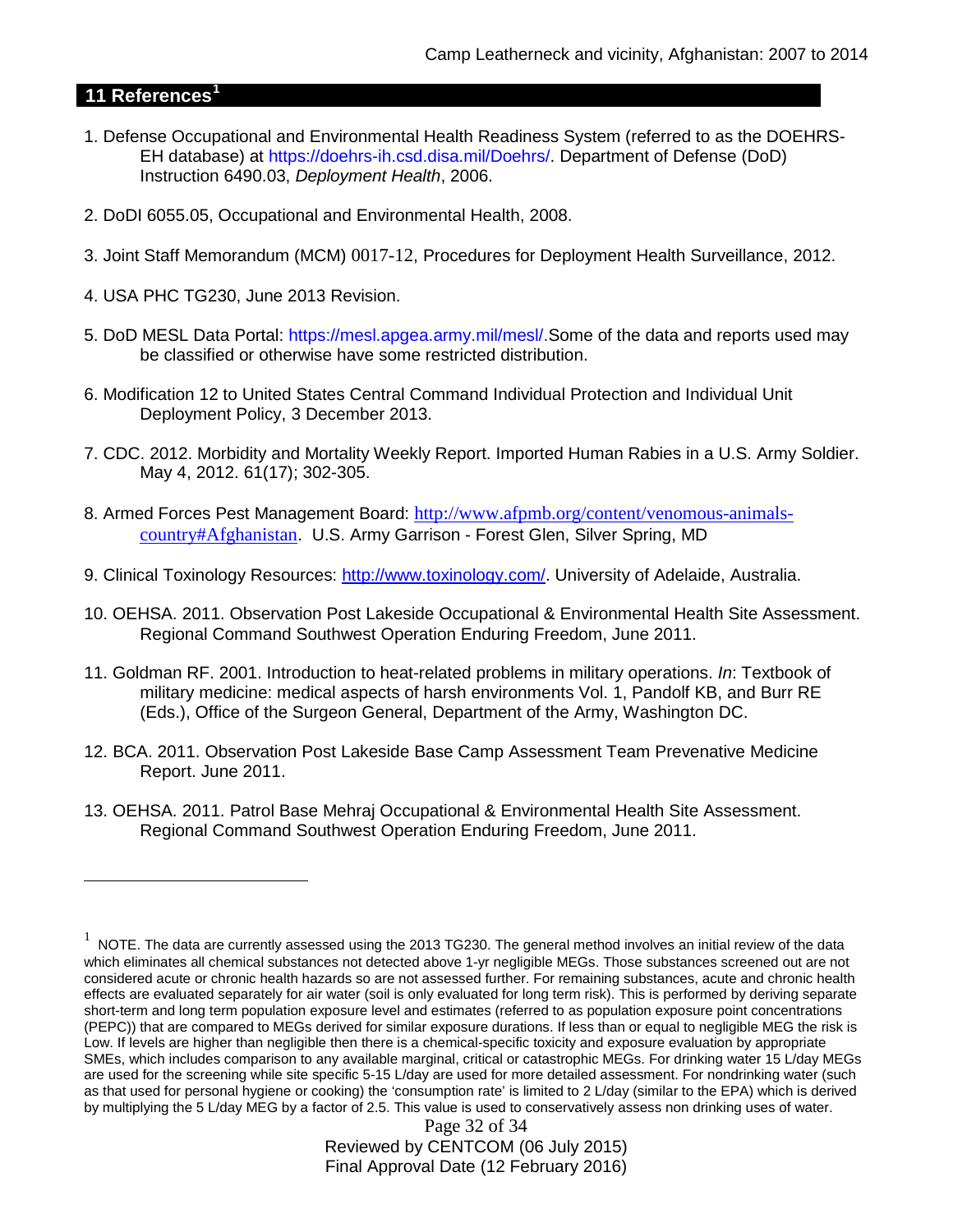- 14. BCA. 2011. Patrol Base Mehraj Base Camp Assessment Team Prevenative Medicine Report. June 2011.
- 15. OEHSA. 2011. Patrol Base Meis Occupational & Environmental Health Site Assessment. Regional Command Southwest Operation Enduring Freedom, June 2011.
- 16. OEHSA. 2011. Forward Operating Base Musa Qa'leh Occupational & Environmental Health Site Assessment. Regional Command Southwest Operation Enduring Freedom, May 2011.
- 17. OEHSA. 2011. Combat Outpost Cafferetta/Now Zad Occupational & Environmental Health Site Assessment. Regional Command Southwest Operation Enduring Freedom, May 2011.
- 18. DoDI 4715.19, Use of Open-Air Burn Pits in Contingency Operations, February 2011.
- 19. IOM (Institute of Medicine). 2011*.* Long-term health consequences of exposure to burn pits in Iraq and Afghanistan*.* Washington, DC: The National Academies Press.